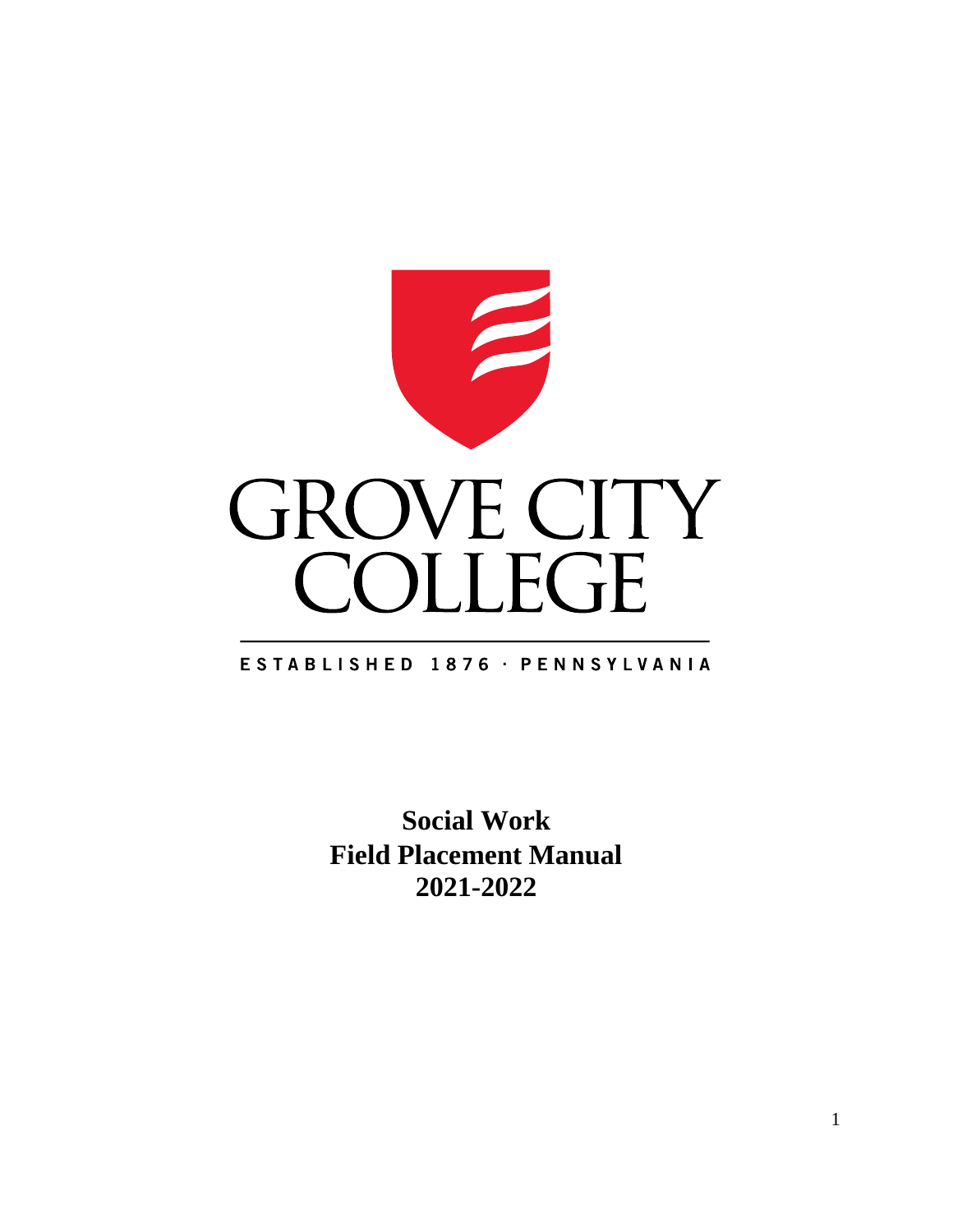# **Table of Contents**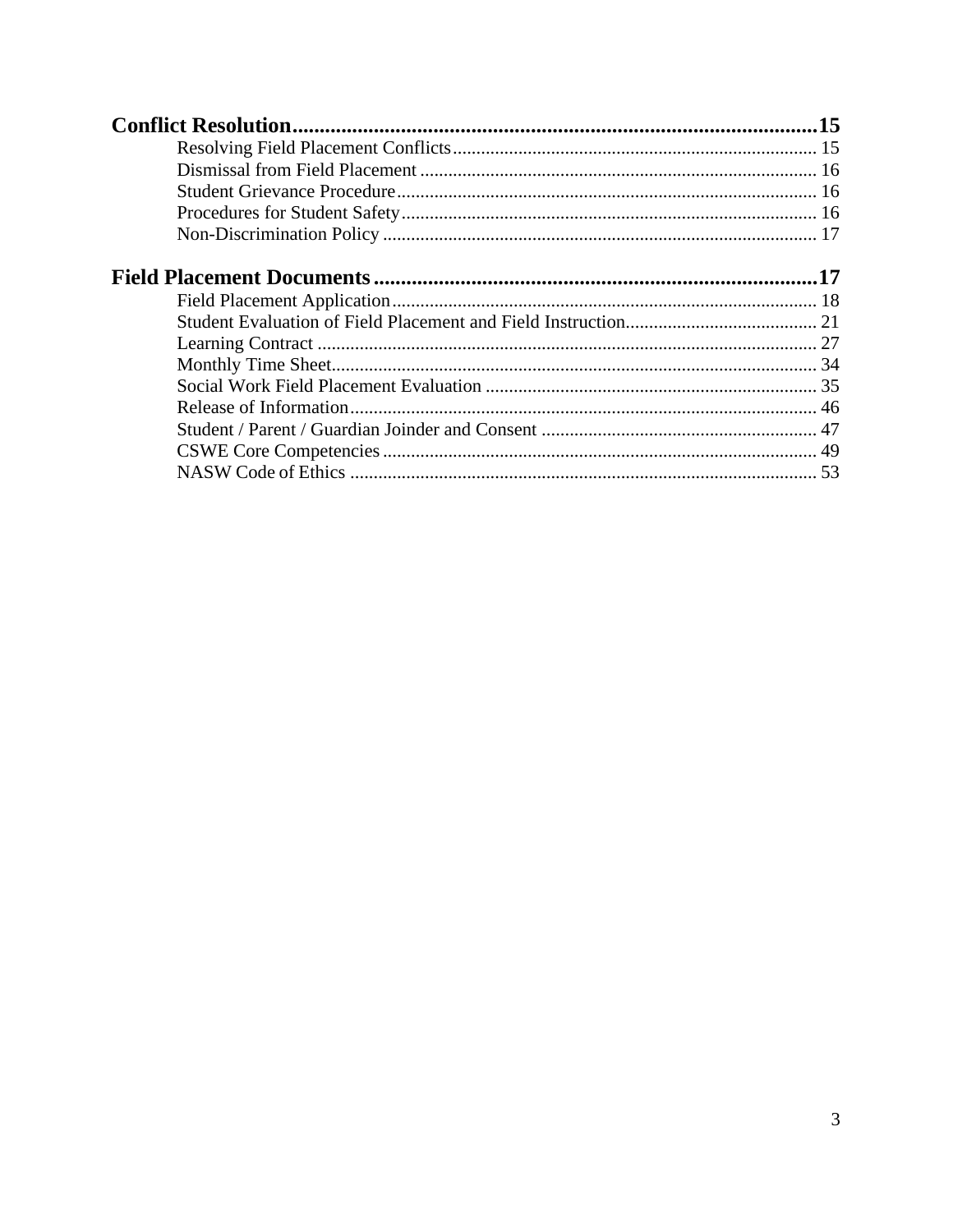# <span id="page-3-0"></span>**Grove City College Field Placements**

## <span id="page-3-1"></span>**Introduction**

Welcome to Bachelor's in Social Work (BSW) Field Placement program at Grove City College! As an applied discipline, we believe that Field Placements are a critical component of educating future practitioners. Field Placements allow the integration of theoretical learning and practice experiences, an invaluable part of your preparation. Our students provide generalist intervention with individuals, families, groups, organizations, and communities. We have designed the Field Placement to work in tandem with the BSW coursework. We offer a range of opportunities and attempt to tailor the Field Placement to individual student interests as much as possible.

Our BSW degree consists of 53 credit hours of Social Work coursework. Included in the 53 credit hours are eight credit hours of Field Placement. Concurrent with the Field Placement, students take a weekly, one-hour Field Placement Seminar on campus which involves practical discussion of topics relevant to the Field Placement such as coworker relationships, supervision, and practice problems. Our Program places students in a variety of reputable social service agencies which serve children, adolescents, families, the aged, and many other populations.

Students' theoretical classroom learning is translated into evidence-informed practice through the consistent support and oversight of Field Instructors. Field agencies and Field Instructors play an important role in bridging the gap between knowledge learned in the classroom and developing, monitoring, and evaluating skills practiced in the field. Upon completion of the Field Placement, students are evaluated on their proficiency in being able to demonstrate the Council on Social Work Education's (CSWE) core competencies and practice behaviors.

This Manual will familiarize you with our goals for the Field Placement as well as our policies. Please read and utilize this information to make the most of your experience.

## <span id="page-3-2"></span>**Grove City College Mission**

Grove City College is committed to offering a Christian liberal arts education with the goal of educating students who are fully oriented toward a life of service to God and other people. The service-orientation of Social Work dovetails naturally with aims of a Grove City College education. Our BSW curriculum works to integrate the teachings of the Christian faith with upto-date knowledge from a range of social science disciplines.

*The mission of Grove City College is to equip its students to pursue their unique callings through an academically excellent, Christ-centered, and affordable living and learning experience distinguished by its cultivation of a Christian worldview, appreciation for free society, and commitment to the common good.*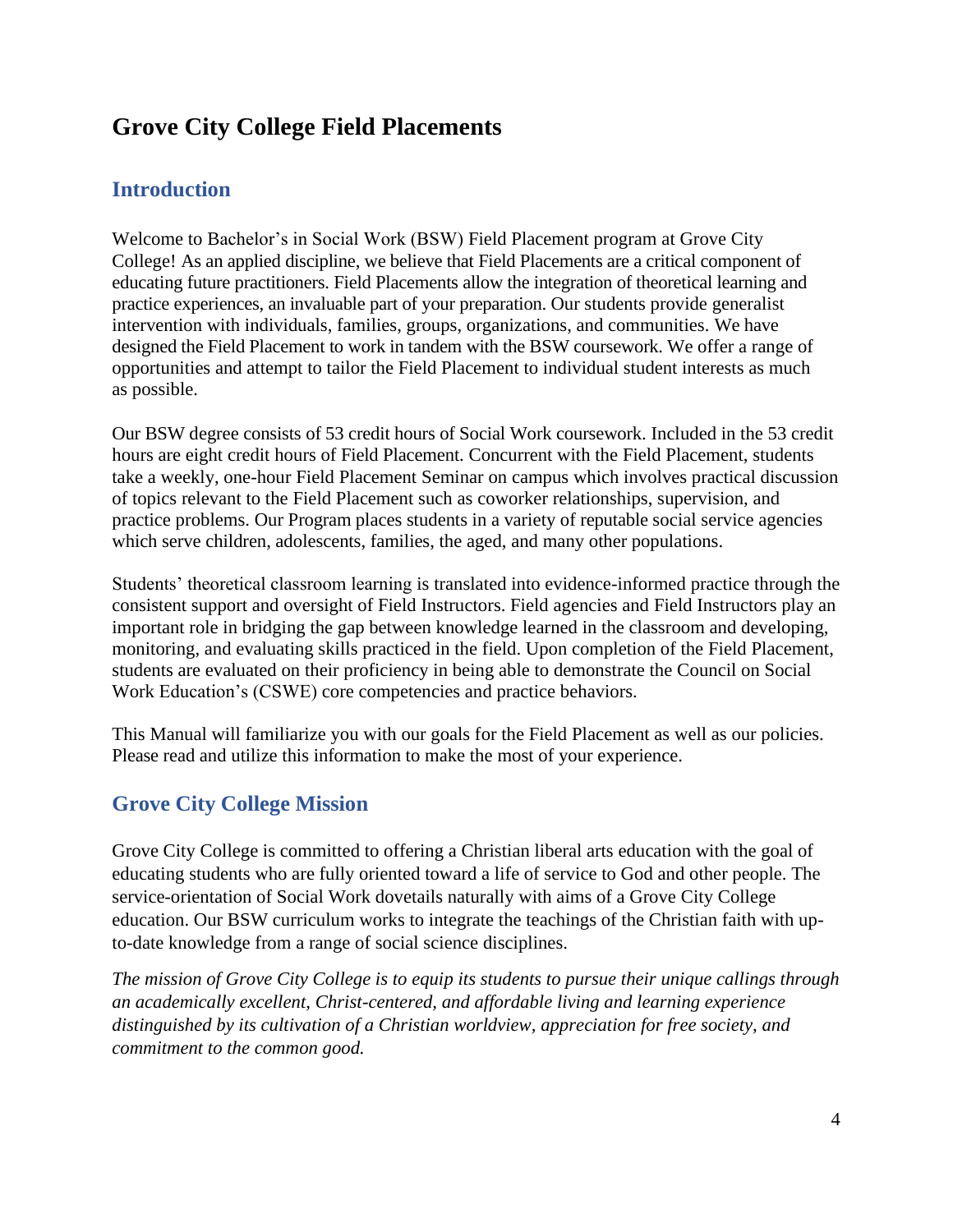## <span id="page-4-0"></span>**Program Mission and Goals**

*The mission of the BSW program is to effectively prepare students for competent and compassionate entry-level, generalist Social Work practice within the context of a Christian liberal arts education.* 

1. To prepare students for ethical and professional competence through the mastery of a relevant knowledge base and micro and macro-level generalist practice skills.

2. To prepare students who are committed to serving marginalized populations and upholding human rights, social and economic justice, and the common good for all persons and groups.

3. To prepare students for ethical and competent practice within the broader context of a Christian, liberal arts perspective—particularly its emphasis on justice, the beauty of human diversity, and the inherent dignity of all persons.

# <span id="page-4-1"></span>**Field Placement Requirements**

## <span id="page-4-2"></span>**Prerequisite Requirements**

Eligibility for Field Placement requires completion of the following:

- 1) Senior status in the BSW Program
- 2) A 2.5 Major GPA
- 3) Submission of the Field Placement Application
- 4) A meeting with the Field Placement Director

## <span id="page-4-3"></span>**Hours**

A minimum of 400 Field Placement hours are required of all BSW students. Each student will complete approximately 200 hours in the Fall of the senior year and the remaining 200 hours in the Spring semester of the senior year. An exception to this schedule is any student choosing to complete the Field Placement internationally. In such instances, students will meet the 400-hour requirement in one semester.

Students are ineligible to receive a grade and course credit for the Field Placement until they complete 400 hours. In this way, the hour requirement serves as a threshold that must be met before the student is permitted to graduate with a BSW from Grove City College. Students present documentation of the 400 hours through the timesheets which are distributed by our program. Time sheets must be verified and signed by the Field Instructor.

## <span id="page-4-4"></span>**Securing a Field Placement**

After meeting with the Field Placement Director to discuss placement options, students will contact the selected agency or agencies via email or phone. They should follow this contact by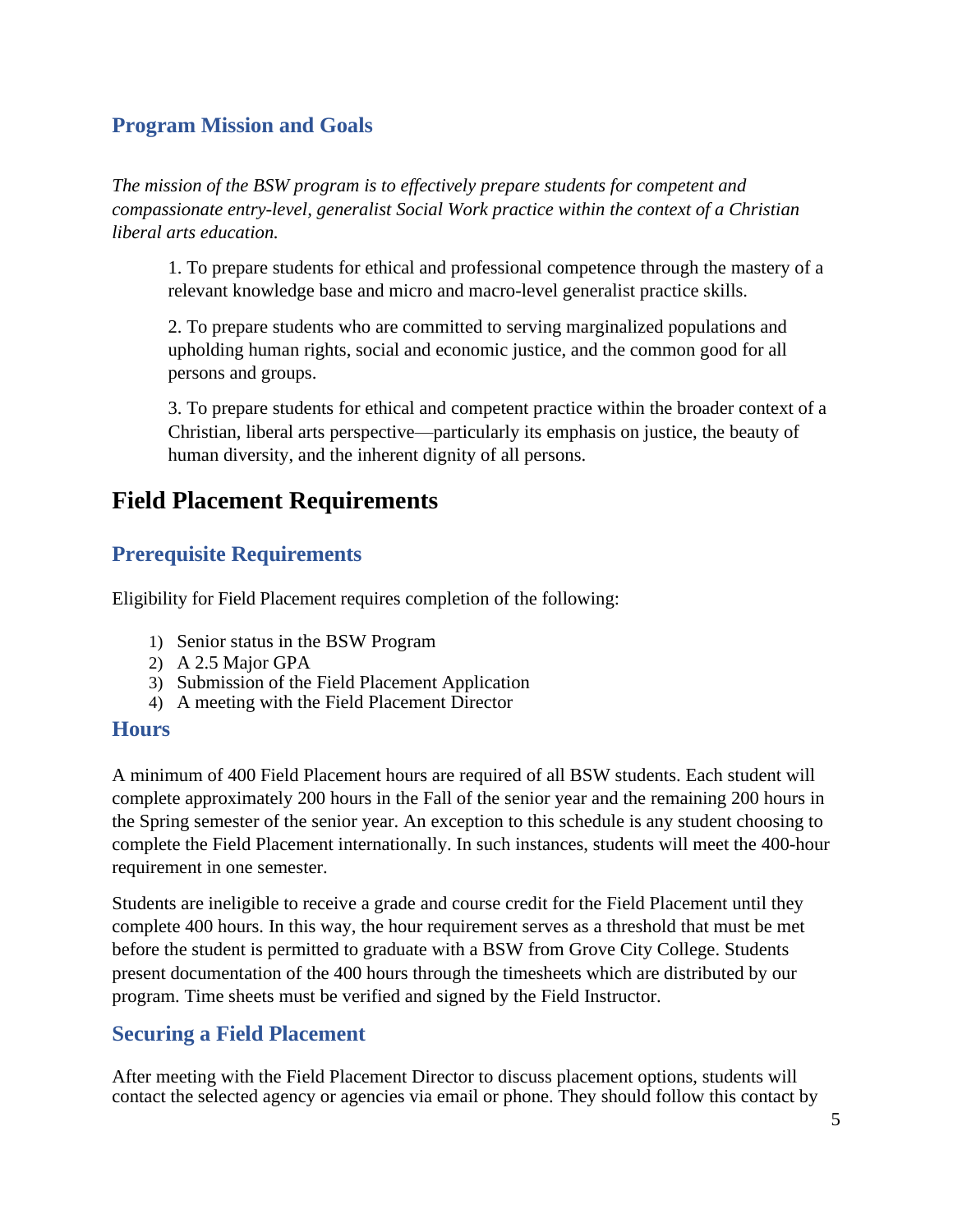sending a resume and cover letter to the appropriate person. The student will then contact the agency to arrange an interview. At least two interviews should be completed by the **end of March** of the year in which the Field Placement will begin. The Field Placement Director will contact the agency following the interview and send the appropriate paperwork if the agency chooses to offer the student a placement. The student's Fall Field Placement must be solidified **by the end of the preceding Spring semester**.

Most students will begin their placements in the Fall semester, but exceptions may be made for specific cases where students are unable to begin due to an extended excused absence during the Fall semester. Such cases will require the approval of the Program Director. In such cases, Field Placements must be solidified by the **end of the November** in the year before the Spring placement begins.

## <span id="page-5-0"></span>**Schedule**

Students should arrange their Field Placement schedules with their agency supervisors. Our Program, however, designates Tuesdays and Thursdays for Field Placements with any incomplete hours to be made up at another time during the week. Examples include school holidays, illnesses, or snow days. Students are expected to remain in their placement until the last seminar class, regardless of their accumulated hours.

## <span id="page-5-1"></span>**Placing and Monitoring Students**

Both Field Instructors and faculty monitor student performance on a continuous basis. Field Instructors monitor student learning and performance in a variety of ways. Early in the Placement, Field Instructors collaborate with students on the creation of a Learning Contract (see below) that is structured around nine core competencies, behaviors, and dimensions. The student and the Field Instructor collaborate on constructing the Learning Contract goals, objectives, and tasks, incorporating a wide variety of generalist practice opportunities.

Throughout the year, Field Instructors review students' documentation and observe their interactions with clients and staff members. In addition, Field Instructors are required to meet with students for weekly supervision to discuss students' strengths and progress as well as any problems in skill development, job performance, ethical considerations, and any other relevant issues. During weekly supervision, Field Instructors review the student's weekly hours. Timesheets are also reviewed on a monthly basis by the Field Instructor and Field Placement Director. Finally, Field Instructors complete written midterm and final evaluations with students to provide feedback regarding any relevant performance-related issues.

The Field Placement Director additionally monitors student field activities. They orient and communicate with Field Instructors about the educational objectives of the Placement, the student's performance, and any developments that may affect student learning.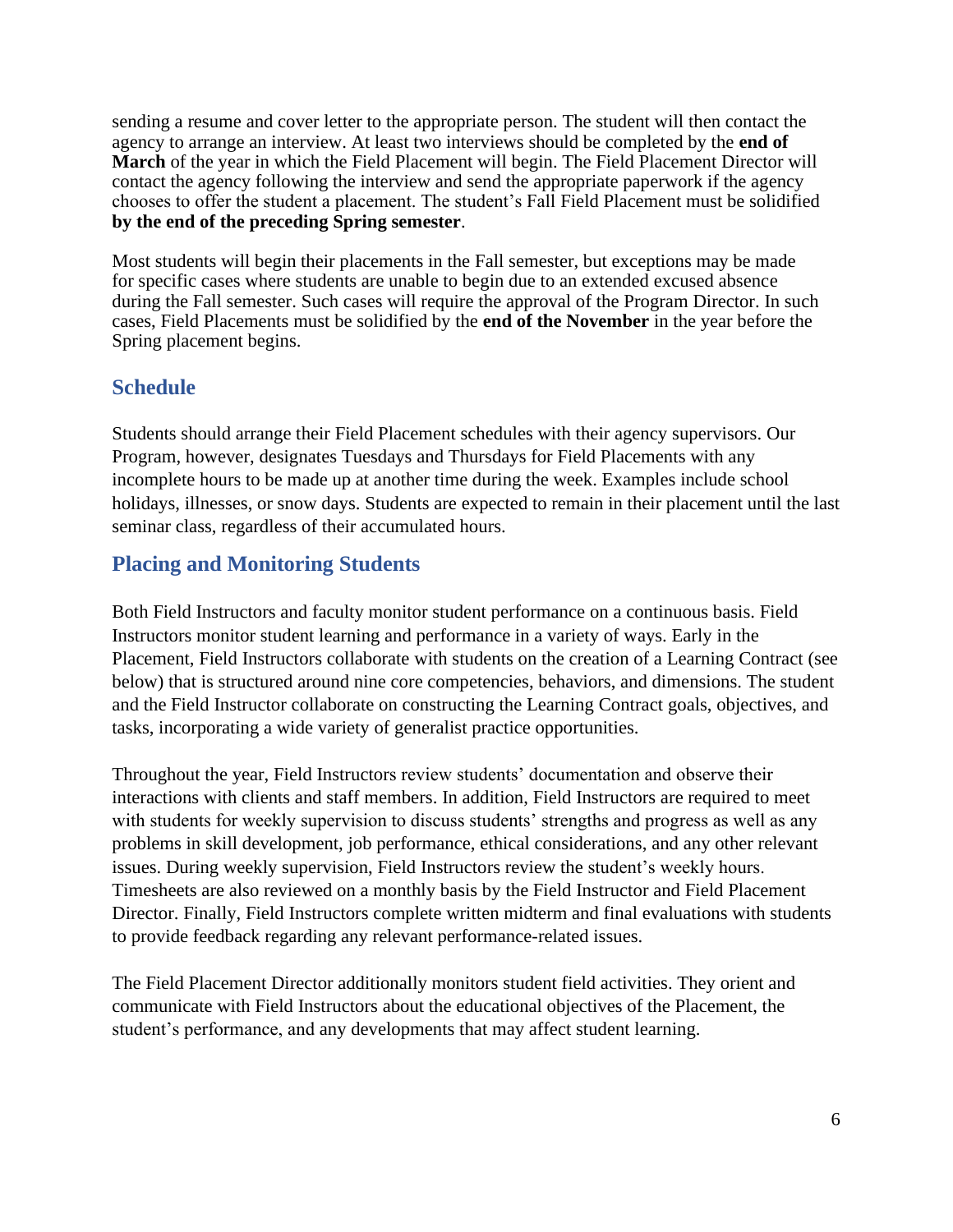## <span id="page-6-0"></span>**Field Placement Seminar**

The Field Placement experience is directly supported by the Field Placement Seminars (SOCW 425 in the Fall and SOCW 426 in the Spring). The Field Placement Seminars are held on campus, one hour per week and facilitated by the Field Placement Director. They are designed to integrate and contextualize knowledge of Social Work practice and theory with contemporary practical experiences. The Seminars provide students with structured, weekly discussions with faculty. Students who complete the Field Placement in one semester (e.g., international Field Placements) will still be required to participate in both semesters of the Seminar.

## <span id="page-6-1"></span>**International Field Placements**

If a student wishes to pursue an international Field Placement, there are presently three established programs in which they may choose:

- The Uganda Studies Program
- The Romanian Studies Program

Students interested in these programs should meet with the Field Placement Director early in their time as a student to discuss scheduling needs to meet their anticipated graduation date.

Uganda Studies Program: [www.bestsemester.com](http://www.bestsemester.com/) Romanian Studies Program [www.veritas.ro](http://www.veritas.ro/)

Students will be responsible for applying for their specified program and adhering to all application and admission requirements and deadlines as well as program fees and tuition.

Students whose international Field Placements meet the 400-hour requirement in one semester will not need to complete a second semester.

## <span id="page-6-2"></span>**Learning Contract**

Students are expected to complete a Learning Contract in concert with their Field Instructors within the first 30 days of the start of the Field Placement. The Learning Contract defines the student's educational and professional goals as well as the overall structure of the field experience. This form assists in outlining the expectations of the student and agency and provides clarity to what learning opportunities and assignments the student will have. In addition, this tool helps in articulating the role that the Field Placement will have in helping the student achieve the required Social Work competencies as outlined by CSWE. Once the Learning Contract is signed and completed it should be sent to the Field Placement Director for review.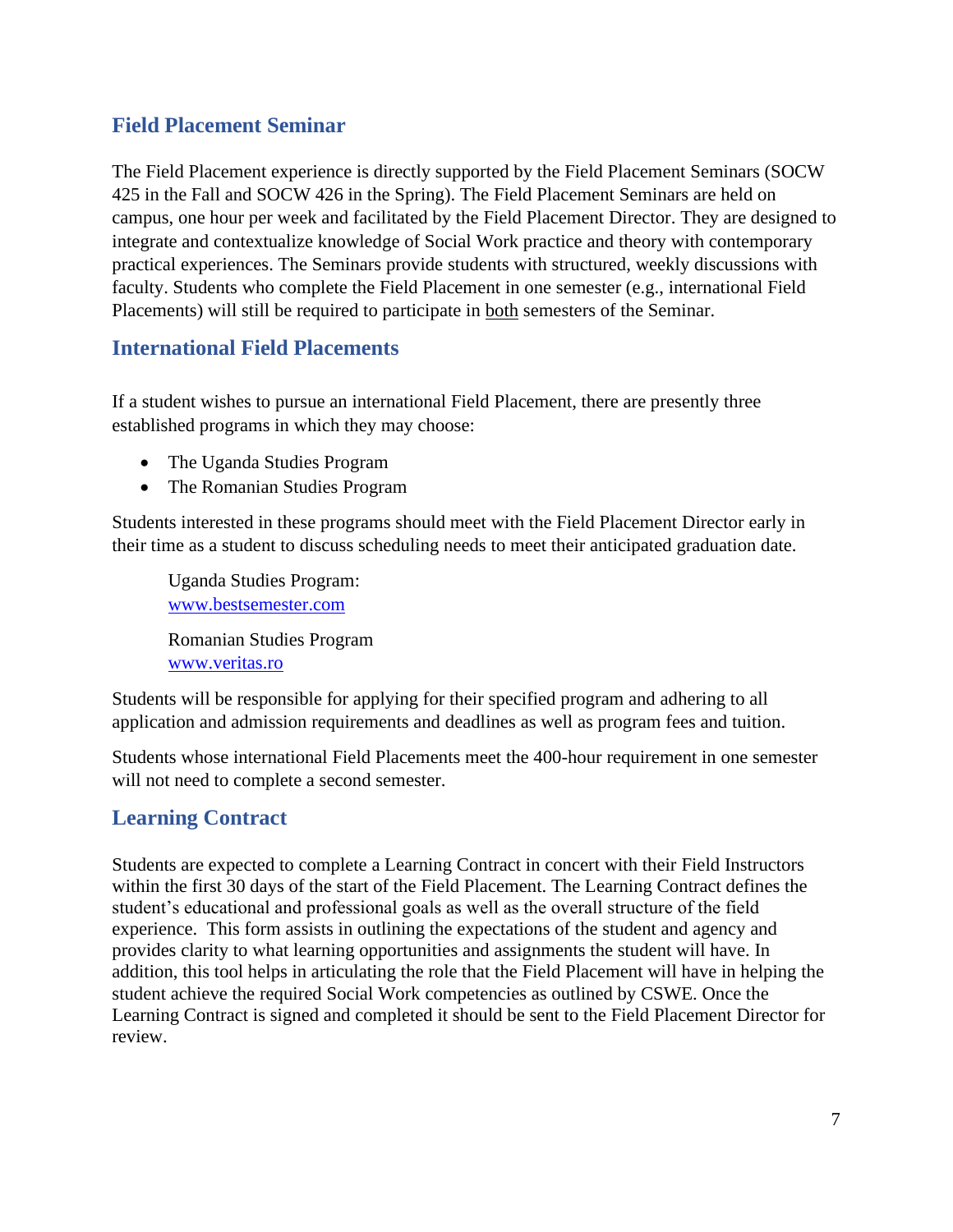Students are expected to meet the goals and competencies which are outlined in their Field Placement Learning Contract. Students will be evaluated by their Field Instructors on these competencies.

## <span id="page-7-0"></span>**Release of Information**

As part of the Field Placement assignment process, the Field Placement Director will need to share student applications and other relevant information with potential agencies or Field Instructors. Additionally, Learning Contract and student evaluations may also be shared between the faculty and agency. Sharing of this information is intended to benefit and strengthen the student's educational experience. Students must sign and submit the Release of Information Form indicating their approval to release pertinent information by the Social Work program to prospective agencies.

# <span id="page-7-1"></span>**Participant Responsibilities**

## <span id="page-7-2"></span>**Responsibilities of Grove City College**

### Prior to Placement

- To support and maintain a Social Work program that includes a Field Placement component that meets the accreditation standards of the Council on Social Work Education
- To fully support faculty in their responsibilities related to Field Placements
- To maintain institutional liability insurance that covers students during their Field Placement

## <span id="page-7-3"></span>**Responsibilities of the Field Placement Director**

### Prior to Placement

- Secure agreements between agency and College
- Orient Field Instructors to the program's curriculum, policies, and the background of each student
- Provide support to students as they work to secure their Field Placement setting
- Provide Field Instructors with workshops, orientation sessions, and regular consultation
- Secure effective Field Placements settings
- During the Placement
- Meet with the Field Instructor and student to develop the Learning Contract
- Observe the student in their field setting
- Be a readily available resource to students and Field Instructors Facilitate the Field Seminar classes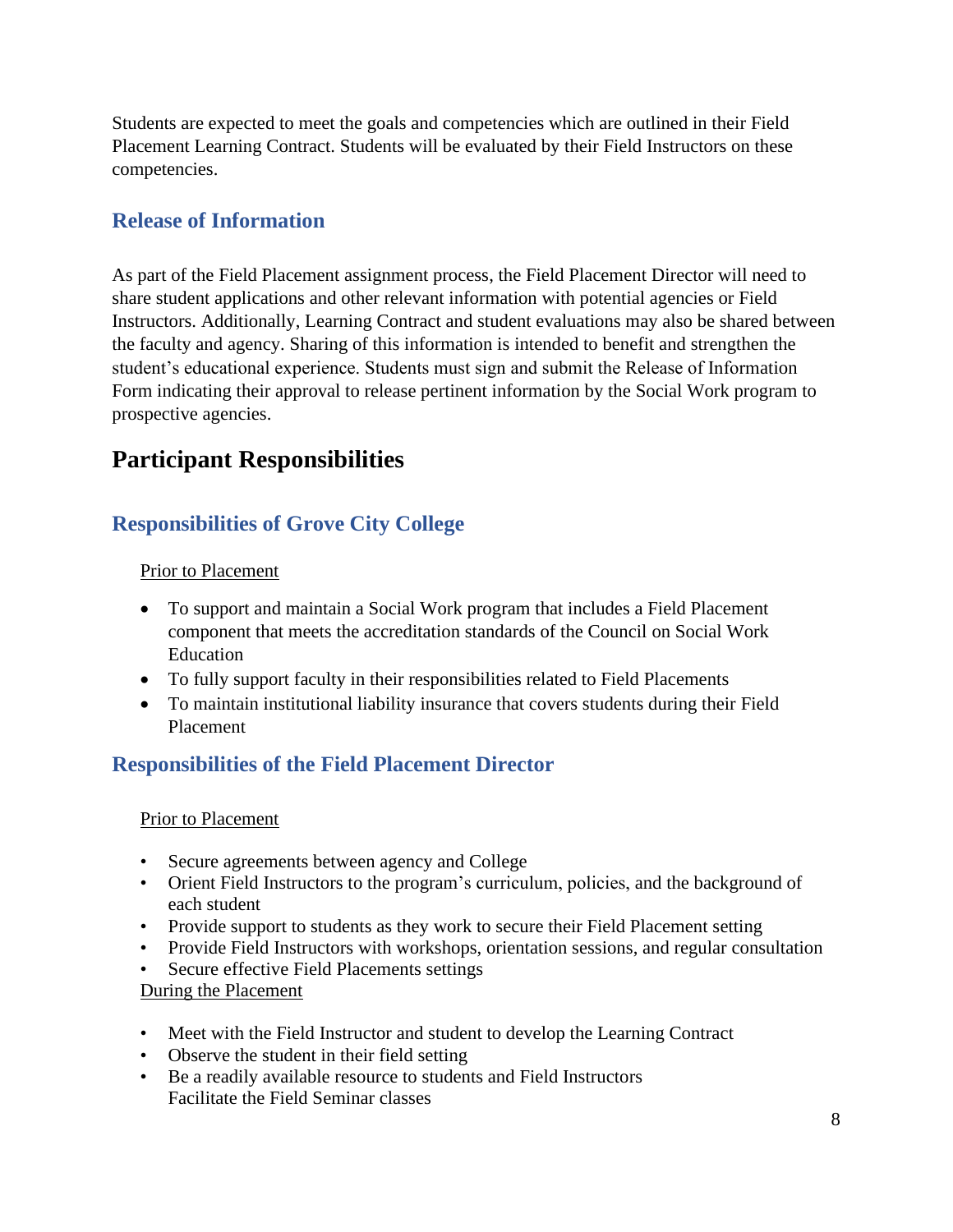- Complete timely evaluations
- Conduct in-person visits with the Field Instructor and student at least once per semester (see section below)

## <span id="page-8-0"></span>**Responsibilities of the Field Instructor**

Field instruction may include a combination of individual conferences, consultation, group and peer supervision, agency staff meetings, and in-service training. Teaching methods should be specific to the setting, the Field Instructor, and the needs of the student.

### Prior to Placement:

- Complete orientation with Field Placement Director
- Complete Practicum Agreement

### During the Placement:

- Serve as a role model
- Develop a relationship with the student and a climate and environment in the agency that promotes learning
- Provide a climate that is honest, reliable, prepared, sincere, warm, skillful, and trustworthy
- Incorporate values and ethics
- Challenge practices that are unethical and/or antithetical to Social Work
- Check in with students about progress
- Identify student strengths and learning needs
- Introduce students to the clients and communities served
- Teach and model cultural competence
- Model self-awareness and empathy and encourage student growth in these areas
- Facilitate student's integration into the professional staff group
- Assist students to identify and learn about more than one method of practice
- Develop the Learning Contract
- Conduct an orientation to the agency
- Educate students of personal risks (i.e., physical health and safety) and appropriate protections
- Give assignments geared to helping promote student's learning and professional growth as a beginning Social Worker
- Provide weekly supervision
- Participate in a conference with the Field Placement Director and student once per semester
- Complete Field Instructor Evaluation at the end of each semester

If any problems with the Field Placement or student arise, the Field Instructor should immediately inform the Field Placement Director.

The Field Instructor is responsible for: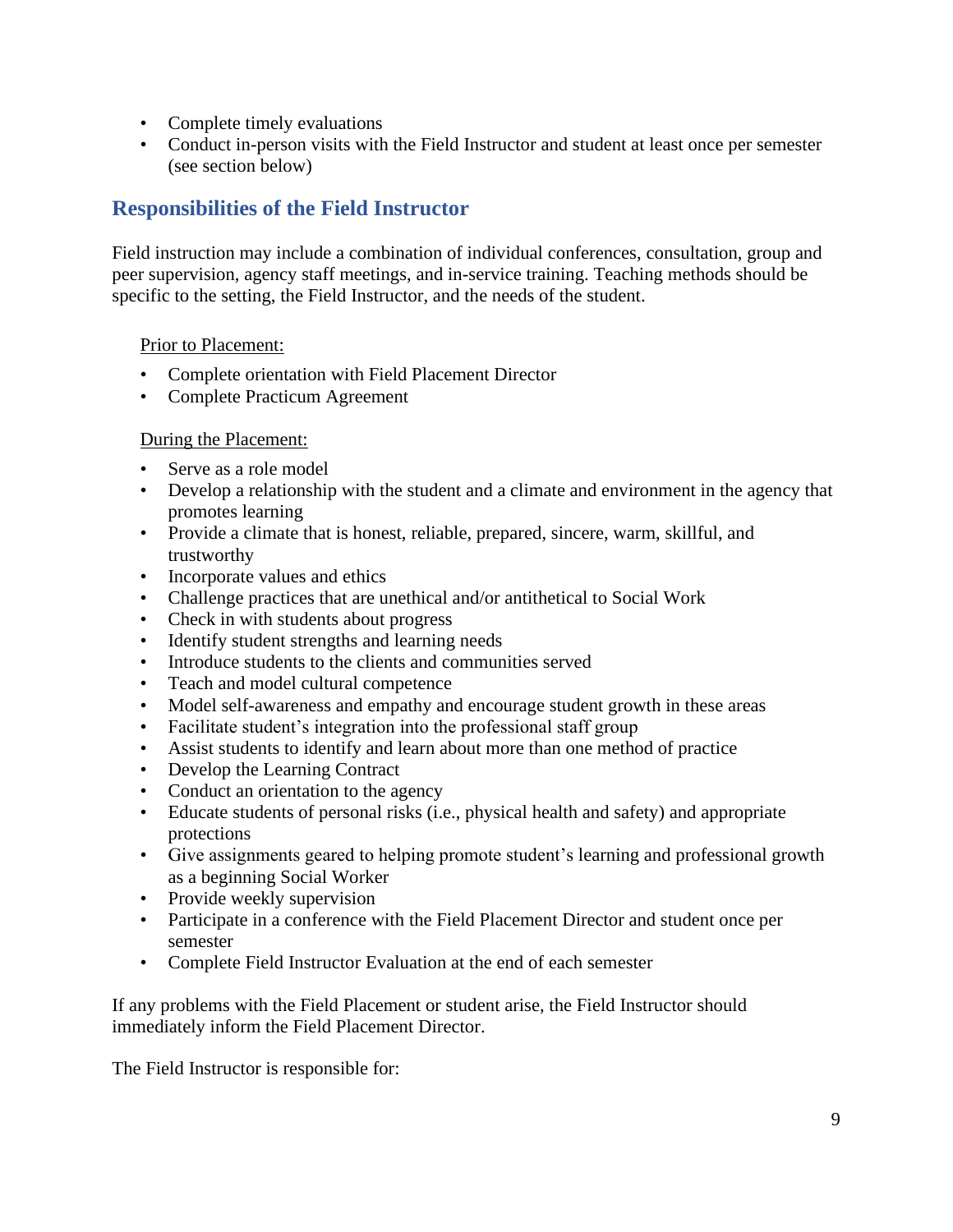- Notifying the Field Placement Director of any serious problems or difficulties
- Notifying the Field Placement Director if he/she is unable to supervise the student for the entire term and assisting in selection of a new Field Instructor

Students and Field Instructors are encouraged to follow this general process outlined later in this Manual to resolve conflict.

In summary, the responsibilities of the student, Field Instructor, and Program Faculty entail a three-way process that brings together experiences and coursework to effectively prepare students for generalist Social Work practice.

## <span id="page-9-0"></span>**Visitation by the Field Placement Director**

Throughout the Field Placement experience, GCC faculty will maintain contact with the Field Placement settings. Each student will have ongoing supervision from both the Field Instructor and the faculty. Faculty, specifically the Field Placement Director, will support students through on-site visits and regular supervision.

During the beginning of students' Field Placements (typically weeks 2-5) of the Fall semester, the Field Placement Director will find a time to meet with the student and the Field Instructor at the agency. The purpose of this visit is to assess how the student's experience is going, answer any questions that might arise, and assist with making any necessary changes. In addition, the Field Placement Director will review the Learning Contract and discuss the student's learning opportunities and objectives.

Near the end of the Spring semester (typically weeks 12-15) the Field Placement Director will conduct a second site visit. During this visit, the Field Placement Director will review the overall performance of the student. This meeting will provide both the student and Field Instructor an opportunity to discuss the learning opportunities and objectives stated in the Learning Contract. If concerns arise between site visits, the Field Placement Director is available to discuss and collaborate over phone, email, or in-person.

Both of these visits provide the Field Placement Director with the ability to monitor the student's educational experiences. Content obtained from the field visits can be directly incorporated into the concurrent field seminar. This approach integrates classroom learning with field experience.

## <span id="page-9-1"></span>**Orientation from Field Placement Director**

The Field Placement Director provides orientation to each Field Instructor prior to the student's first day in Field Placement. During this orientation Field Instructors learn:

- Agency responsibilities and rights
- Student responsibilities and rights
- Overview of Field Placement Manual
- Overview of the Field Placement Learning Contract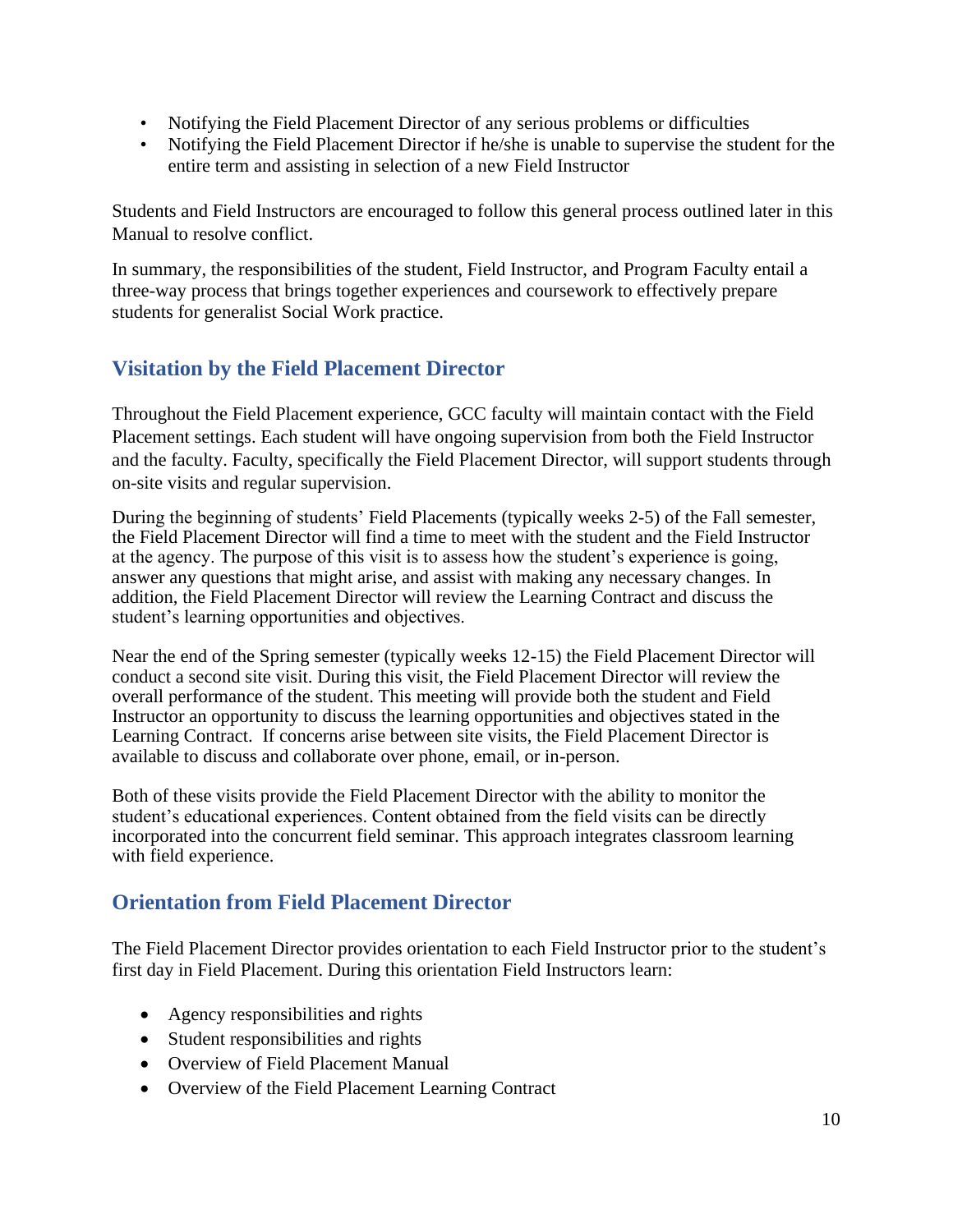# <span id="page-10-0"></span>**Agency Criterion**

Field Placement agencies are selected based on the quality of practice experience and supervision that they can provide. Field Placement sites are continually evaluated to ensure that they provide students with learning opportunities consistent with generalist practice. The Field Placement Director maintains ongoing communication with agencies to develop and maintain shared educational standards. All participating agencies must complete and submit an Affiliation Agreement. Agencies must share a commitment to Social Work education and adherence to the Code of Ethics. Agencies will seek to provide a generalist practice experience with direct client contact at the micro, mezzo and macro levels. Each agency agrees to provide one hour of weekly supervision for BSW students by a qualified Field Instructor.

In order to achieve the program objectives, students are placed in agencies that are able to meet the following requirements:

## <span id="page-10-1"></span>**Social Work Services**

The agency must deliver Social Work services, some of which are appropriate for the participation of an undergraduate student. In addition, the ethics and values of Social Work should be demonstrated in the agency's policies and services.

## <span id="page-10-2"></span>**Educational Opportunities**

The agency should provide a range of opportunities to meet the student's educational objectives and execute an integrated class-field curriculum. These opportunities should provide a variety of generalist Social Work experiences resulting in the development and training of a broad range of skills. Even though a particular agency or program may emphasize services rendered to select populations, Field Instructors are encouraged to seek opportunities for students to model and apply Social Work principles as they relate to individuals, families, groups, organizations, and communities.

## <span id="page-10-3"></span>**Student Safety**

The agency must provide necessary measures to protect students' safety. This minimally includes policies and procedures regarding conducting home visits, interacting with potentially difficult clients, and handling emergencies. Agencies and Field Instructors are responsible for orienting students to the safety and risk management procedures of each particular setting.

## <span id="page-10-4"></span>**Procedures and Expectations**

## <span id="page-10-5"></span>**Starting Date**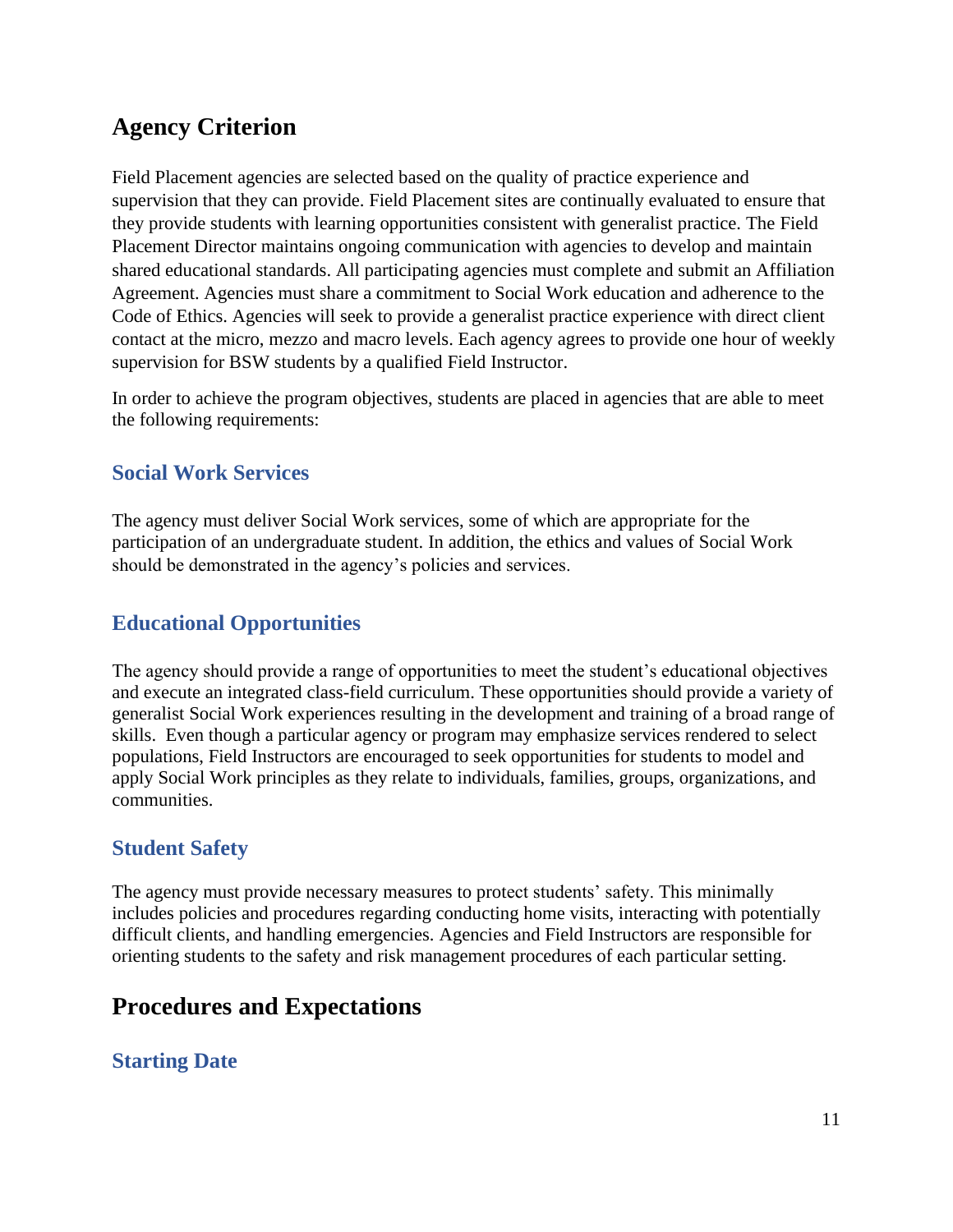A start date is to be negotiated between the student and the Field Instructor and communicated to the Field Placement Director prior the beginning of the semester. Students are not permitted to begin the placement prior to receiving permission from the Field Placement Director.

## <span id="page-11-0"></span>**Professional Performance Expectations**

Due to the nature of Social Work practice and the expectations of professionalism, continuance in the program is not solely academic, but also includes professional behaviors and practices. All BSW students agree to comply with the standards outlined in the Student Handbook, the NASW Code of Ethics, and Field Placement Manual. Faculty members regularly evaluate students' professional performance in several ways including, but not limited to the following criterion:

### **1. Basic professional practice competencies**

Communication: Effective oral and written skills, appropriate interpersonal skills including the ability to take responsibility for one's actions and decisions and the ability to identify and acknowledge limitations, adherence to confidentiality

Critical thinking: The ability to plan, monitor, and evaluate practice interventions and practice, the ability to articulate the planned change process

Effective self-care and coping skills: The ability to handle stress appropriately using selfcare techniques, demonstration of emotional regulation

Emotional maturity: Appropriate self-disclosure, respectful and non-discriminatory relationships with clients, peers, colleagues, Field Instructor, and faculty, use of compassion and empathy, use of assertive problem-solving strategies

### **2. Professional judgement**

Ethical behavior: Demonstration of ethical decisions and behaviors in the classroom and the Field Placement settings

Committed to professional learning: Responsible for learning and seeking feedback whenever possible, engagement in learning, teachable and humble posture, and a desire to grow professionally

Self-awareness: Awareness of one's own attitudes and beliefs and their impact on practice, acknowledgement of and healthy response to instances when personal values interfere with professional practice

## <span id="page-11-1"></span>**Academic Expectations**

Academic expectations of students in the Field Placement include:

- Maintenance of a **major** GPA of 2.5
- Fulfillment of the policies and expectations of the Field Placement Manual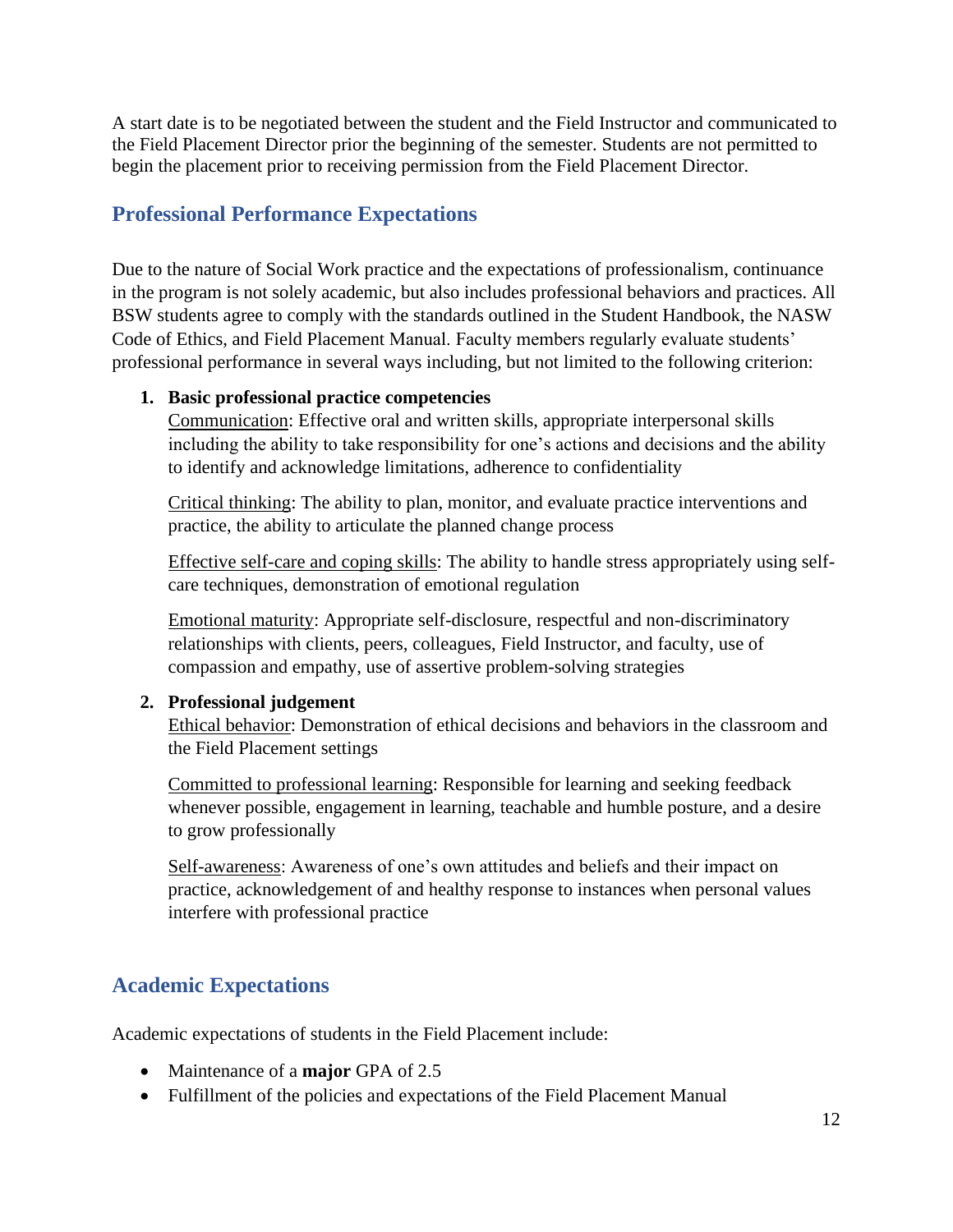- A mid-year (at the end of the first semester) evaluation from the Field Instructor indicating that satisfactory progress is being made toward competent, ethical practice
- A final evaluation in the Field Placement which affirms the student is adequately prepared to graduate as a beginning generalist Social Work practitioner. Specific expectations are detailed in the Field Placement Manual.

### <span id="page-12-0"></span>**Field Placement Grading**

The Field Placement is graded similarly to a typical course on an A-F grading scale. Students will receive a final grade for the Field Placement at the end of each semester.

Field Instructors are responsible for evaluating the student's performance at the completion of each semester using the Field Placement Competencies Evaluation Instrument. This evaluation tool is consistent with the competencies of the student's Learning Contract.

## <span id="page-12-1"></span>**Students Needing Accommodations**

The BSW Program supports access to accommodation for any students with disabilities. This extends to the Field Placement experience. To begin the process of gaining access to accommodations, the student should disclose the need for accommodations to the Field Placement Director as soon as possible. The student is not under obligation to disclose his or her disability status, but the Field Placement Director cannot insure that an appropriate plan is in place unless the student discloses this information.

### <span id="page-12-2"></span>**Field Placement Exemptions**

There are no exemptions from Field Placement. It is a requirement of Social Work education that the interrelated components of curriculum—classroom and field—are of equal importance within the curriculum, and each contributes to the development of the competencies of professional practice.

### <span id="page-12-3"></span>**Monthly Time Sheets**

Students are required to keep track of their hours and complete a Monthly Time Sheet. Students will need to get their Field Instructor to verify their hours and get their signature. Completed Monthly Time Sheets should be submitted to the Field Placement Director on a monthly basis.

### <span id="page-12-4"></span>**Clearances and Vaccines**

Criminal background, FBI reports, and child abuse clearances are the responsibility of the student if required by the agency. If vaccinations or TB tests are required by the agency, these are also the responsibility of the student.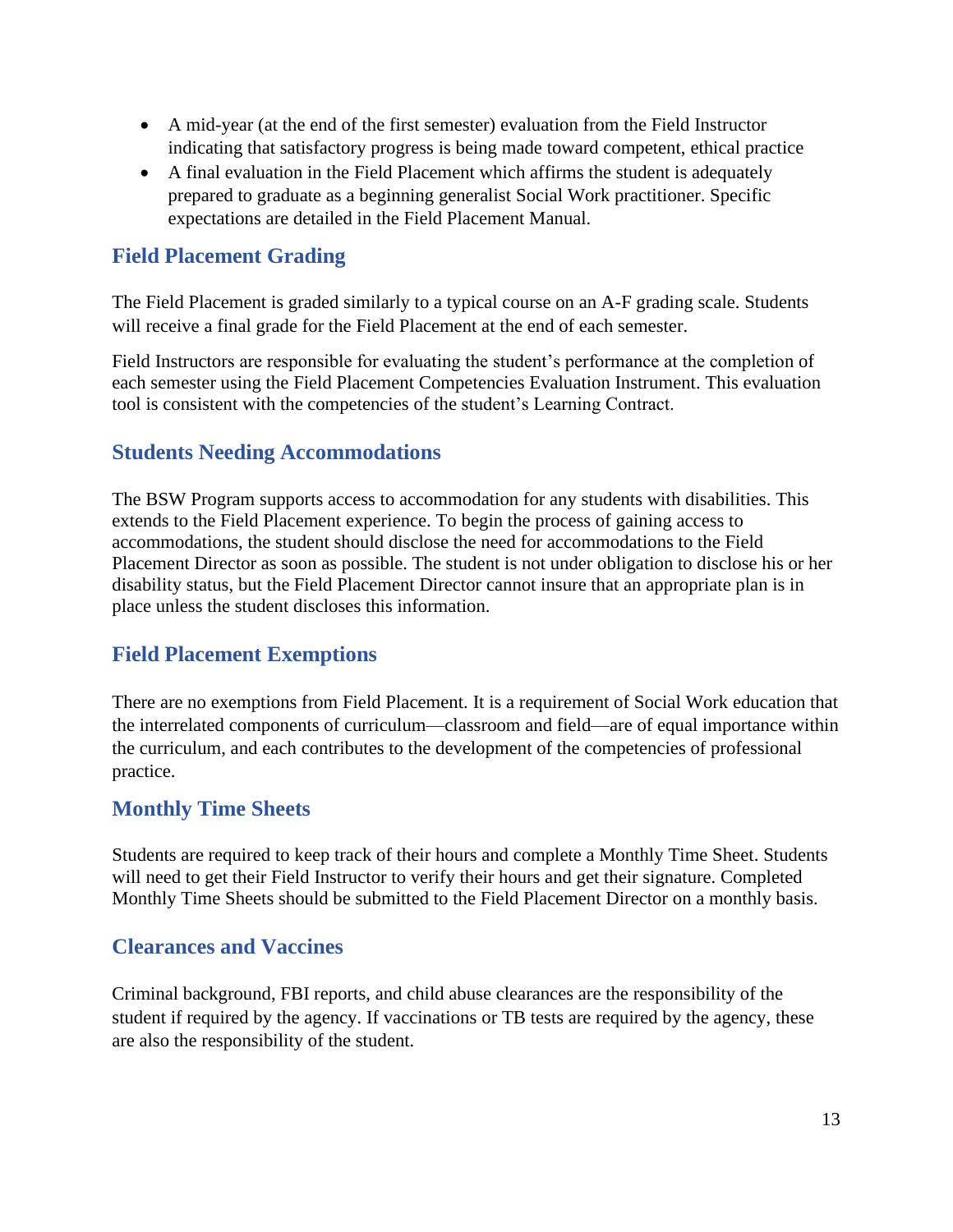PA Criminal Background Checks are available at no cost for students: <https://epatch.state.pa.us/Home.jsp>

PA Child Abuse Clearances: <https://www.compass.state.pa.us/cwis/public/home>

FBI reports: <https://uenroll.identogo.com/workflows/1KG756>

## <span id="page-13-0"></span>**Holidays and Vacations**

Students are not required to participate in their Field Placement during school holidays and vacations. Agencies may, however, request a student's attendance during this time. Additionally, students are responsible for maintaining their schedule and ensuring that they meet their minimum hourly requirements.

## <span id="page-13-1"></span>**Client Confidentiality**

Photography is not permitted while engaged in Field Placement activities to protect the confidentiality of the agency and its constituents. Participating in posting or exchanging information involving clients, agencies, or staff over social media is a breach of confidentiality and is prohibited.

## <span id="page-13-2"></span>**Liability Insurance**

Grove City College provides professional liability insurance with limits of \$1,000,000 each occurrence/\*\$3,000,000 aggregate per policy year and general liability insurance with limits of \$1,000,000 each person/\*\$3,000,000 each occurrence bodily injury and property damage liability. This insurance covers the college and the activities of the faculty and students participating in the BSW Field Placement. (\*Primary & Umbrella)

## <span id="page-13-3"></span>**Transportation**

Students are responsible for providing their own transportation to and from their Field Placement and other costs incurred (gas, tolls, parking, insurance, car maintenance). Students are not permitted to use their personal vehicles to transport individuals associated with their agencies. The college's insurance does not extend to transportation of student to their agency.

## <span id="page-13-4"></span>**Field Placement Changes**

Students should remain in their Field Placement agencies for the entire year. However, unusual circumstances may arise which may result in a change in agency. The Field Placement Director, Field Instructor and student may initiate a change, but ultimately, approval must be granted by the Program Director.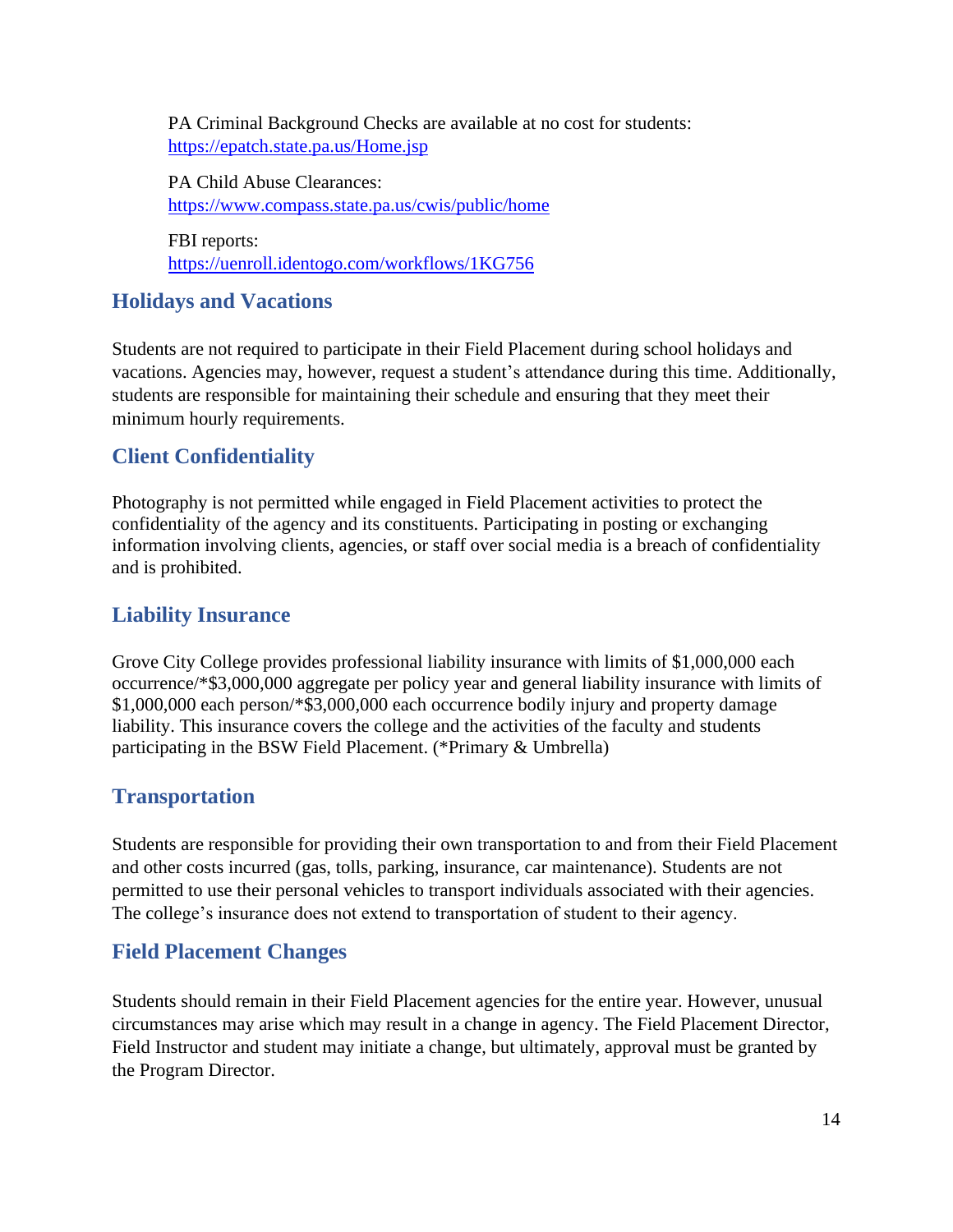## <span id="page-14-0"></span>**Placement at Student's Place of Employment**

Students may be permitted to complete their Field Placement in an organization in which they are employed. In such situations, students are expected to engage in work substantively different from their work assignments in terms of interventions used and skills developed. Students must submit a request in writing to the Field Placement Director who will review the request. Applications which meet the following criteria will be considered:

1. A clear statement of justification for the request based on the student's learning objectives and need for this particular Field Placement.

2. A clear statement which specifies the difference between the student's responsibilities as an employee and the new responsibilities as a learner.

3. The name of the student's employment supervisor and a recommended different qualified person to serve as the Field Instructor.

The Field Placement Director will review and monitor the implementation of the educational plan to assure that the placement is working to the best advantage of the student's learning. In the event that the Field Placement is overlapping too greatly with employment responsibilities, the Field Placement Director reserves the right to reassign the student to another setting.

## <span id="page-14-1"></span>**Conflict Resolution**

## <span id="page-14-2"></span>**Resolving Field Placement Conflicts**

The program acknowledges that as in all settings, problems may arise that need additional attention and support to resolve. Students and Field Instructors are encouraged to follow this general process when trying to resolve areas of concern. It is the expectation of the program that all parties will work collaboratively to facilitate resolutions when necessary.

1. The student and Field Instructor will attempt to resolve the conflict or concern through the supervisory process. If this proves unsatisfactory, the student and/or Field Instructor should request a meeting with the Field Placement Director who will meet with all the parties and attempt to resolve the issues. An outcome of this meeting can be the completion of a written agreement where the concerns are outlined along with corrective actions and a time frame.

2. If the above procedure does not result in a mutually acceptable resolution, a meeting will be conducted within five class days with the student, Field Instructor, Field Placement Director, and Program Director. The outcome of this meeting will be put into writing and signed by all participants.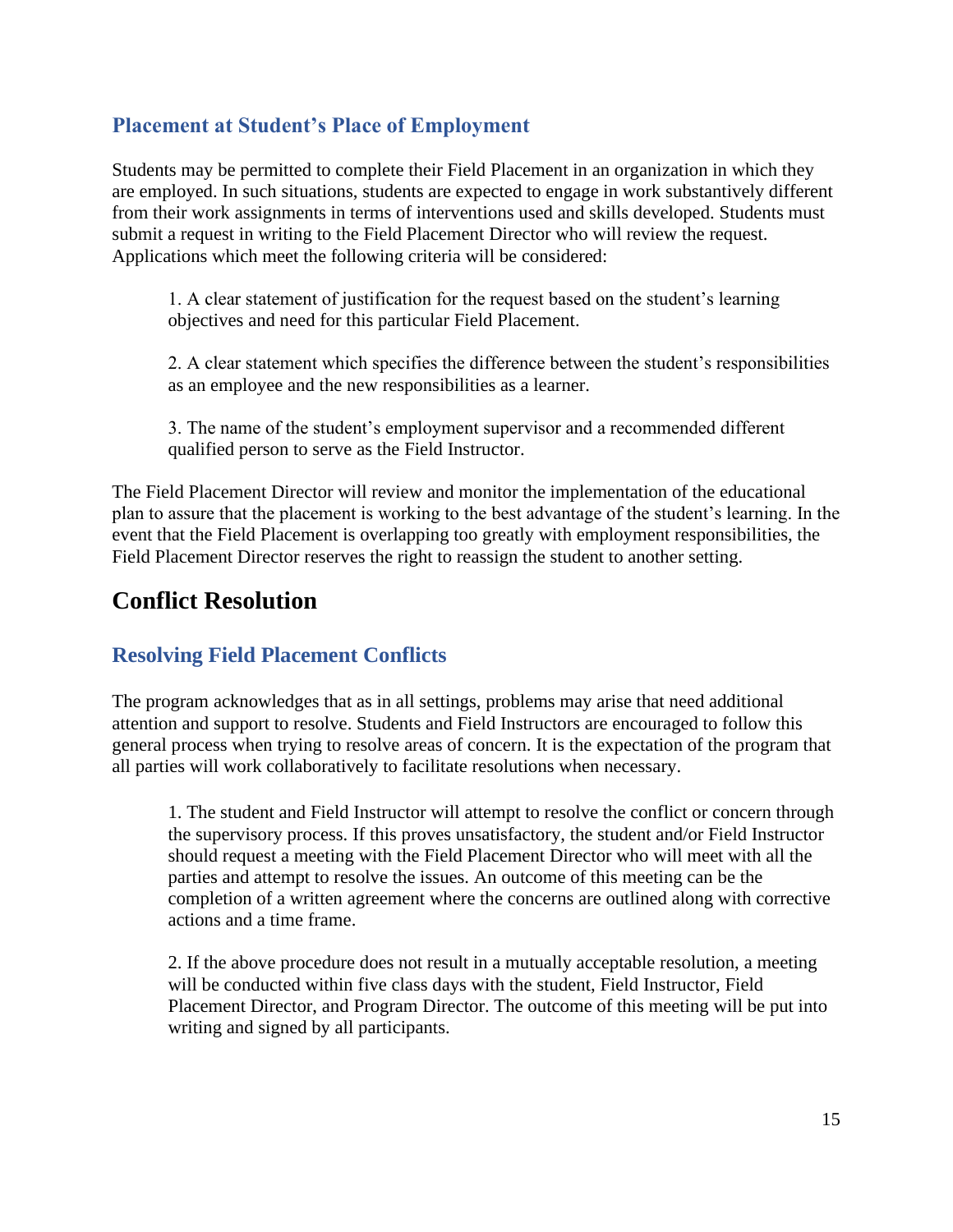3. If a satisfactory resolution is still not reached, the Program Director will meet with the Department Chair and the Dean. The impacted student will be invited to be present in this meeting. Possible outcomes of this meeting include:

- Continuation in the Field Placement/BSW Program with no restrictions
- Probationary status in the Field Placement
- Termination from the Field Placement/BSW Program

Following this meeting, the Program will write a letter within three working days documenting the decision. This letter will be sent to the student, Field Placement Director, Field Instructor, Department Chair, and the Dean.

## <span id="page-15-0"></span>**Dismissal from Field Placement**

If the Program Director determines that the student has seriously violated the performance expectations (see previous section) and should be dismissed from the Field Placement or BSW program, the student has the right to file a written appeal (see below). In the event that the student is granted their appeal, the student must complete their remaining hours at a new Field Placement location.

## <span id="page-15-1"></span>**Student Grievance Procedure**

Students may appeal any decisions reached by the Program Director, Department Chair, or Dean in relationship to professional performance issues. To do so, the following procedures should be followed:

1. Within **one month** of the alleged unfair treatment, students should submit a written statement of the grievance and the desired resolution to the Dean who will attempt to resolve the grievance through conferences with the involved parties. The Dean will review the appeal and issue a final decision in writing **within five working days** of the Dean's receipt of the student's written statement.

2. If the student remains dissatisfied with the outcome, students should submit a written statement of the grievance and the desired resolution to the Provost who will attempt to resolve the grievance through conferences with the involved parties. The Provost will review the appeal and issue a final decision in writing **within five working days** of the Provost's receipt of the student's written statement.

The procedures for an appealing an academic decision are outlined in the Student Handbook, Crimson, or Bulletin.

## <span id="page-15-2"></span>**Procedures for Student Safety**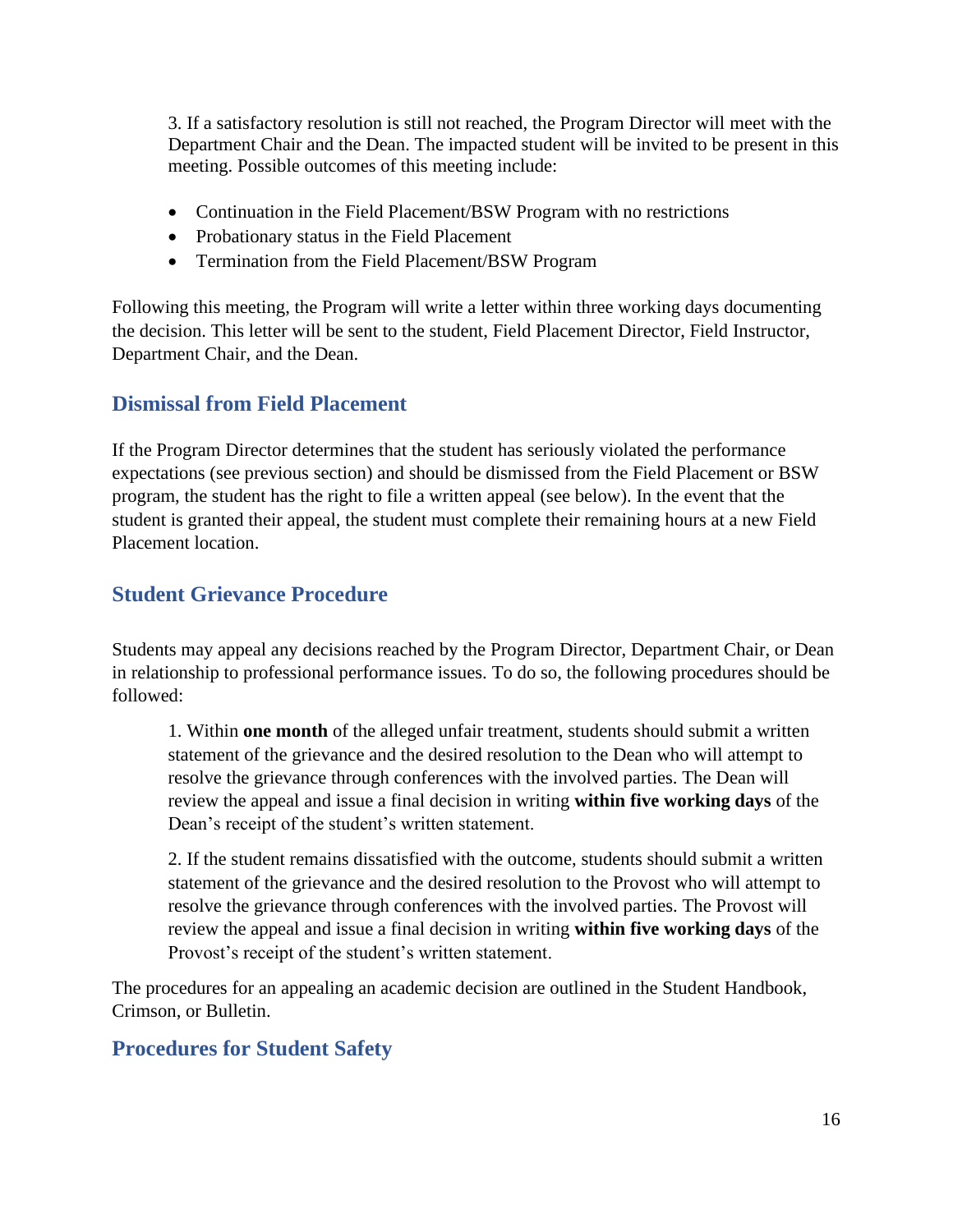The safety of our students is of paramount concern to this program and our institution. We commit to minimizing risk to our students whenever and in whatever means possible. In our initial and ongoing visits to agencies, we will actively monitor any risks to student safety. The Field Instructor will provide students with agency-specific safety procedures and instruct students safety issues related to the population served.

With safety in mind, students should **never make home visits alone** during the Field Placement. Nor students should ever **be the driver when transporting clients**.

## <span id="page-16-0"></span>**Non-Discrimination Policy**

Grove City College additionally forbids discrimination of or by any member of the College community because of an individual's race, color, national origin, ethnicity, gender, age, religion, disability or other criteria protected by law. Grove City College also prohibits all forms of sexual harassment. If a student experiences any situation in which they feel that discrimination or harassment has occurred, they should immediately report this to their Field Instructor and the Field Placement Director. Program faculty will gather information and seek counsel from administration.

## <span id="page-16-1"></span>**Field Placement Documents**

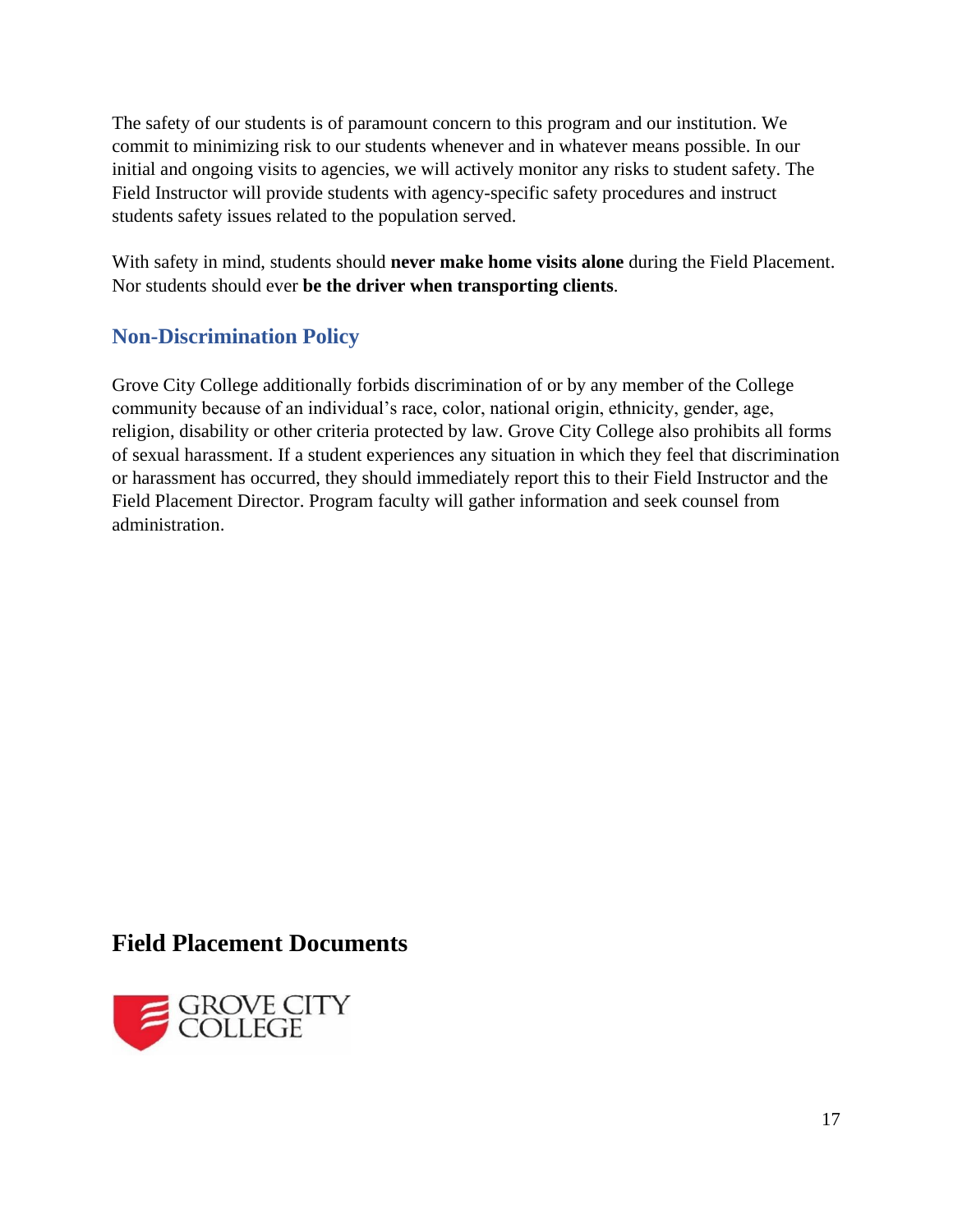# **Field Placement Application**

<span id="page-17-0"></span>

|                                                              | <u> 1989 - Johann Barn, mars and deutscher Stadt and deutscher Stadt and deutscher Stadt and deutscher Stadt and</u> |
|--------------------------------------------------------------|----------------------------------------------------------------------------------------------------------------------|
| <b>Emergency Contact Information</b>                         |                                                                                                                      |
| Name: Relationship:                                          |                                                                                                                      |
| Phone: $\left( \quad \right)$                                |                                                                                                                      |
| Do you have a valid driver's license?                        | <b>YES</b><br>N <sub>O</sub>                                                                                         |
| Do you have transportation secured for your Field Placement? | <b>YES</b><br>N <sub>O</sub>                                                                                         |
| Do you speak any languages other than English fluently?      | <b>YES</b><br>N <sub>O</sub>                                                                                         |

\_\_\_\_\_\_\_\_\_\_\_\_\_\_\_\_\_\_\_\_\_\_\_\_\_\_\_\_\_\_\_\_\_\_\_\_\_\_\_\_\_\_\_\_\_\_\_\_\_\_\_\_\_\_\_\_\_\_\_\_\_\_\_\_\_\_\_\_\_\_\_\_\_\_\_\_\_\_\_\_\_\_

\_\_\_\_\_\_\_\_\_\_\_\_\_\_\_\_\_\_\_\_\_\_\_\_\_\_\_\_\_\_\_\_\_\_\_\_\_\_\_\_\_\_\_\_\_\_\_\_\_\_\_\_\_\_\_\_\_\_\_\_\_\_\_\_\_\_\_\_\_\_\_\_\_\_\_\_\_\_\_\_\_\_

List three personal strengths:

List three areas for personal growth: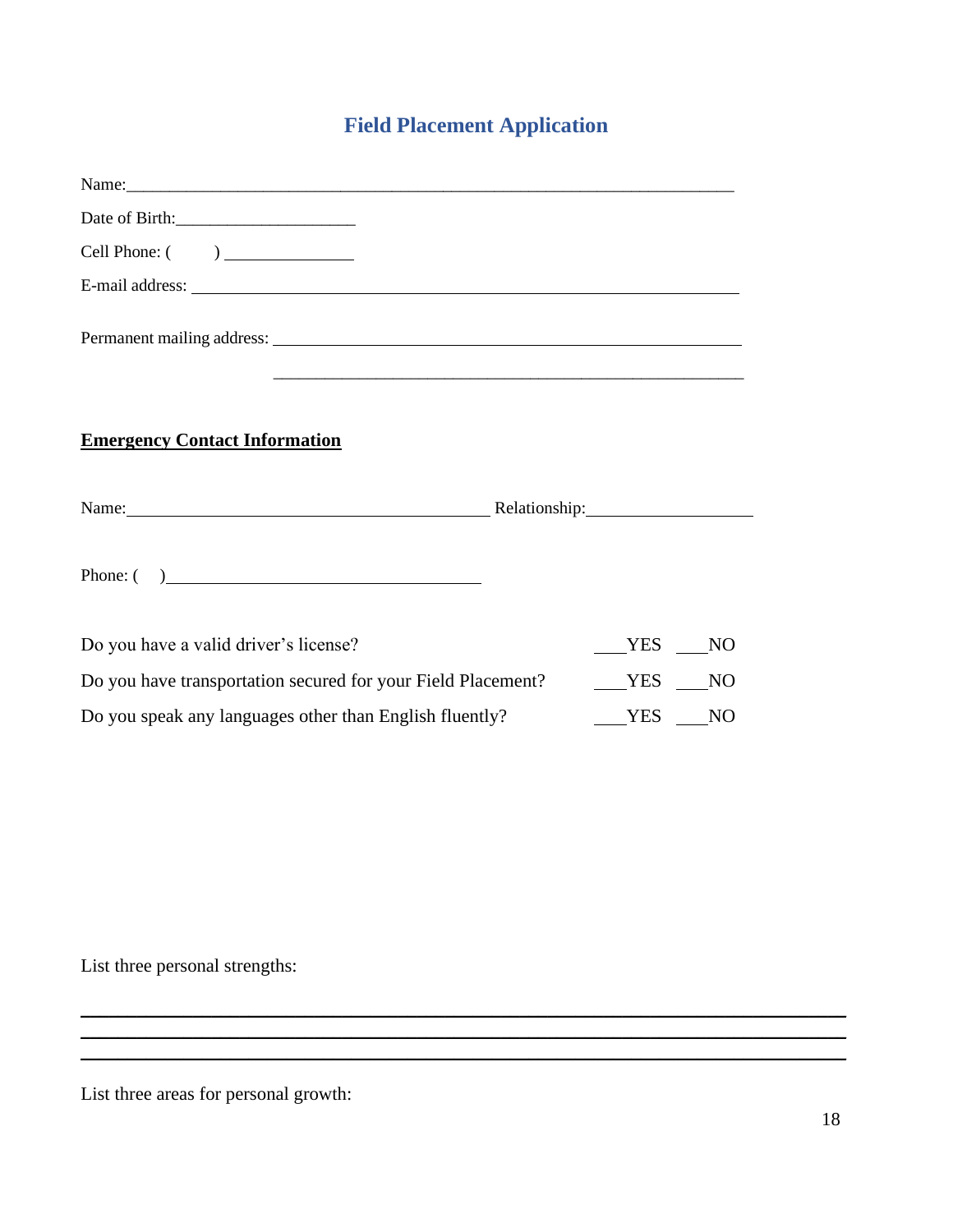List any limitations or special circumstances (e.g., academic, psychological, financial, legal, medical, physical) that may impact your ability to perform the duties associated with the Field Placement:

\_\_\_\_\_\_\_\_\_\_\_\_\_\_\_\_\_\_\_\_\_\_\_\_\_\_\_\_\_\_\_\_\_\_\_\_\_\_\_\_\_\_\_\_\_\_\_\_\_\_\_\_\_\_\_\_\_\_\_\_\_\_\_\_\_\_\_\_\_\_\_\_\_\_\_\_\_\_\_\_\_\_

\_\_\_\_\_\_\_\_\_\_\_\_\_\_\_\_\_\_\_\_\_\_\_\_\_\_\_\_\_\_\_\_\_\_\_\_\_\_\_\_\_\_\_\_\_\_\_\_\_\_\_\_\_\_\_\_\_\_\_\_\_\_\_\_\_\_\_\_\_\_\_\_\_\_\_\_\_\_\_\_\_\_

\_\_\_\_\_\_\_\_\_\_\_\_\_\_\_\_\_\_\_\_\_\_\_\_\_\_\_\_\_\_\_\_\_\_\_\_\_\_\_\_\_\_\_\_\_\_\_\_\_\_\_\_\_\_\_\_\_\_\_\_\_\_\_\_\_\_\_\_\_\_\_\_\_\_\_\_\_\_\_\_\_\_ \_\_\_\_\_\_\_\_\_\_\_\_\_\_\_\_\_\_\_\_\_\_\_\_\_\_\_\_\_\_\_\_\_\_\_\_\_\_\_\_\_\_\_\_\_\_\_\_\_\_\_\_\_\_\_\_\_\_\_\_\_\_\_\_\_\_\_\_\_\_\_\_\_\_\_\_\_\_\_\_\_\_

Do you have up-to-date criminal history, child abuse, and FBI clearances? \_\_\_\_\_ YES \_\_\_\_\_ NO

I understand that I may be required to complete background clearances or health screenings prior to the start of my Field Placement and that I may be responsible for the costs associated with these.

 $\_$  ,  $\_$  ,  $\_$  ,  $\_$  ,  $\_$  ,  $\_$  ,  $\_$  ,  $\_$  ,  $\_$  ,  $\_$  ,  $\_$  ,  $\_$  ,  $\_$  ,  $\_$  ,  $\_$  ,  $\_$  ,  $\_$  ,  $\_$  ,  $\_$  ,  $\_$  ,  $\_$  ,  $\_$  ,  $\_$  ,  $\_$  ,  $\_$  ,  $\_$  ,  $\_$  ,  $\_$  ,  $\_$  ,  $\_$  ,  $\_$  ,  $\_$  ,  $\_$  ,  $\_$  ,  $\_$  ,  $\_$  ,  $\_$  ,

\_\_\_\_\_\_\_\_\_\_\_\_\_\_\_\_\_\_\_\_\_\_\_\_\_\_\_\_\_\_\_\_\_\_\_\_\_\_\_\_\_\_\_\_\_\_\_\_\_\_\_\_\_\_\_\_\_\_\_\_\_\_\_\_\_\_\_\_\_\_\_\_\_\_\_\_\_\_\_\_\_\_  $\mathcal{L}_\mathcal{L} = \{ \mathcal{L}_\mathcal{L} = \{ \mathcal{L}_\mathcal{L} = \{ \mathcal{L}_\mathcal{L} = \{ \mathcal{L}_\mathcal{L} = \{ \mathcal{L}_\mathcal{L} = \{ \mathcal{L}_\mathcal{L} = \{ \mathcal{L}_\mathcal{L} = \{ \mathcal{L}_\mathcal{L} = \{ \mathcal{L}_\mathcal{L} = \{ \mathcal{L}_\mathcal{L} = \{ \mathcal{L}_\mathcal{L} = \{ \mathcal{L}_\mathcal{L} = \{ \mathcal{L}_\mathcal{L} = \{ \mathcal{L}_\mathcal{$  $\mathcal{L}_\mathcal{L} = \{ \mathcal{L}_\mathcal{L} = \{ \mathcal{L}_\mathcal{L} = \{ \mathcal{L}_\mathcal{L} = \{ \mathcal{L}_\mathcal{L} = \{ \mathcal{L}_\mathcal{L} = \{ \mathcal{L}_\mathcal{L} = \{ \mathcal{L}_\mathcal{L} = \{ \mathcal{L}_\mathcal{L} = \{ \mathcal{L}_\mathcal{L} = \{ \mathcal{L}_\mathcal{L} = \{ \mathcal{L}_\mathcal{L} = \{ \mathcal{L}_\mathcal{L} = \{ \mathcal{L}_\mathcal{L} = \{ \mathcal{L}_\mathcal{$ 

\_\_\_\_\_YES \_\_\_\_\_ NO

Describe any Social Work or related experiences you have had including employment and volunteering:

Which of the following areas interest you? (Check all that apply)

| Children            | Individuals        | Women                        |
|---------------------|--------------------|------------------------------|
| Adolescents         | Families           | Men                          |
| <b>Adults</b>       | Groups             | Develop. Disabilities        |
| <b>Older Adults</b> | Communities        | Shelter/Transitional Housing |
| Immigrants          | Child Welfare      | Material Help (food, etc.)   |
| Suburban            | Adoption           | <b>Mental Health</b>         |
| Urban               | <b>Foster Care</b> | Faith-Based (Christian)      |
| Rural               | In-Home Services   | <b>Teen Pregnancy</b>        |
| Homelessness        | <b>LGBT</b>        | Afterschool Program          |
| <b>HIV/AIDS</b>     | School             | <b>Domestic Violence</b>     |
| Human Trafficking   | <b>Health Care</b> | <b>Community Center</b>      |

List the top 3 types of settings (e.g., child welfare, domestic violence) in which you would like to do your Field Placement:

1. \_\_\_\_\_\_\_\_\_\_\_\_\_\_\_\_\_\_\_\_\_\_\_\_\_\_\_\_\_\_\_\_\_\_\_\_\_\_\_\_\_\_\_\_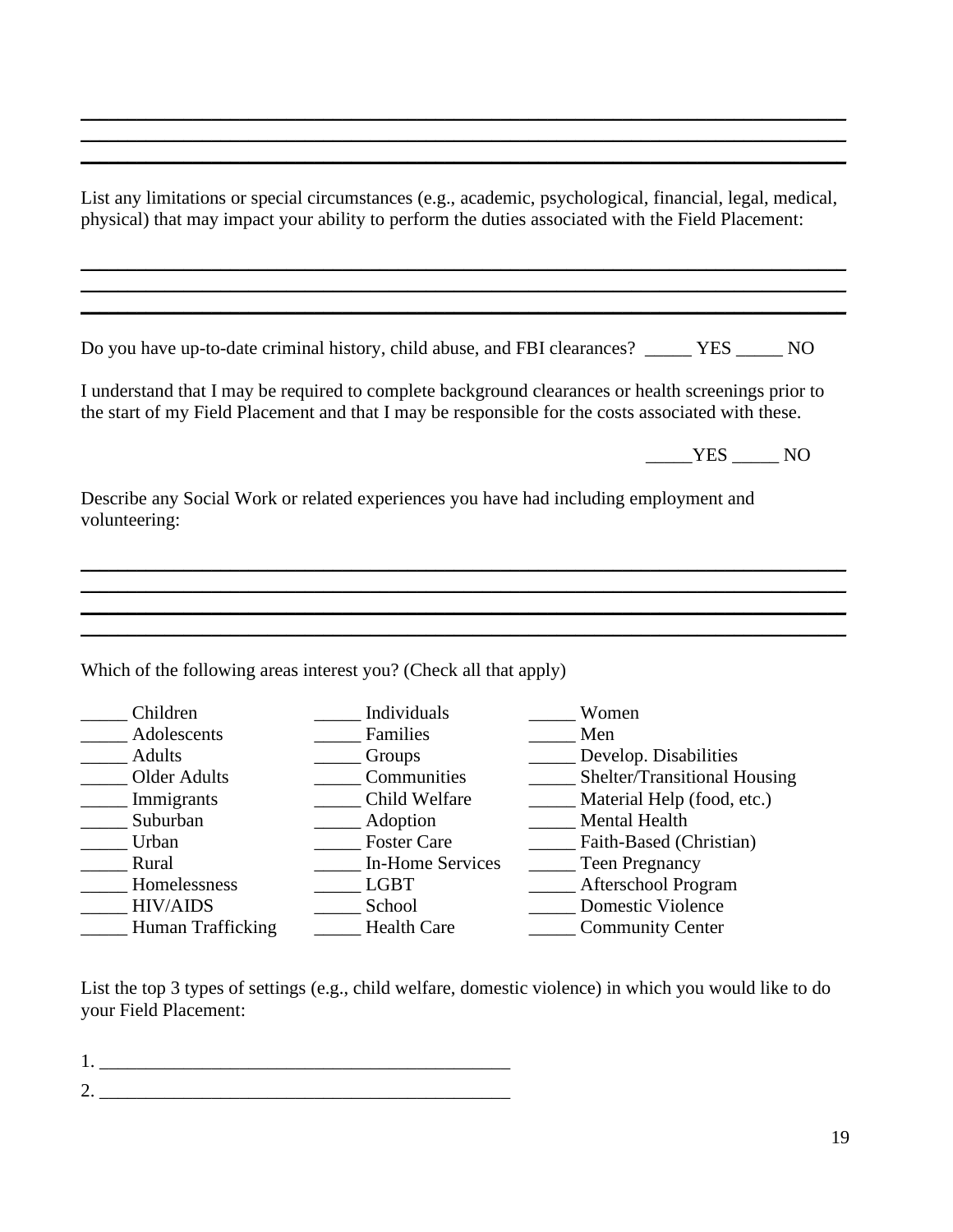| I have sent a copy of my updated resume to the Field Placement Director. The YES NO            |        |  |
|------------------------------------------------------------------------------------------------|--------|--|
| I give permission for my resume to be forwarded to the Field Placement site. ______YES______NO |        |  |
| I have read the NASW Code of Ethics and agree to follow its tenets. YES NO                     |        |  |
| I have read and am familiar with this Manual.                                                  | YES NO |  |

Signature: \_\_\_\_\_\_\_\_\_\_\_\_\_\_\_\_\_\_\_\_\_\_\_\_\_\_\_\_\_\_\_\_\_\_\_\_\_\_\_\_\_\_\_\_\_\_\_\_\_\_\_\_\_\_\_\_\_

Please return this application to: Professor Jennifer Hollenberger, MSW, LCSW HAL 217

3. \_\_\_\_\_\_\_\_\_\_\_\_\_\_\_\_\_\_\_\_\_\_\_\_\_\_\_\_\_\_\_\_\_\_\_\_\_\_\_\_\_\_\_\_

20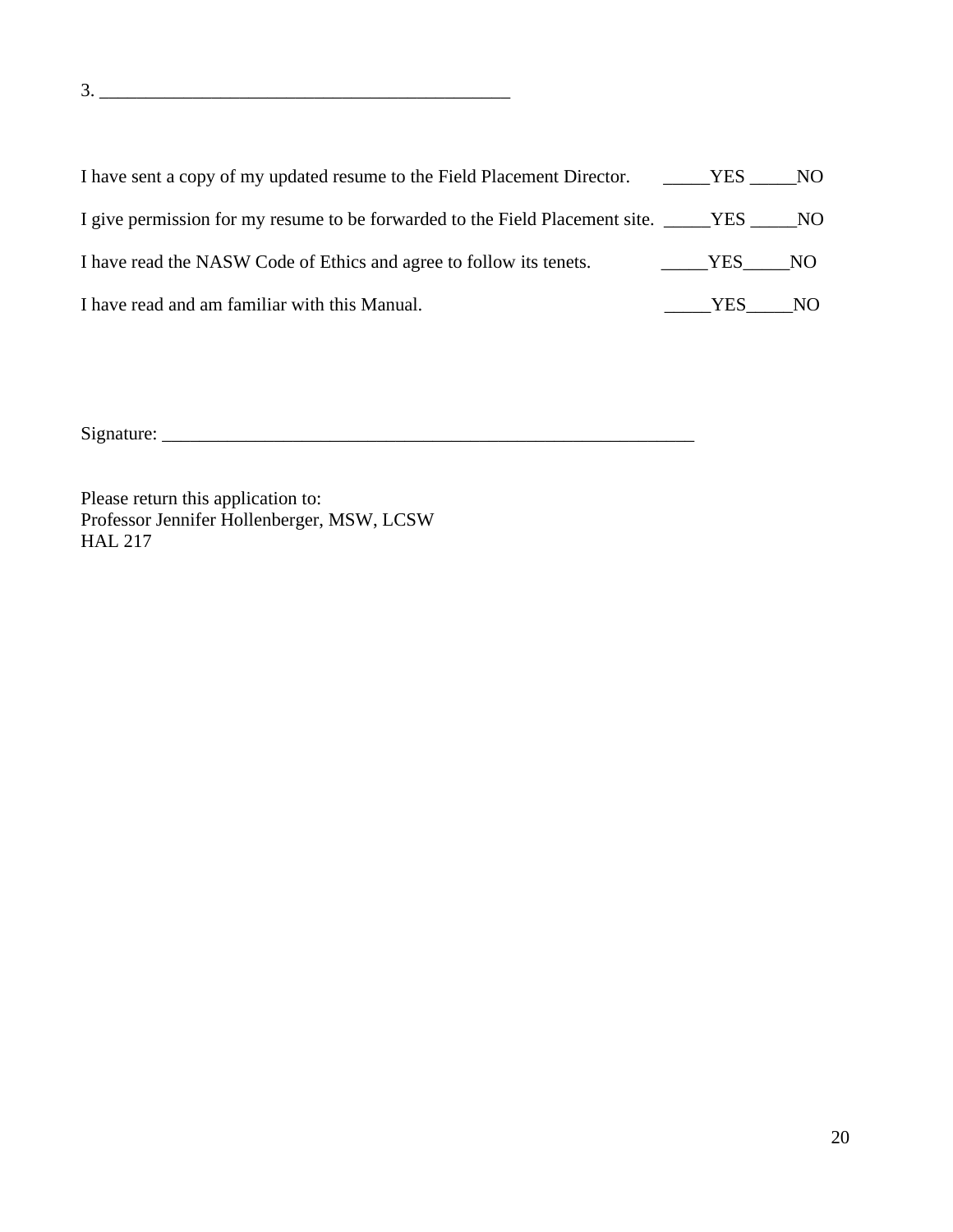

## **Student Evaluation of Field Placement and Field Instruction**

<span id="page-20-0"></span>This form is intended to provide feedback to the Field Instructor and the agency to help improve educational experiences and supervisory skills. This feedback will also assist the program in determining the effectiveness and appropriateness of the site for future students. The evaluation will be kept confidential until final grades have been submitted, after which time it will be made available to the Field Instructor.

|                                 |              | Circle the rating that most closely matches your experience and provide comments as needed. |   |                |
|---------------------------------|--------------|---------------------------------------------------------------------------------------------|---|----------------|
| <b>Orientation to Placement</b> |              |                                                                                             |   |                |
|                                 |              | 1. I was oriented to the agency within the first two weeks of the placement                 |   |                |
| $\overline{0}$                  | 1            | $\overline{2}$                                                                              | 3 | $\overline{4}$ |
| Not at all                      |              | Somewhat                                                                                    |   | Totally        |
|                                 |              | 2. The agency goals, structure, services and population were clearly explained              |   |                |
| $\overline{0}$                  | $\mathbf{1}$ | $\overline{2}$                                                                              | 3 | $\overline{4}$ |
| Not at all                      |              | Somewhat                                                                                    |   | Totally        |
| needed                          |              | 3. Relevant agency policies and procedures were explained, as well as how to access them as |   |                |
| $\overline{0}$                  | $\mathbf{1}$ | $\overline{2}$                                                                              | 3 | $\overline{4}$ |
| Not at all                      |              | Somewhat                                                                                    |   | Totally        |
|                                 |              | 4. My role and expectations were clearly explained                                          |   |                |
| $\overline{0}$                  | 1            | $\overline{2}$                                                                              | 3 | 4              |
| Not at all                      |              | Somewhat                                                                                    |   | Totally        |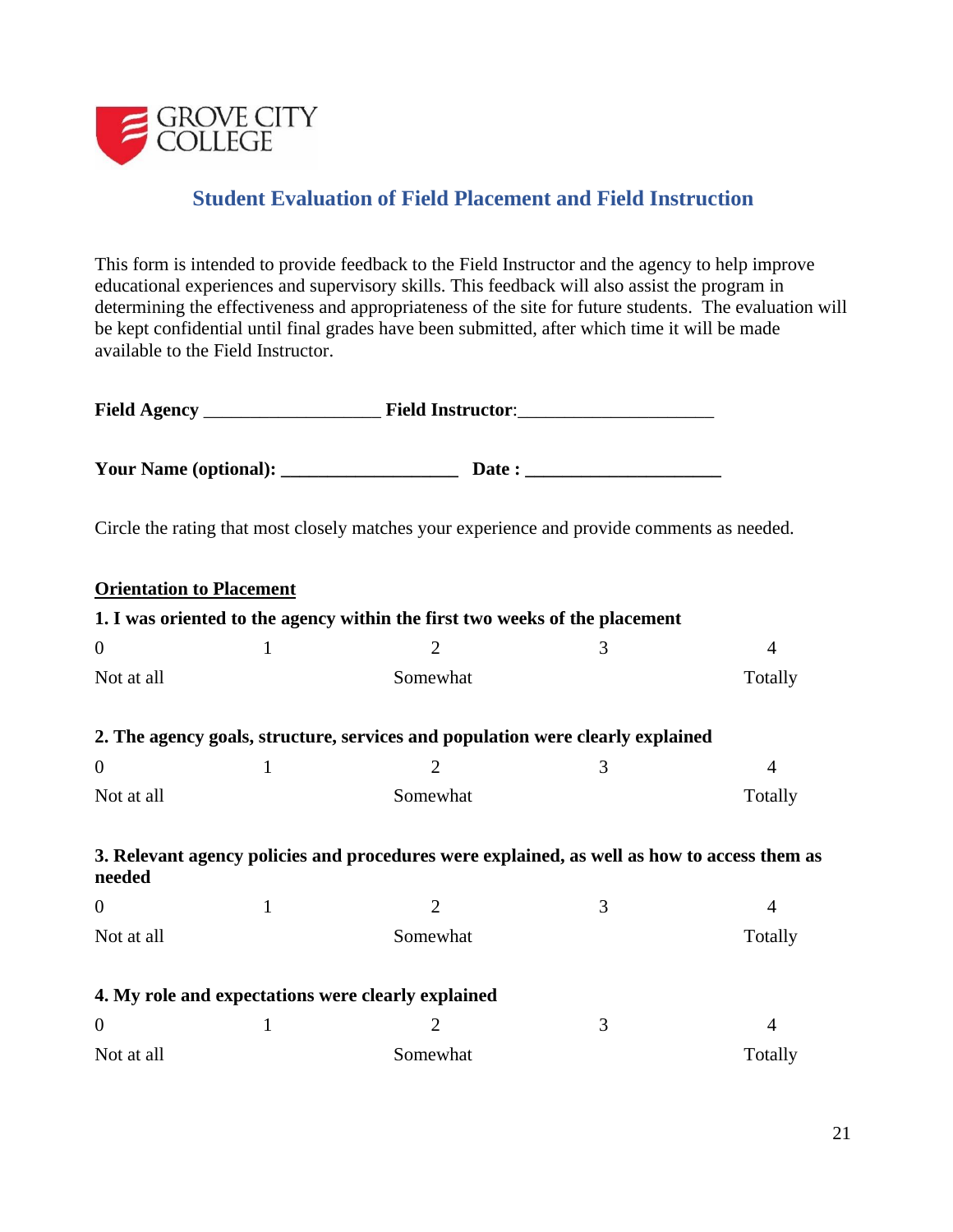|                               |              | 5. Expectations related to my schedule and supervision time were clearly explained         |   |                |
|-------------------------------|--------------|--------------------------------------------------------------------------------------------|---|----------------|
| $\overline{0}$                |              | $\overline{2}$                                                                             | 3 | $\overline{4}$ |
| Not at all                    |              | Somewhat                                                                                   |   | Totally        |
|                               |              | 6. Issues related to safety were adequately discussed                                      |   |                |
| $\theta$                      | 1            | 2                                                                                          | 3 | $\overline{4}$ |
| Not at all                    |              | Somewhat                                                                                   |   | Totally        |
|                               |              | 7. My questions and concerns were adequately addressed                                     |   |                |
| $\boldsymbol{0}$              | $\mathbf{1}$ | $\overline{2}$                                                                             | 3 | $\overline{4}$ |
| Not at all                    |              | Somewhat                                                                                   |   | Totally        |
|                               |              | 8. I was given a tour of the agency and introduced to staff                                |   |                |
| $\overline{0}$                |              | $\overline{2}$                                                                             | 3 | $\overline{4}$ |
| Not at all                    |              | Somewhat                                                                                   |   | Totally        |
|                               |              | General comments about strengths and areas for improvement in orientation:                 |   |                |
|                               |              |                                                                                            |   |                |
|                               |              |                                                                                            |   |                |
| <b>Learning Opportunities</b> |              |                                                                                            |   |                |
|                               |              | 1. The number of learning opportunities available were sufficient for my educational needs |   |                |
| $\overline{0}$                | $\mathbf 1$  | $\overline{2}$                                                                             | 3 | $\overline{4}$ |
| Not at all                    |              | Somewhat                                                                                   |   | Totally        |
| and skills                    |              | 2. The types of learning opportunities supported the development of my professional values |   |                |
| $\theta$                      | 1            | $\overline{2}$                                                                             | 3 | $\overline{4}$ |
| Not at all                    |              | Somewhat                                                                                   |   | Totally        |
|                               |              | 3. I felt welcomed and supported by other staff members                                    |   |                |
| $\theta$                      | $\mathbf{1}$ | $\overline{2}$                                                                             | 3 | 4              |
| Not at all                    |              | Somewhat                                                                                   |   | Totally        |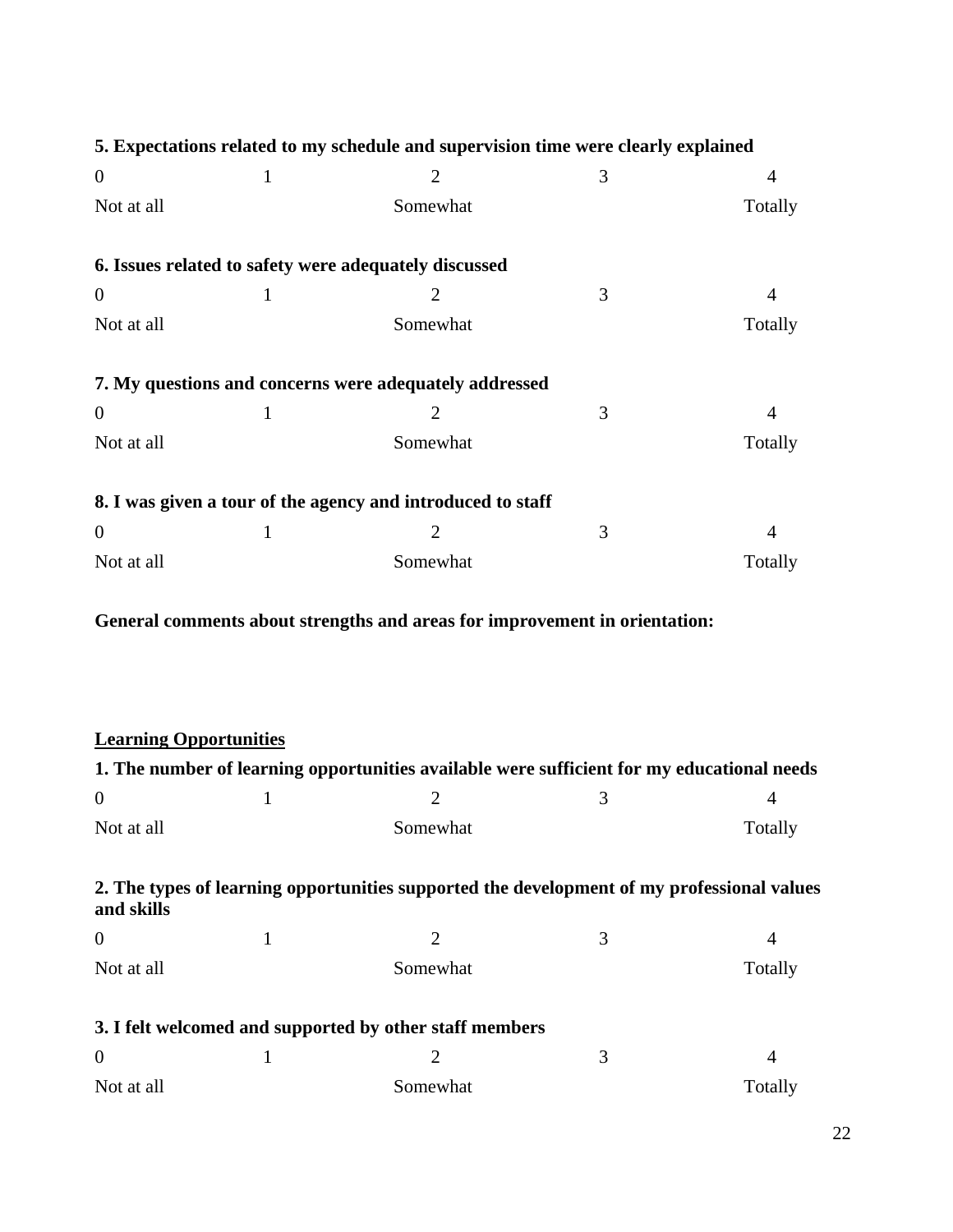### **General comments about strengths and areas for improvement in learning opportunities:**

## **Field Supervision - Quantity, Quality, and Content**

| <b>Instructor</b>                        |              | 1. A minimum of one hour of supervision was provided on a weekly basis by my Field         |   |                |
|------------------------------------------|--------------|--------------------------------------------------------------------------------------------|---|----------------|
| $\overline{0}$                           | $\mathbf{1}$ | $\overline{2}$                                                                             | 3 | $\overline{4}$ |
| Not at all                               |              | Somewhat                                                                                   |   | Totally        |
|                                          |              | 2. Supervisory expectations were clearly explained                                         |   |                |
| $\overline{0}$                           | 1            | $\overline{2}$                                                                             | 3 | $\overline{4}$ |
| Not at all                               |              | Somewhat                                                                                   |   | Totally        |
|                                          |              | 3. My learning style and developmental needs were discussed                                |   |                |
| $\overline{0}$                           | $\mathbf{1}$ | $\overline{2}$                                                                             | 3 | $\overline{4}$ |
| Not at all                               |              | Somewhat                                                                                   |   | Totally        |
| <b>Instructor or other staff members</b> |              | 4. Outside of regular supervision, there was adequate time for supervision from the Field  |   |                |
| $\overline{0}$                           | $\mathbf{1}$ | $\overline{2}$                                                                             | 3 | $\overline{4}$ |
| Not at all                               |              | Somewhat                                                                                   |   | Totally        |
|                                          |              | 5. Supervision focused on my educational needs and development of my practice competencies |   |                |
| $\boldsymbol{0}$                         | 1            | $\overline{2}$                                                                             | 3 | $\overline{4}$ |
| Not at all                               |              | Somewhat                                                                                   |   | Totally        |
|                                          |              | 6. Supervision encouraged the development of my self-awareness and self-reflection         |   |                |
| $\boldsymbol{0}$                         | $\mathbf{1}$ | $\overline{2}$                                                                             | 3 | $\overline{4}$ |
| Not at all                               |              | Somewhat                                                                                   |   | Totally        |
|                                          |              | 7. Supervision included discussion of Social Work values and ethics                        |   |                |

| $\boldsymbol{0}$ |          | ~ |         |
|------------------|----------|---|---------|
| Not at all       | Somewhat |   | Totally |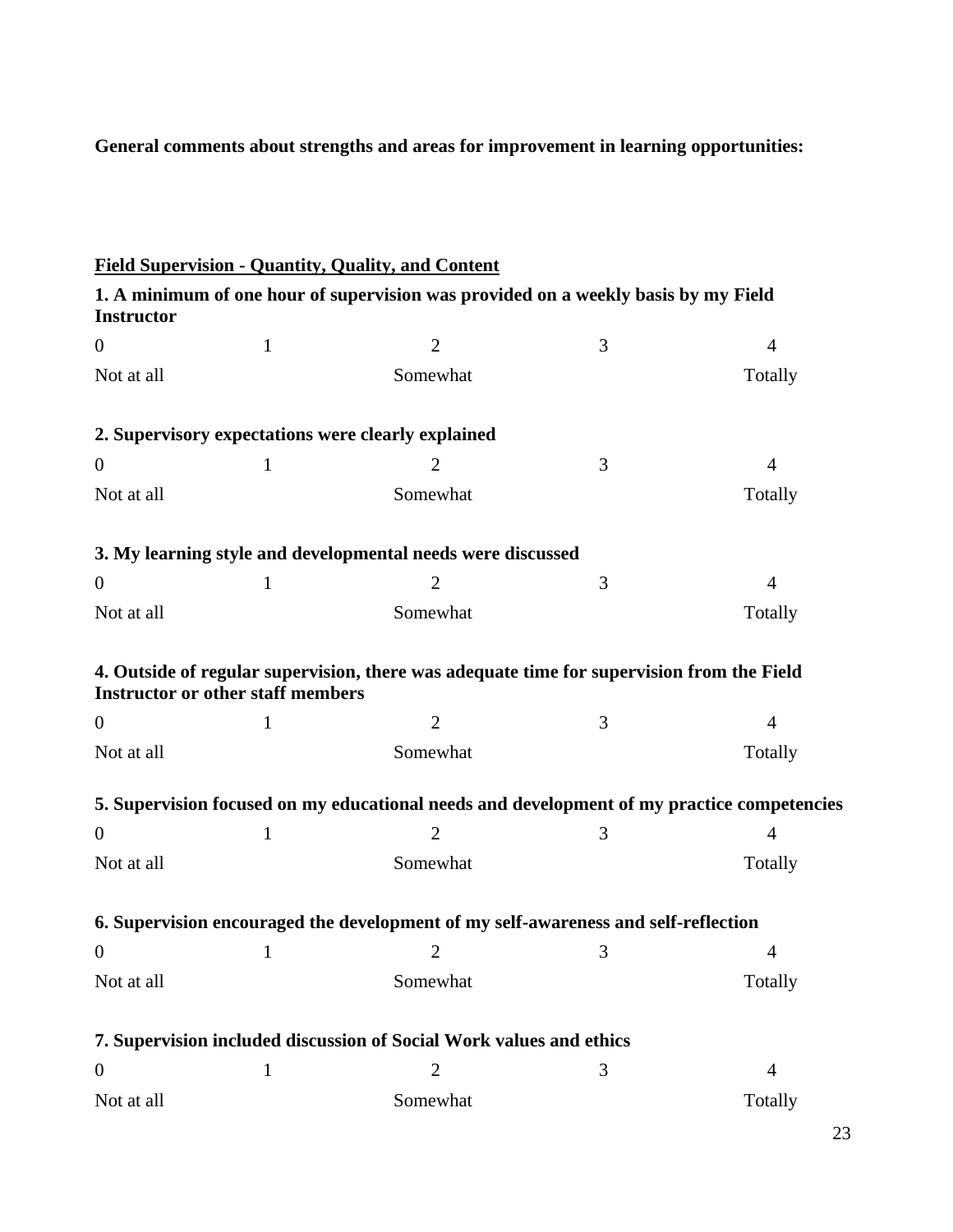|                  |              | 8. My Field Instructor supported the development of the Learning Contract               |   |                |
|------------------|--------------|-----------------------------------------------------------------------------------------|---|----------------|
| $\overline{0}$   | $\mathbf{1}$ | $\overline{2}$                                                                          | 3 | $\overline{4}$ |
| Not at all       |              | Somewhat                                                                                |   | Totally        |
| needs            |              | 9. The Learning Contract was used collaboratively to identify my strengths and learning |   |                |
| $\theta$         | 1            | $\overline{2}$                                                                          | 3 | 4              |
| Not at all       |              | Somewhat                                                                                |   | Totally        |
|                  |              | 10. My supervision facilitated the integration of my classroom learning                 |   |                |
| $\theta$         | $\mathbf{1}$ | $\overline{2}$                                                                          | 3 | $\overline{4}$ |
| Not at all       |              | Somewhat                                                                                |   | Totally        |
|                  |              | <b>Field Supervision - Supervisory Relationship</b>                                     |   |                |
|                  |              | 1. The supervisory relationship was supportive and I could be open and honest           |   |                |
| $\theta$         | $\mathbf{1}$ | $\overline{2}$                                                                          | 3 | $\overline{4}$ |
| Not at all       |              | Somewhat                                                                                |   | Totally        |
|                  |              | 2. The supervisory relationship was openly discussed                                    |   |                |
| $\theta$         | $\mathbf{1}$ | $\overline{2}$                                                                          | 3 | $\overline{4}$ |
| Not at all       |              | Somewhat                                                                                |   | Totally        |
|                  |              | 3. My Field Instructor was able to discuss and honor our cultural differences           |   |                |
| $\boldsymbol{0}$ | $\mathbf 1$  | $\overline{c}$                                                                          | 3 | 4              |
| Not at all       |              | Somewhat                                                                                |   | Totally        |
|                  |              | 4. My Field Instructor was open to feedback and the discussion of differences           |   |                |
| $\theta$         | 1            | 2                                                                                       | 3 | $\overline{4}$ |
| Not at all       |              | Somewhat                                                                                |   | Totally        |
|                  |              | 5. My Field Instructor modeled practices consistent with professional values and ethics |   |                |
| $\theta$         | $\mathbf{1}$ | $\overline{2}$                                                                          | 3 | 4              |
| Not at all       |              | Somewhat                                                                                |   | Totally        |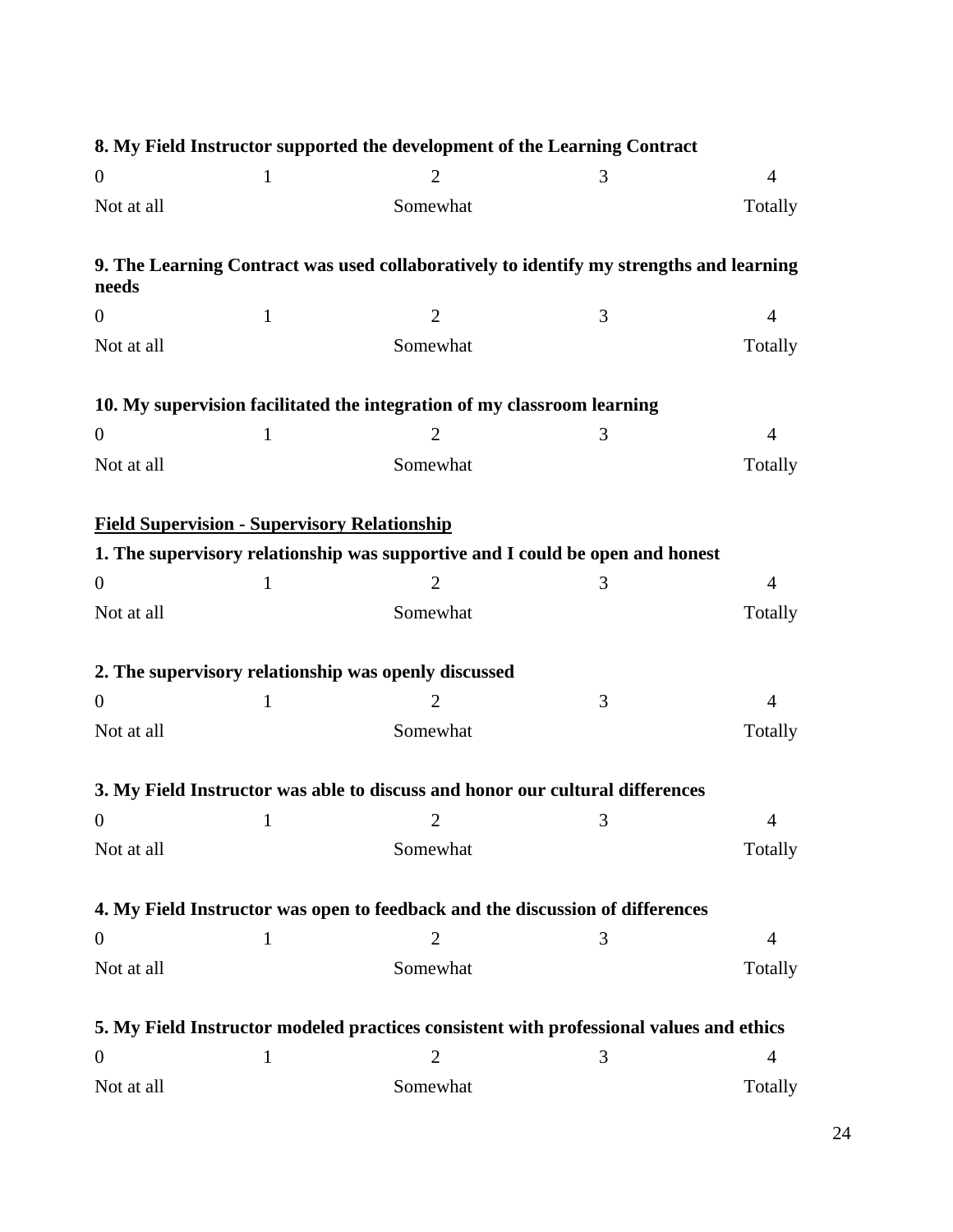|            |              | 6. Feedback was provided on an ongoing basis throughout the year                          |   |         |
|------------|--------------|-------------------------------------------------------------------------------------------|---|---------|
| $\theta$   | 1            | 2                                                                                         | 3 | 4       |
| Not at all |              | Somewhat                                                                                  |   | Totally |
|            |              | 7. Feedback was provided in a way that was consistent with my learning style              |   |         |
| $\theta$   | $\mathbf{1}$ | $\overline{2}$                                                                            | 3 | 4       |
| Not at all |              | Somewhat                                                                                  |   | Totally |
|            |              | 8. My Field Instructor identified my strengths and successes                              |   |         |
| $\theta$   | $\mathbf{1}$ | 2                                                                                         | 3 | 4       |
| Not at all |              | Somewhat                                                                                  |   | Totally |
|            |              | 9. My Field Instructor identified areas needing improvement                               |   |         |
| $\theta$   | $\mathbf{1}$ | $\overline{2}$                                                                            | 3 | 4       |
| Not at all |              | Somewhat                                                                                  |   | Totally |
|            |              | 10. My Field Instructor facilitated the development of my own style and model of practice |   |         |
| $\theta$   | $\mathbf{1}$ | $\overline{2}$                                                                            | 3 | 4       |
| Not at all |              | Somewhat                                                                                  |   | Totally |

**General comments about strengths and areas for improvement in supervision:**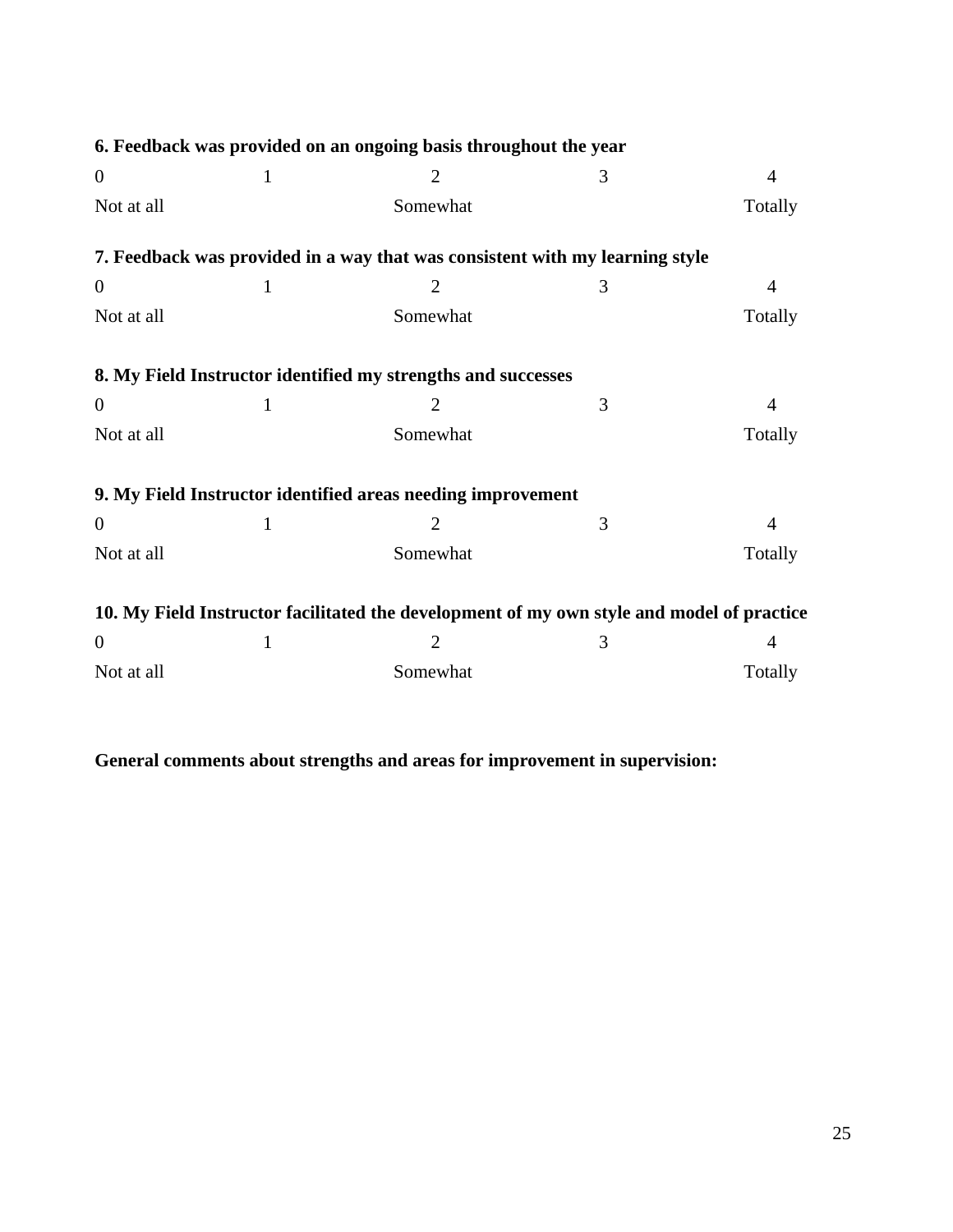### **Check all the learning tools used in your Field Placement**

- \_\_\_Role playing
- \_\_\_Shadowing, observing other staff/professionals
- \_\_Peer group supervision
- \_\_\_Reflecting and discussing feelings
- \_\_\_Discussing supervisory relationship
- \_\_\_Process recording
- \_\_\_Sharing and discussing classroom readings and assignments
- \_\_\_Staffing projects, initiatives, and committees
- \_\_\_Presenting in clinical, community, and/or management teams
- \_\_\_Attending agency or community-based trainings and conferences in field of practice
- \_\_\_Video and/or audio tapes
- \_\_\_Field journals or logs
- \_\_\_Using and critiquing community needs assessment tools (focus groups, surveys, etc.)
- \_\_\_Reviewing progress/case notes, assessments, summaries, treatment plans
- \_\_\_Discussing ethical issues
- \_\_\_Discussing the organizational context of practice
- \_\_\_Discussing the impacts of policy on practice
- Other:

Learning tools adapted from:

Bogo, M (2005) Field instruction in Social Work: A review of the research literature. The Clinical Supervisor

Vol. 24 (1/2):163-193.

Hendricks, Finch, & Franks (2005). Learning to teach, teaching to learn: A guide to Social Work field education. Alexandria, Virginia: CSWE Press. Rogers, G, Collins, D., Barlow, C., & Grinnell, R. (2000) Guide to the Social Work Practicum. Itasca, IL:FE Peacock.

Baird, B. (1996) The internship, practicum, and Field Placement handbook. Upper Saddle River, NJ: Prentice Hall.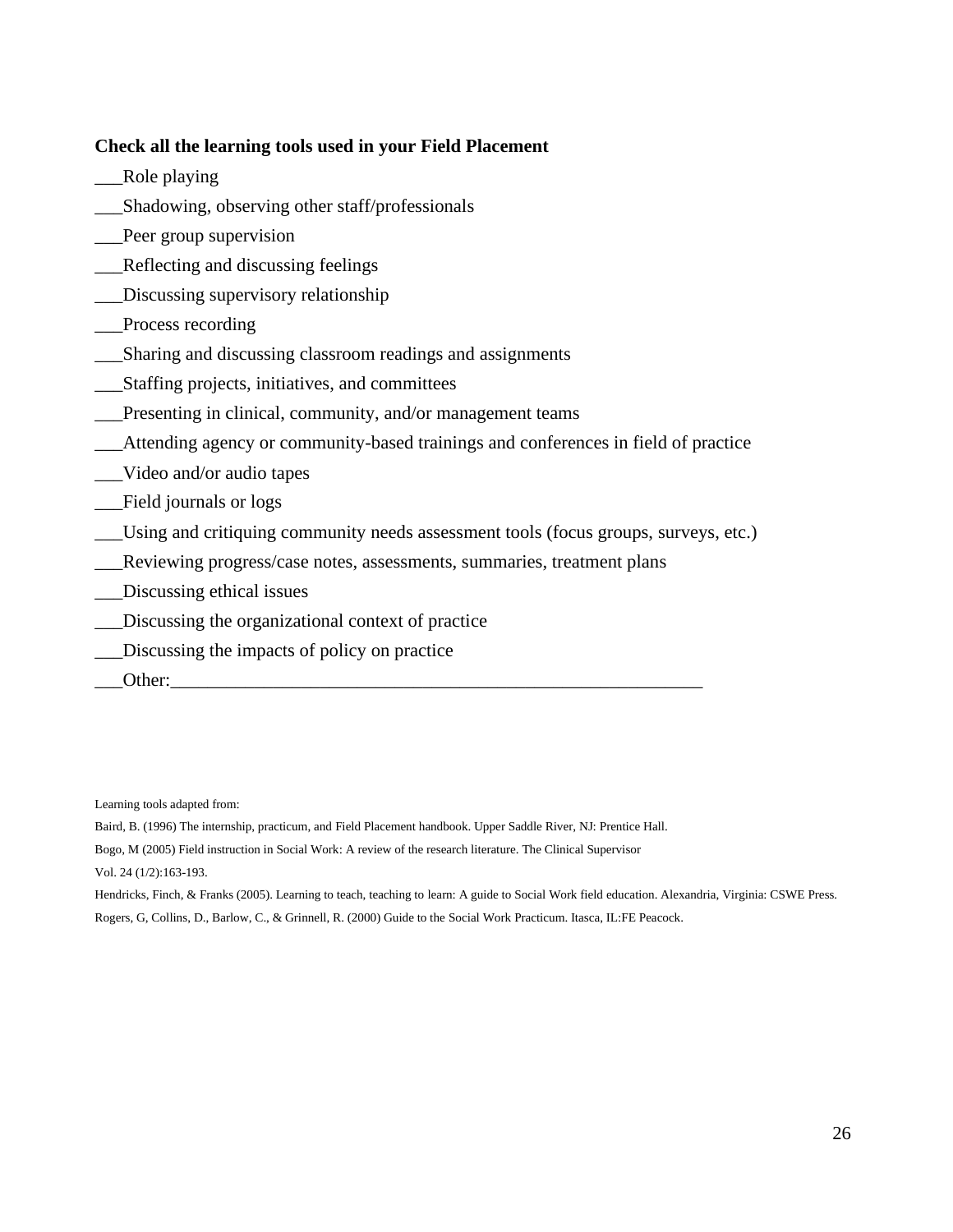

# **Learning Contract**

<span id="page-26-0"></span>

| Semester:                     | Click or tap here to enter text. |
|-------------------------------|----------------------------------|
| Date Placement Begins:        | Click or tap here to enter text. |
| Date Placement Ends:          | Click or tap here to enter text. |
| <b>Field Evaluation Date:</b> | Click or tap here to enter text. |

| Student name:                  | Click or tap here to enter text. |
|--------------------------------|----------------------------------|
| <b>Agency Name:</b>            | Click or tap here to enter text. |
| <b>Agency Address:</b>         | Click or tap here to enter text. |
| Field Instructor name:         | Click or tap here to enter text. |
| <b>Field Instructor Phone:</b> | Click or tap here to enter text. |
| <b>Field Instructor Email:</b> | Click or tap here to enter text. |

### **Student Weekly Schedule**

| Monday                                                                                            | Tuesday        | Wednesday      | Thursday       | Friday         |
|---------------------------------------------------------------------------------------------------|----------------|----------------|----------------|----------------|
| Click or tap here   Click or tap here   Click or tap here   Click or tap here   Click or tap here |                |                |                |                |
| to enter text.                                                                                    | to enter text. | to enter text. | to enter text. | to enter text. |

## **Field Instruction Weekly Supervision Schedule**

| Day: | Click or tap here to | Time: | Click or tap here to |
|------|----------------------|-------|----------------------|
|      | enter text.          |       | enter text.          |

Student Signature:

Field Instructor Signature: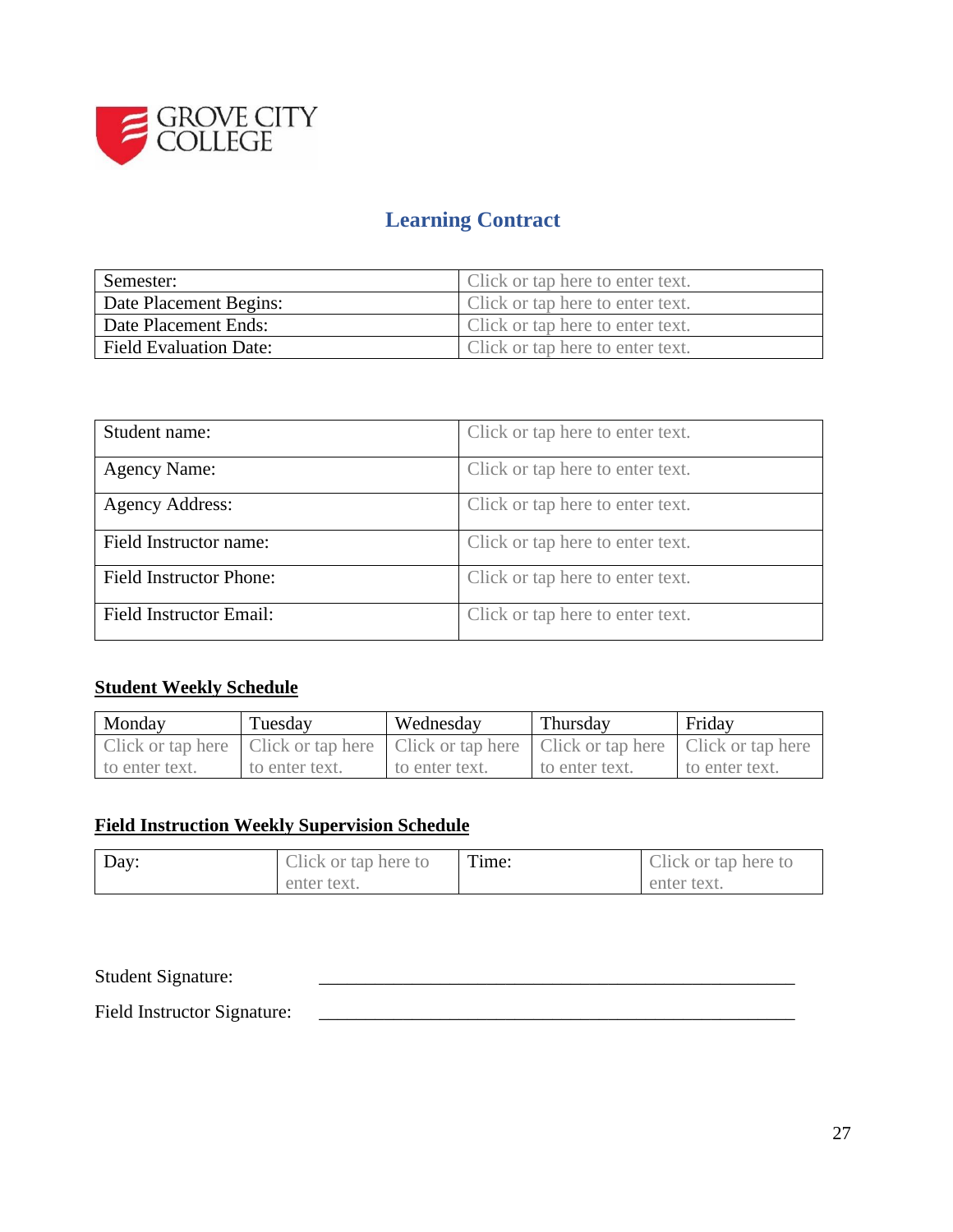### Field Assignments for Developing Social Work Competencies:

Students will be evaluated on learning and developing competence on a broad range of professional areas of practice. The following competencies come from the Council on Social Work Education (CSWE) and are the basis of the Field Education curriculum. This learning contract should incorporate assignments or tasks that will provide opportunities for students to evidence competence.

- 1. Demonstrate ethical and professional behavior.
- 2. Engage diversity and difference in practice.
- 3. Advance human rights and social, economic and environmental justice.
- 4. Engage in research-informed practice and practice-informed research.
- 5. Engage in policy practice.
- 6. Engage with individuals, families, groups, organizations, and communities.
- 7. Assess individuals, families, groups, organizations, and communities.
- 8. Intervene with individuals, families, groups, organizations, and communities.
- 9. Evaluate practice with individuals, families, groups, organizations, and communities.

Please list the student's activities and identify the competencies that the student will develop through each of these activities. Make every effort to incorporate all nine learning competencies into the student's field activities. For further specifics regarding each competency and practice behaviors, please see pages 7-9 of CSWE 2015 EPAS: [https://www.cswe.org/getattachment/Accreditation/Accreditation-Process/2015-](https://www.cswe.org/getattachment/Accreditation/Accreditation-Process/2015-EPAS/2015EPAS_Web_FINAL.pdf.aspx) [EPAS/2015EPAS\\_Web\\_FINAL.pdf.aspx](https://www.cswe.org/getattachment/Accreditation/Accreditation-Process/2015-EPAS/2015EPAS_Web_FINAL.pdf.aspx)

The following examples may be helpful:

Activity/Assignment 1: Assists in conducting a needs assessment of youth, ages 14-17, in the surrounding neighborhood

Competencies: 1, 2, 3 and 7

Student will behave in a professional manner, review and apply appropriate methods of community assessment with attention to issues of diversity and social and economic justice for this particular community.

Activity/Assignment 2: Supports Social Worker in providing individual case management with 5 adults

Competencies: 1, 2, 4 and 8

Student will work with clients in a professional manner developing appropriate relationships paying attention to issues related to diversity. Student will utilize professional literature to inform his/her intervention and work collaboratively with other professionals involved in the care of the client.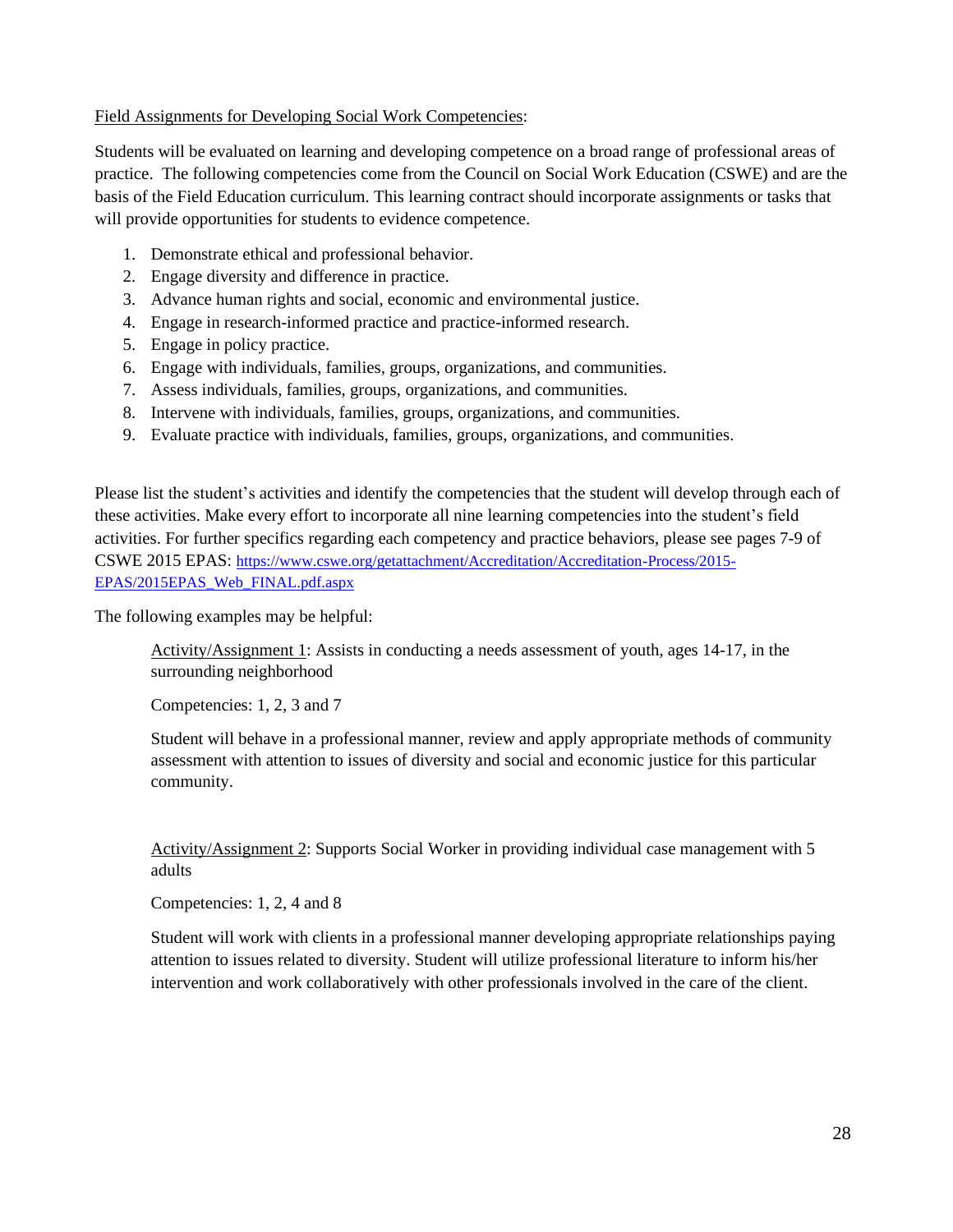# **Competency #1: Demonstrate Ethical and Professional Behavior**

| Tasks/Activities to              | Measurement          | Due Dates          |
|----------------------------------|----------------------|--------------------|
| <b>Demonstrate Behaviors</b>     |                      |                    |
| Click or tap here to enter text. | $\Box$ Observation   | $\Box$ Midterm     |
|                                  | $\Box$ Documentation | $\Box$ End of Term |
|                                  | $\Box$ Assignment    | $\Box$ Ongoing     |
|                                  | $\Box$ Discussion    |                    |
|                                  | $\Box$ Journal       |                    |
|                                  | $\Box$ Other:        |                    |
| Click or tap here to enter text. | $\Box$ Observation   | $\Box$ Midterm     |
|                                  | $\Box$ Documentation | $\Box$ End of Term |
|                                  | $\Box$ Assignment    | $\Box$ Ongoing     |
|                                  | $\Box$ Discussion    |                    |
|                                  | $\Box$ Journal       |                    |
|                                  | $\Box$ Other:        |                    |

# **Competency #2: Engage Diversity and Difference in Practice**

| Tasks/Activities to              | Measurement          | Due Dates          |
|----------------------------------|----------------------|--------------------|
| <b>Demonstrate Behaviors</b>     |                      |                    |
| Click or tap here to enter text. | $\Box$ Observation   | $\Box$ Midterm     |
|                                  | $\Box$ Documentation | $\Box$ End of Term |
|                                  | $\Box$ Assignment    | $\Box$ Ongoing     |
|                                  | $\Box$ Discussion    |                    |
|                                  | $\Box$ Journal       |                    |
|                                  | $\Box$ Other:        |                    |
| Click or tap here to enter text. | $\Box$ Observation   | $\Box$ Midterm     |
|                                  | $\Box$ Documentation | $\Box$ End of Term |
|                                  | $\Box$ Assignment    | $\Box$ Ongoing     |
|                                  | $\Box$ Discussion    |                    |
|                                  | $\Box$ Journal       |                    |
|                                  | $\Box$ Other:        |                    |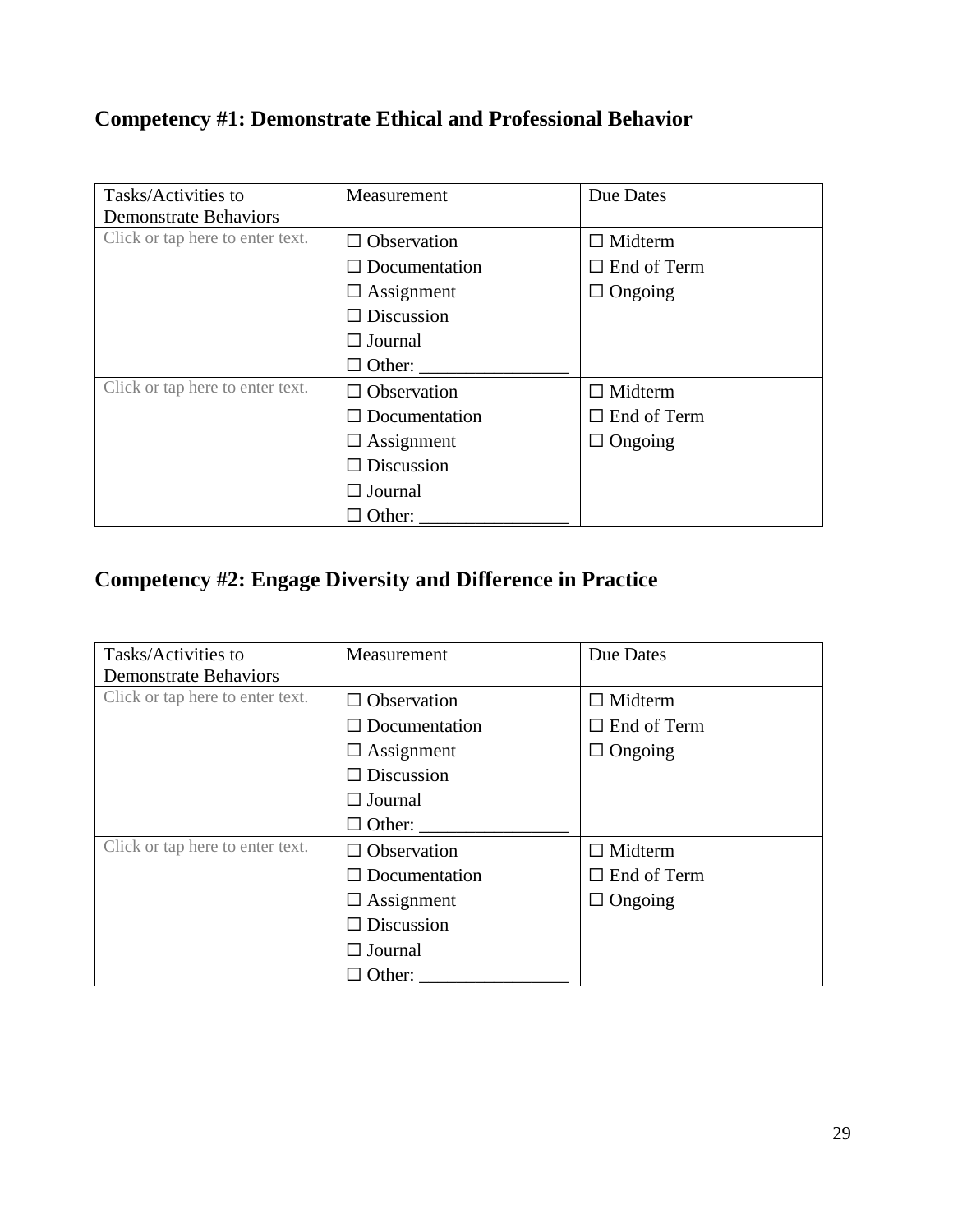## **Competency #3: Advance Human Rights and Social, Economic and Environmental Justice:**

| Tasks/Activities to              | Measurement          | Due Dates          |
|----------------------------------|----------------------|--------------------|
| <b>Demonstrate Behaviors</b>     |                      |                    |
| Click or tap here to enter text. | $\Box$ Observation   | $\Box$ Midterm     |
|                                  | $\Box$ Documentation | $\Box$ End of Term |
|                                  | $\Box$ Assignment    | $\Box$ Ongoing     |
|                                  | $\Box$ Discussion    |                    |
|                                  | $\Box$ Journal       |                    |
|                                  | $\Box$ Other:        |                    |
| Click or tap here to enter text. | $\Box$ Observation   | $\Box$ Midterm     |
|                                  | $\Box$ Documentation | $\Box$ End of Term |
|                                  | $\Box$ Assignment    | $\Box$ Ongoing     |
|                                  | $\Box$ Discussion    |                    |
|                                  | $\Box$ Journal       |                    |
|                                  | $\Box$ Other:        |                    |

## **Competency #4: Engage in Practice-informed Research and Research-informed Practice:**

| Tasks/Activities to              | Measurement          | Due Dates          |
|----------------------------------|----------------------|--------------------|
| <b>Demonstrate Behaviors</b>     |                      |                    |
| Click or tap here to enter text. | $\Box$ Observation   | $\Box$ Midterm     |
|                                  | $\Box$ Documentation | $\Box$ End of Term |
|                                  | $\Box$ Assignment    | $\Box$ Ongoing     |
|                                  | $\Box$ Discussion    |                    |
|                                  | $\Box$ Journal       |                    |
|                                  | $\Box$ Other:        |                    |
| Click or tap here to enter text. | $\Box$ Observation   | $\Box$ Midterm     |
|                                  | $\Box$ Documentation | $\Box$ End of Term |
|                                  | $\Box$ Assignment    | $\Box$ Ongoing     |
|                                  | $\Box$ Discussion    |                    |
|                                  | $\Box$ Journal       |                    |
|                                  | $\Box$ Other:        |                    |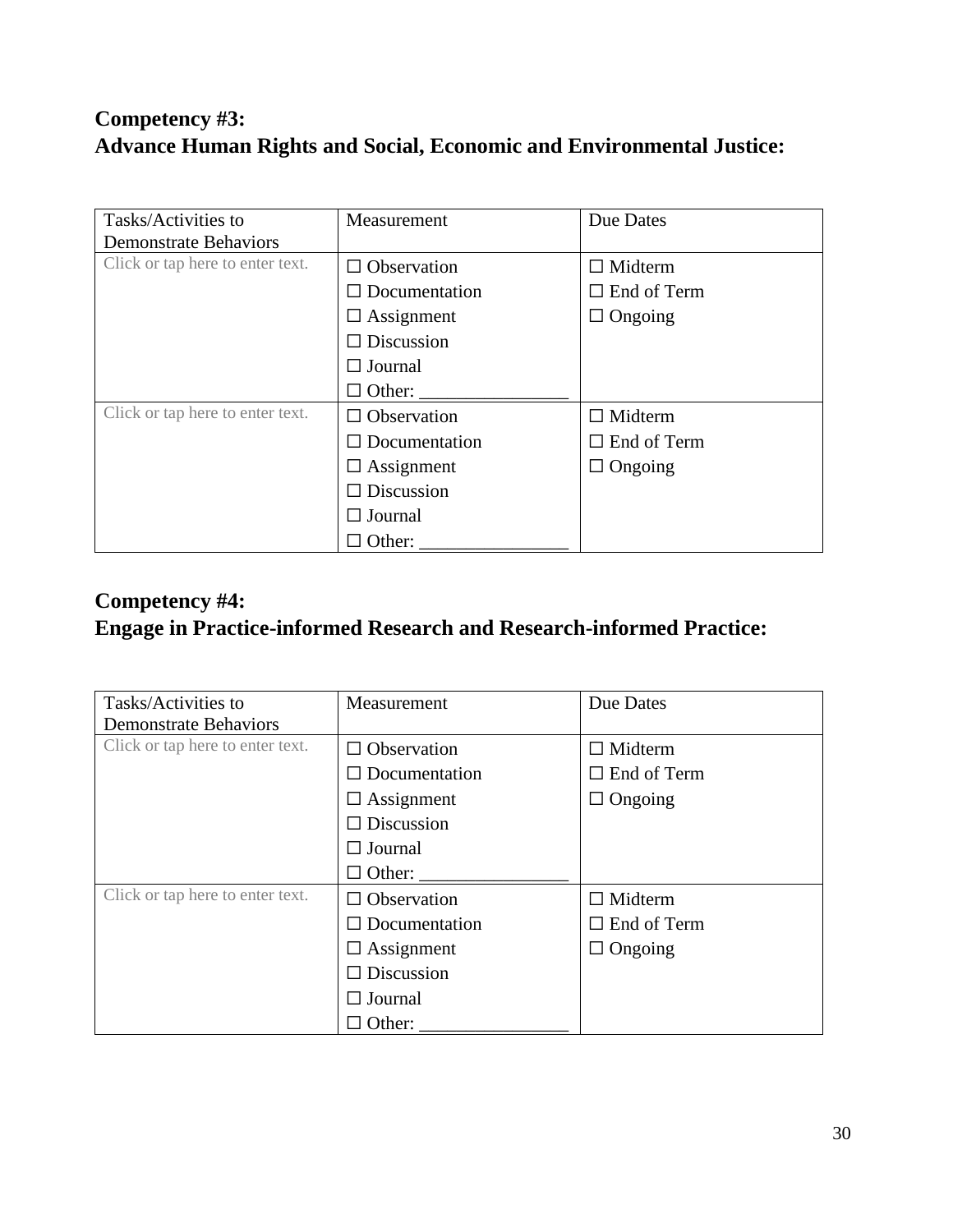# **Competency #5: Engage in Policy Practice:**

| Tasks/Activities to              | Measurement          | Due Dates          |
|----------------------------------|----------------------|--------------------|
| <b>Demonstrate Behaviors</b>     |                      |                    |
| Click or tap here to enter text. | $\Box$ Observation   | $\Box$ Midterm     |
|                                  | $\Box$ Documentation | End of Term<br>H   |
|                                  | $\Box$ Assignment    | $\Box$ Ongoing     |
|                                  | $\Box$ Discussion    |                    |
|                                  | $\Box$ Journal       |                    |
|                                  | $\Box$ Other:        |                    |
| Click or tap here to enter text. | $\Box$ Observation   | $\Box$ Midterm     |
|                                  | $\Box$ Documentation | $\Box$ End of Term |
|                                  | $\Box$ Assignment    | $\Box$ Ongoing     |
|                                  | $\Box$ Discussion    |                    |
|                                  | $\Box$ Journal       |                    |
|                                  | $\Box$ Other:        |                    |

## **Competency #6: Engage with Individuals, Families, Groups, Organizations and Communities:**

| Tasks/Activities to              | Measurement          | Due Dates          |
|----------------------------------|----------------------|--------------------|
| <b>Demonstrate Behaviors</b>     |                      |                    |
| Click or tap here to enter text. | $\Box$ Observation   | $\Box$ Midterm     |
|                                  | $\Box$ Documentation | $\Box$ End of Term |
|                                  | $\Box$ Assignment    | $\Box$ Ongoing     |
|                                  | $\Box$ Discussion    |                    |
|                                  | $\Box$ Journal       |                    |
|                                  | $\Box$ Other: $\_\_$ |                    |
| Click or tap here to enter text. | $\Box$ Observation   | $\Box$ Midterm     |
|                                  | $\Box$ Documentation | $\Box$ End of Term |
|                                  | $\Box$ Assignment    | $\Box$ Ongoing     |
|                                  | $\Box$ Discussion    |                    |
|                                  | $\Box$ Journal       |                    |
|                                  | $\Box$ Other:        |                    |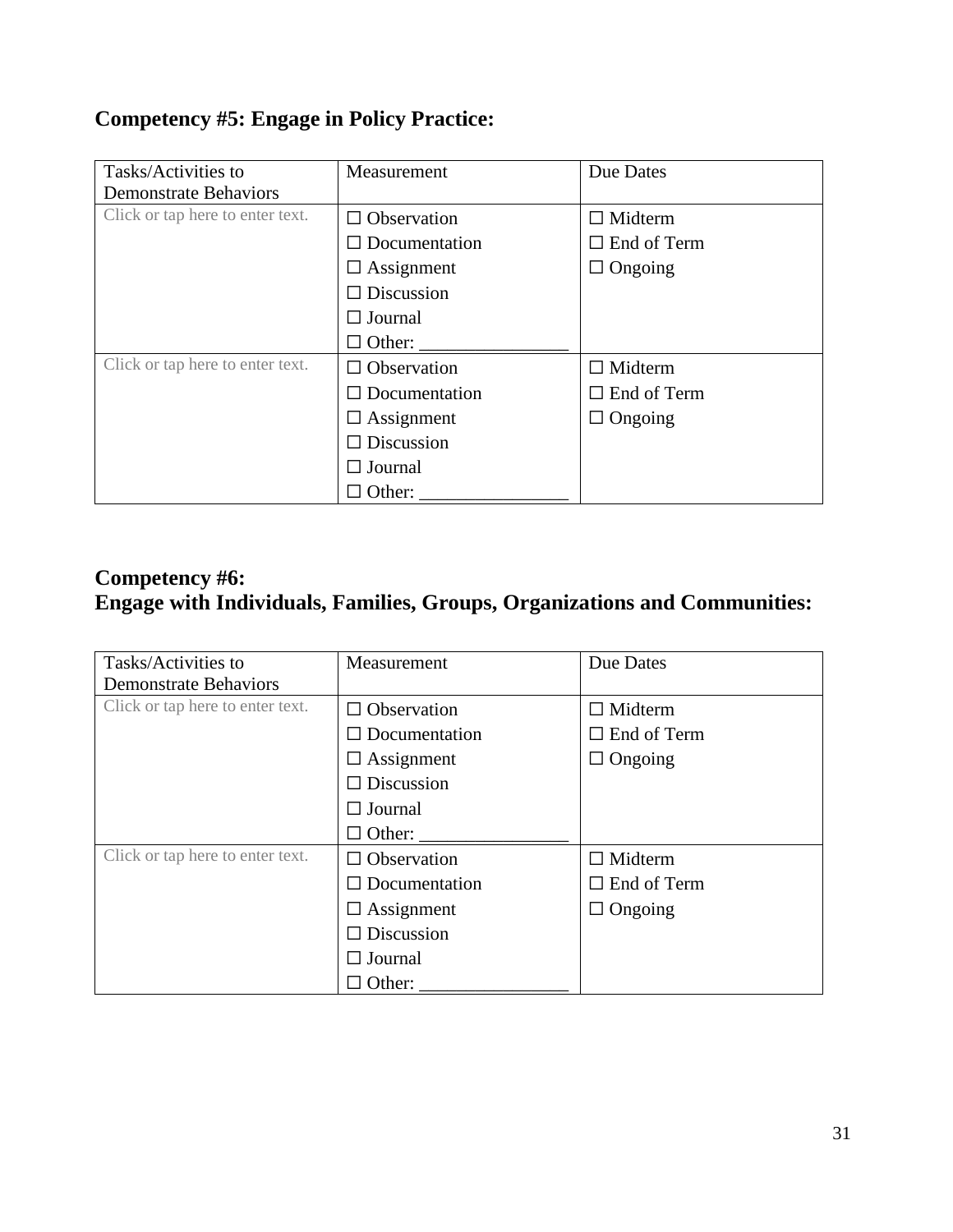## **Competency #7: Assess Individuals, Families, Groups, Organizations and Communities:**

| Tasks/Activities to              | Measurement          | Due Dates          |
|----------------------------------|----------------------|--------------------|
| <b>Demonstrate Behaviors</b>     |                      |                    |
| Click or tap here to enter text. | $\Box$ Observation   | $\Box$ Midterm     |
|                                  | $\Box$ Documentation | $\Box$ End of Term |
|                                  | $\Box$ Assignment    | $\Box$ Ongoing     |
|                                  | $\Box$ Discussion    |                    |
|                                  | $\Box$ Journal       |                    |
|                                  | $\Box$ Other:        |                    |
| Click or tap here to enter text. | $\Box$ Observation   | $\Box$ Midterm     |
|                                  | $\Box$ Documentation | $\Box$ End of Term |
|                                  | $\Box$ Assignment    | $\Box$ Ongoing     |
|                                  | $\Box$ Discussion    |                    |
|                                  | $\Box$ Journal       |                    |
|                                  | $\Box$ Other:        |                    |

## **Competency #8: Intervene with Individuals, Families, Groups, Organizations and Communities**

| Tasks/Activities to              | Measurement          | Due Dates          |
|----------------------------------|----------------------|--------------------|
| <b>Demonstrate Behaviors</b>     |                      |                    |
| Click or tap here to enter text. | $\Box$ Observation   | $\Box$ Midterm     |
|                                  | $\Box$ Documentation | $\Box$ End of Term |
|                                  | $\Box$ Assignment    | $\Box$ Ongoing     |
|                                  | $\Box$ Discussion    |                    |
|                                  | $\Box$ Journal       |                    |
|                                  | $\Box$ Other:        |                    |
| Click or tap here to enter text. | $\Box$ Observation   | $\Box$ Midterm     |
|                                  | $\Box$ Documentation | $\Box$ End of Term |
|                                  | $\Box$ Assignment    | $\Box$ Ongoing     |
|                                  | $\Box$ Discussion    |                    |
|                                  | $\Box$ Journal       |                    |
|                                  | $\Box$ Other:        |                    |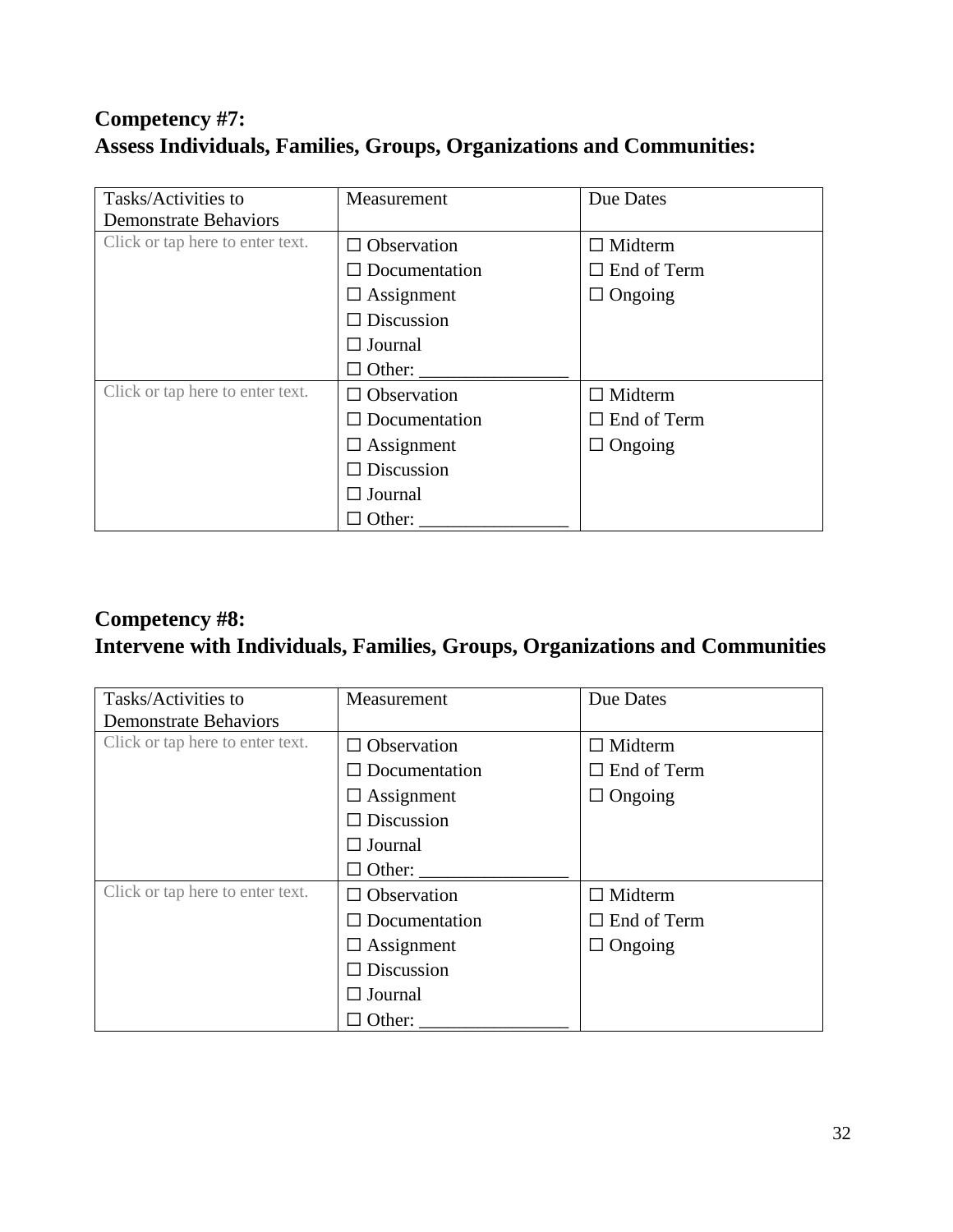## **Competency #9: Evaluate Practice with Individuals, Families, Groups, Organizations and Communities**

| Tasks/Activities to              | Measurement          | Due Dates          |
|----------------------------------|----------------------|--------------------|
| <b>Demonstrate Behaviors</b>     |                      |                    |
| Click or tap here to enter text. | $\Box$ Observation   | $\Box$ Midterm     |
|                                  | $\Box$ Documentation | $\Box$ End of Term |
|                                  | $\Box$ Assignment    | $\Box$ Ongoing     |
|                                  | $\Box$ Discussion    |                    |
|                                  | $\Box$ Journal       |                    |
|                                  | $\Box$ Other:        |                    |
| Click or tap here to enter text. | $\Box$ Observation   | $\Box$ Midterm     |
|                                  | $\Box$ Documentation | $\Box$ End of Term |
|                                  | $\Box$ Assignment    | $\Box$ Ongoing     |
|                                  | $\Box$ Discussion    |                    |
|                                  | $\Box$ Journal       |                    |
|                                  | $\Box$ Other:        |                    |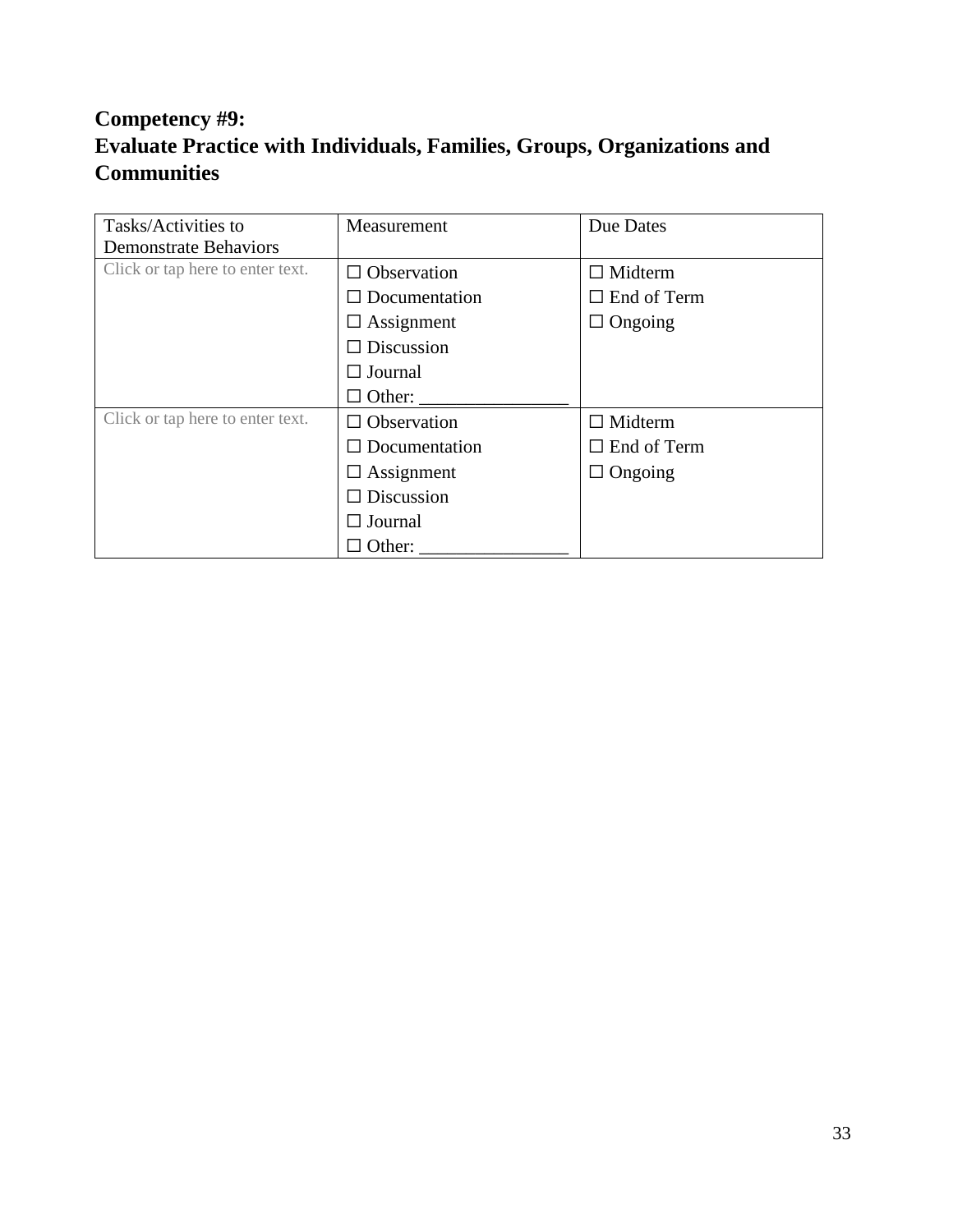

# **Monthly Time Sheet**

<span id="page-33-0"></span>Please record the total number of daily hours completed at your agency each month. Note that 400 total hours are required.

| <b>Date</b> | <b>Start Time</b> | <b>End Time</b> | <b>Total Hours</b> |  |  |  |  |
|-------------|-------------------|-----------------|--------------------|--|--|--|--|
|             |                   |                 |                    |  |  |  |  |
|             |                   |                 |                    |  |  |  |  |
|             |                   |                 |                    |  |  |  |  |
|             |                   |                 |                    |  |  |  |  |
|             |                   |                 |                    |  |  |  |  |
|             |                   |                 |                    |  |  |  |  |
|             |                   |                 |                    |  |  |  |  |
|             |                   |                 |                    |  |  |  |  |
|             |                   |                 |                    |  |  |  |  |
|             |                   |                 |                    |  |  |  |  |
|             |                   |                 |                    |  |  |  |  |
|             |                   |                 |                    |  |  |  |  |
|             |                   |                 |                    |  |  |  |  |
|             |                   |                 |                    |  |  |  |  |
|             |                   |                 |                    |  |  |  |  |
|             |                   |                 |                    |  |  |  |  |
|             |                   |                 |                    |  |  |  |  |
|             |                   |                 |                    |  |  |  |  |

Field Instructor signature

\_\_\_\_\_\_\_\_\_\_\_\_\_\_\_\_\_\_\_\_\_\_\_\_\_\_\_\_\_\_\_\_\_\_\_\_\_

\_\_\_\_\_\_\_\_\_\_\_\_\_\_\_\_\_\_\_\_\_\_\_\_\_\_\_\_\_\_\_\_\_\_\_\_\_

Student signature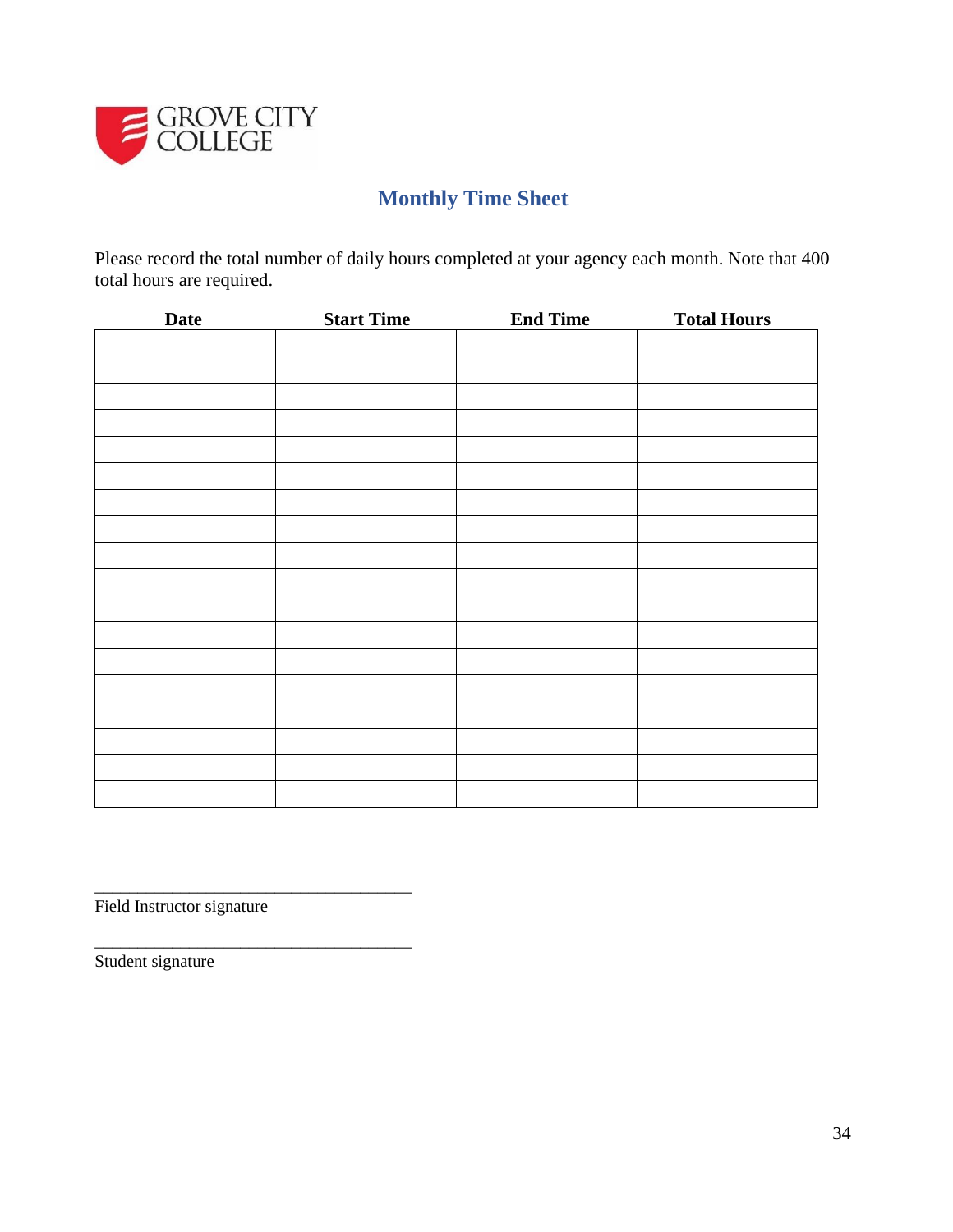

Department of Psychology and Social Work 100 Campus Drive Grove City, PA 16127

## **Social Work Field Placement Evaluation**

<span id="page-34-0"></span>

| <b>Student Name:</b>           | Click or tap here to enter text. |
|--------------------------------|----------------------------------|
| <b>Agency Name:</b>            | Click or tap here to enter text. |
| <b>Agency Address:</b>         | Click or tap here to enter text. |
| Field Instructor:              | Click or tap here to enter text. |
| <b>Field Instructor Phone:</b> | Click or tap here to enter text. |
| <b>Field Instructor Email:</b> | Click or tap here to enter text. |
| Date of Evaluation:            | Click or tap here to enter text. |

Please use the scale below to thoughtfully rate the student's current competency in each area.

| 1: Unacceptable Progress       | The student has not achieved competency         |
|--------------------------------|-------------------------------------------------|
|                                | despite opportunities in this area              |
| 2: Insufficient Progress       | The student has to consciously work on this     |
|                                | area and rarely demonstrates awareness          |
| 3: Emerging Competence         | This area is becoming more integrated in the    |
|                                | student's practice                              |
| 4: Competence                  | This area is completed with confidence and is   |
|                                | an integral part of the student's practice      |
| <b>5</b> : Advanced Competence | The student completes this area with sufficient |
|                                | mastery to teach others                         |
| <b>NA</b>                      | Opportunities to evaluate were not available    |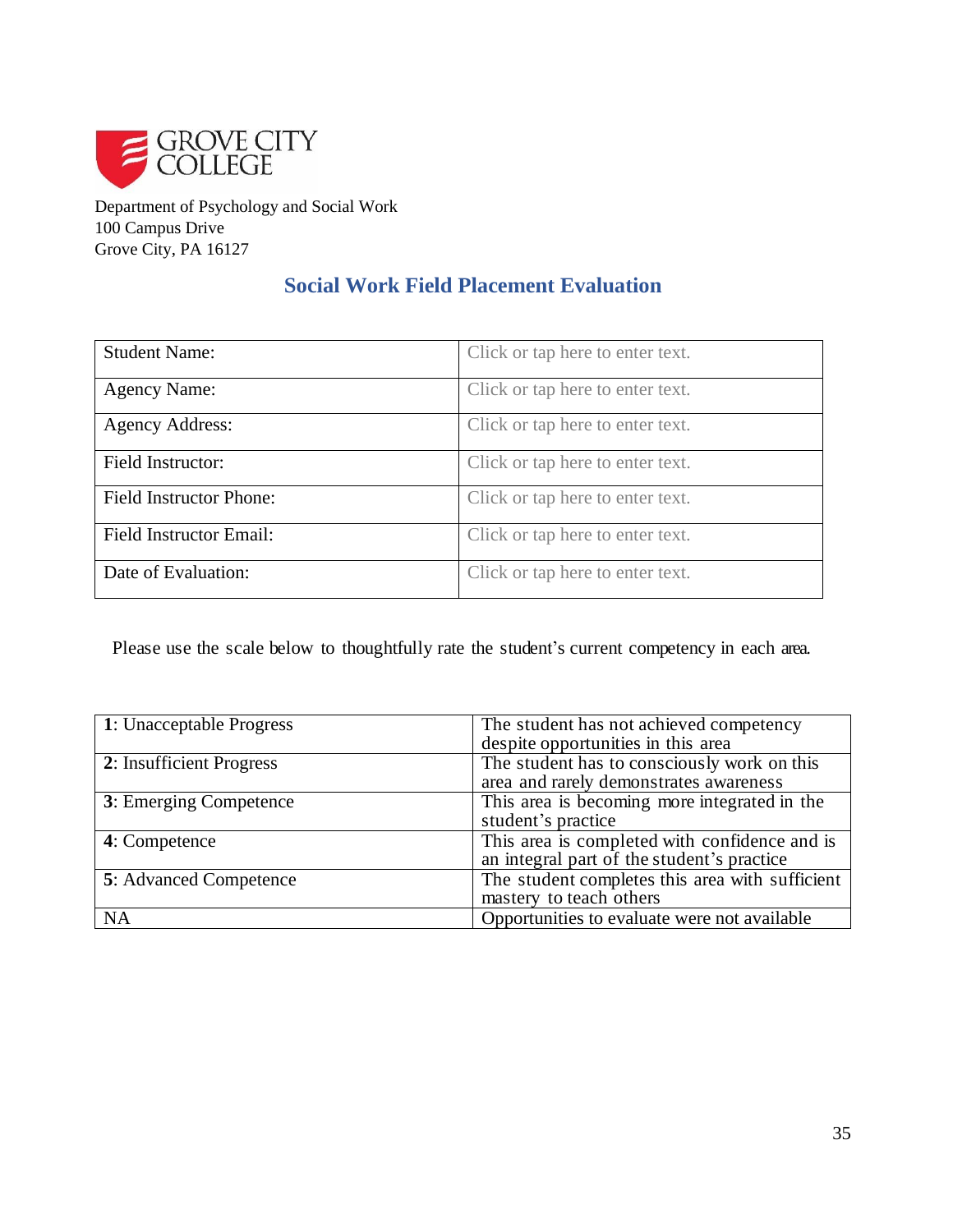# **Competency #1: Demonstrate Ethical and Professional Behavior**

| Advanced<br>Competence | Competent | Emerging<br>Competence | Insufficient<br>Progress | Unacceptable<br>Progress | Not Applicable |
|------------------------|-----------|------------------------|--------------------------|--------------------------|----------------|
|                        |           |                        |                          |                          | NA             |

|                |                                                                                                                                 | 5 | $\overline{4}$ | 3 | $\overline{2}$ | 1            | NA |
|----------------|---------------------------------------------------------------------------------------------------------------------------------|---|----------------|---|----------------|--------------|----|
| A1             | Student makes ethical decisions by applying the<br>standards of the NASW Code of Ethics in the field<br>placement context       |   |                |   |                |              |    |
| A2             | Student uses reflection and self-regulation to manage<br>personal values and maintain professionalism in<br>practice situations |   |                |   |                |              |    |
| A3             | Student demonstrates professional demeanor in<br>behavior, appearance, and all communications                                   |   |                |   |                |              |    |
| A4             | Student uses technology ethically and appropriately to<br>facilitate practice outcomes                                          |   |                |   |                |              |    |
| A <sub>5</sub> | Student uses supervision and consultation to guide<br>professional judgement and behavior                                       |   |                |   |                |              |    |
|                | <b>Overall Evaluation of Competency #1</b>                                                                                      | 5 | $\overline{4}$ | 3 | $\overline{2}$ | $\mathbf{1}$ | NA |
|                |                                                                                                                                 |   |                |   |                |              |    |
|                | Areas for Continued Growth:                                                                                                     |   |                |   |                |              |    |
|                | <b>Additional comments:</b>                                                                                                     |   |                |   |                |              |    |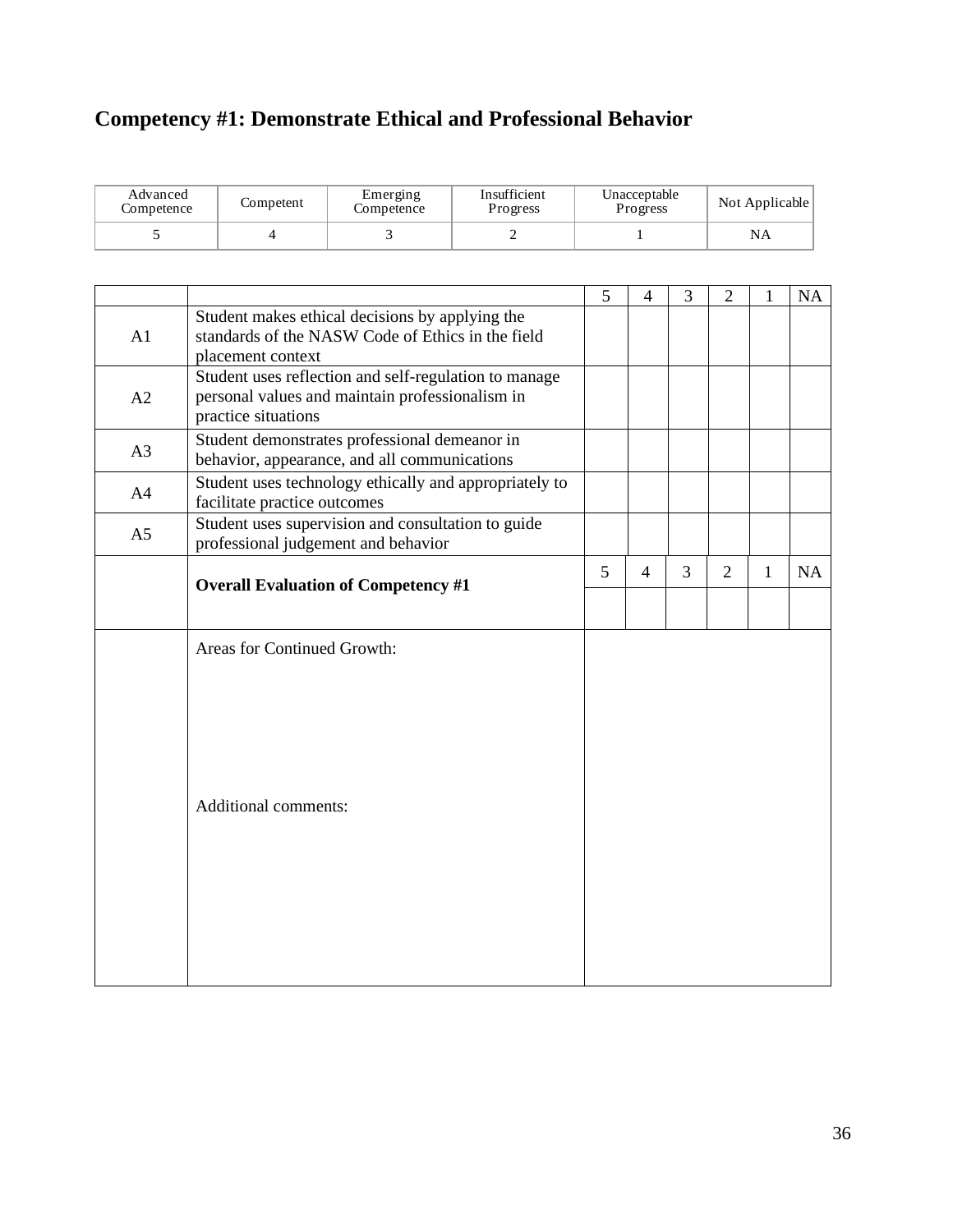# **Competency #2: Engage Diversity and Difference in Practice**

| Advanced<br>Competence | Competent | Emerging<br>Competence | Insufficient<br>Progress | Unacceptable<br>Progress | Not Applicable |
|------------------------|-----------|------------------------|--------------------------|--------------------------|----------------|
|                        |           |                        |                          |                          | ΝA             |

|                |                                                                                                                                                                 | 5 | $\overline{4}$ | 3              | $\overline{2}$ | 1            | NA |
|----------------|-----------------------------------------------------------------------------------------------------------------------------------------------------------------|---|----------------|----------------|----------------|--------------|----|
| B1             | Student applies and communicates understanding of the<br>importance of diversity and differences in shaping life<br>experiences at the micro/mezzo/macro levels |   |                |                |                |              |    |
| B2             | Student presents him/herself as a learner and engages<br>clients and constituencies of their own experiences                                                    |   |                |                |                |              |    |
| B <sub>3</sub> | Student applies self-awareness and self-regulation to<br>manage the influence of personal biases and values in<br>working with diverse clients and constituents |   |                |                |                |              |    |
|                | <b>Overall Evaluation of Competency #2</b>                                                                                                                      | 5 | $\overline{4}$ | $\overline{3}$ | $\overline{2}$ | $\mathbf{1}$ | NA |
|                |                                                                                                                                                                 |   |                |                |                |              |    |
|                | Areas for Continued Growth:                                                                                                                                     |   |                |                |                |              |    |
|                | <b>Additional comments:</b>                                                                                                                                     |   |                |                |                |              |    |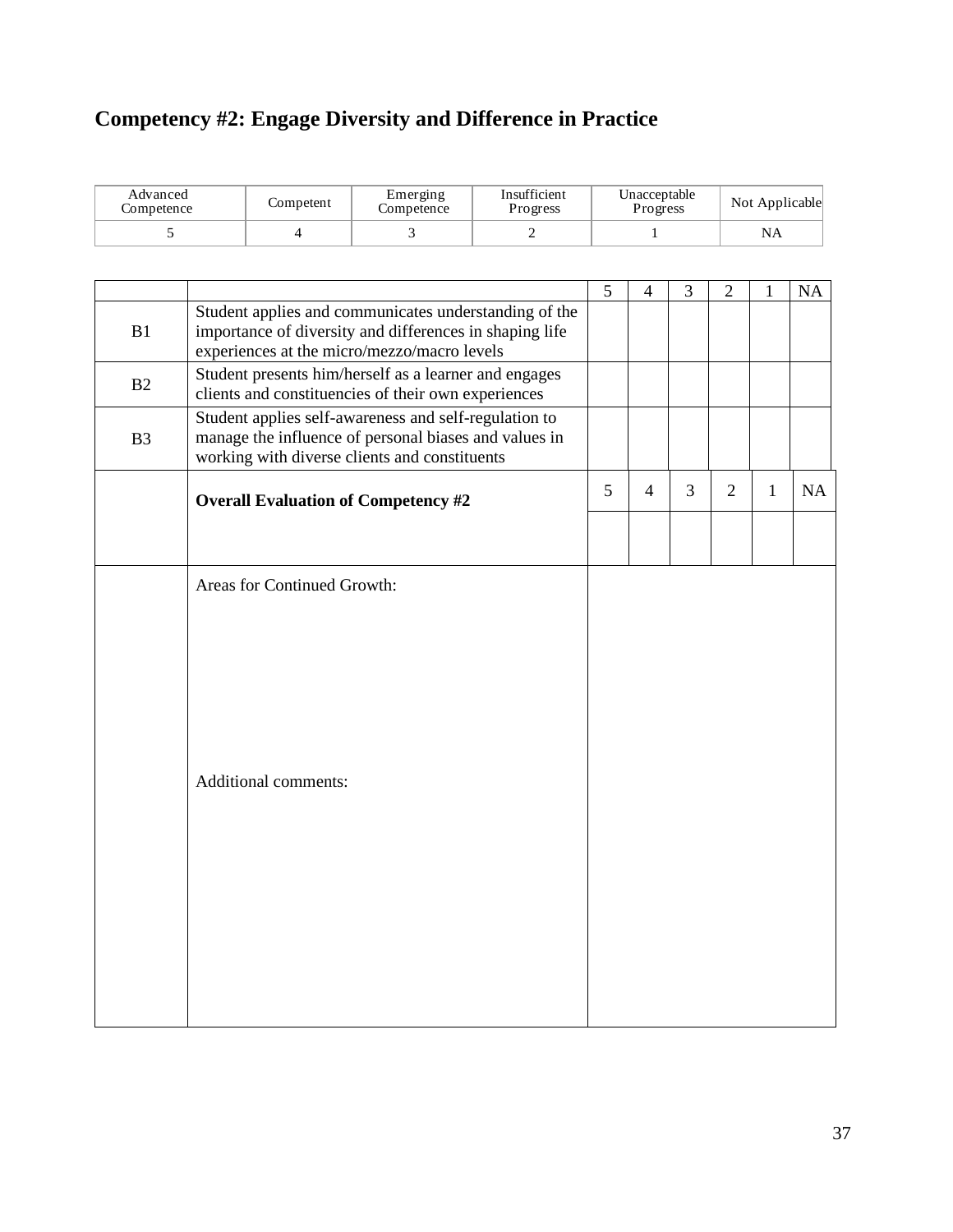# **Competency #3: Advance Human Rights and Social, Economic, and Environmental Justice**

| Advanced<br>Competence | Competent | Emerging<br>Competence | Insufficient<br>Progress | Unacceptable<br>Progress | Not Applicable |
|------------------------|-----------|------------------------|--------------------------|--------------------------|----------------|
|                        |           |                        |                          |                          | NA             |

|                |                                                                                                                                                       |  |  | ΝA |
|----------------|-------------------------------------------------------------------------------------------------------------------------------------------------------|--|--|----|
| C <sub>1</sub> | Student applies their understanding of social,<br>economic, and environmental justice to advocate for<br>human rights at individual and system levels |  |  |    |
| C <sub>2</sub> | Student engages in practice that advances social,<br>economic, and environmental justice                                                              |  |  |    |

|  | <b>Overall Evaluation of Competency #3</b> |  | $\overline{4}$ | $\mathfrak{Z}$ | 2 | $\mathbf{1}$ | NA |
|--|--------------------------------------------|--|----------------|----------------|---|--------------|----|
|  |                                            |  |                |                |   |              |    |
|  | Areas for Continued Growth:                |  |                |                |   |              |    |
|  |                                            |  |                |                |   |              |    |
|  |                                            |  |                |                |   |              |    |
|  |                                            |  |                |                |   |              |    |
|  | Additional comments:                       |  |                |                |   |              |    |
|  |                                            |  |                |                |   |              |    |
|  |                                            |  |                |                |   |              |    |
|  |                                            |  |                |                |   |              |    |
|  |                                            |  |                |                |   |              |    |
|  |                                            |  |                |                |   |              |    |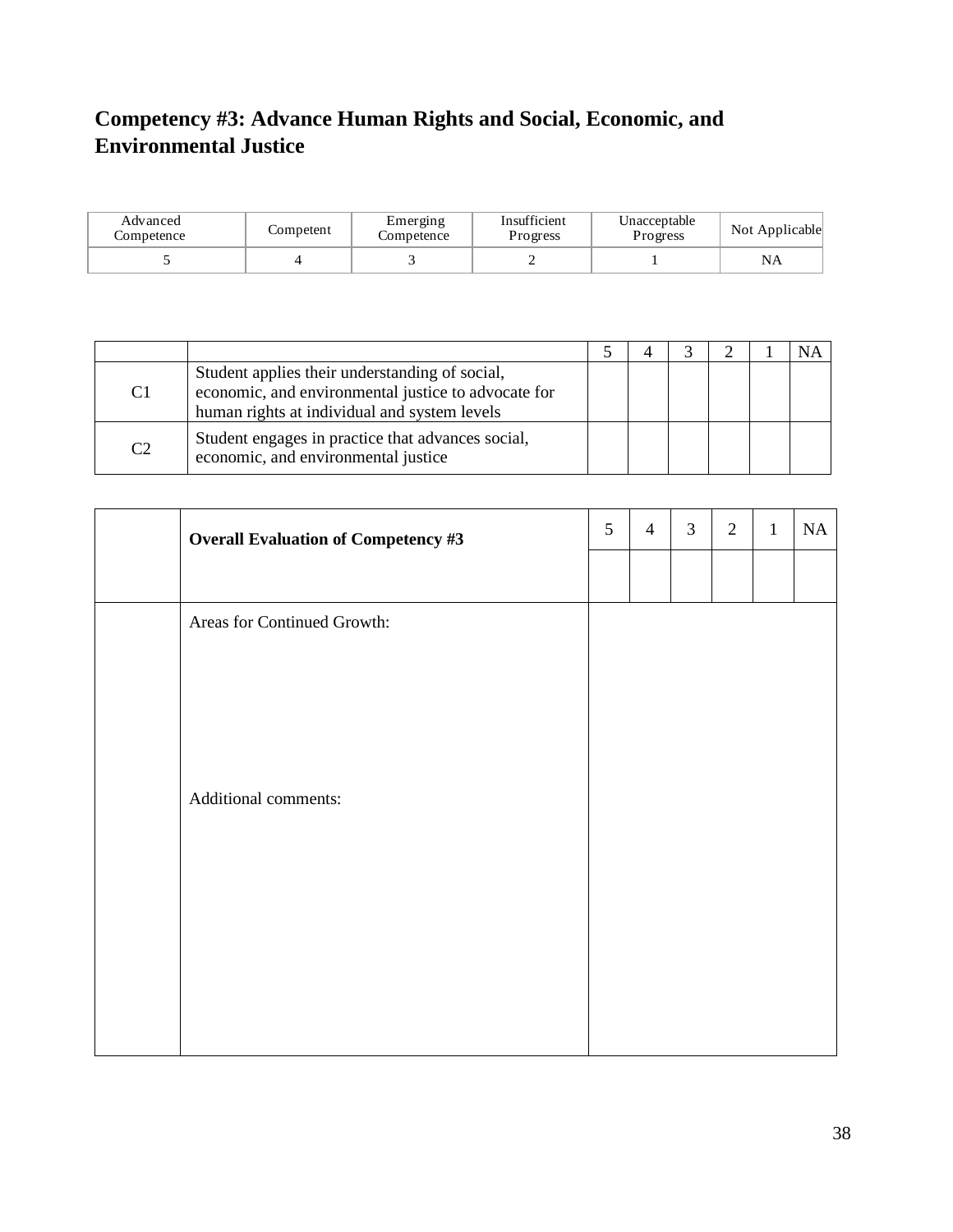# **Competency #4: Engage in Practice-Informed Research and Research-Informed Practice**

| Advanced<br>Competence | Competent | Emerging<br>Competence | Insufficient<br>Progress | Unacceptable<br>Progress | Not Applicable |
|------------------------|-----------|------------------------|--------------------------|--------------------------|----------------|
|                        |           |                        |                          |                          |                |

|                |                                                                                                                                      | 5 | $\overline{4}$ | 3              | $\overline{2}$ | 1            | NA |
|----------------|--------------------------------------------------------------------------------------------------------------------------------------|---|----------------|----------------|----------------|--------------|----|
| D1             | Student uses practice experience and theory to<br>inform scientific inquiry and research                                             |   |                |                |                |              |    |
| D2             | Student applies critical thinking to engage in<br>analysis of quantitative and qualitative research<br>methods and research findings |   |                |                |                |              |    |
| D <sub>3</sub> | Student uses and translates research evidence to<br>inform and improve practice, policy, and service<br>delivery                     |   |                |                |                |              |    |
|                | <b>Overall Evaluation of Competency #4</b>                                                                                           | 5 | $\overline{4}$ | $\overline{3}$ | $\overline{2}$ | $\mathbf{1}$ | NA |
|                |                                                                                                                                      |   |                |                |                |              |    |
|                | Areas for Continued Growth:<br>Additional comments:                                                                                  |   |                |                |                |              |    |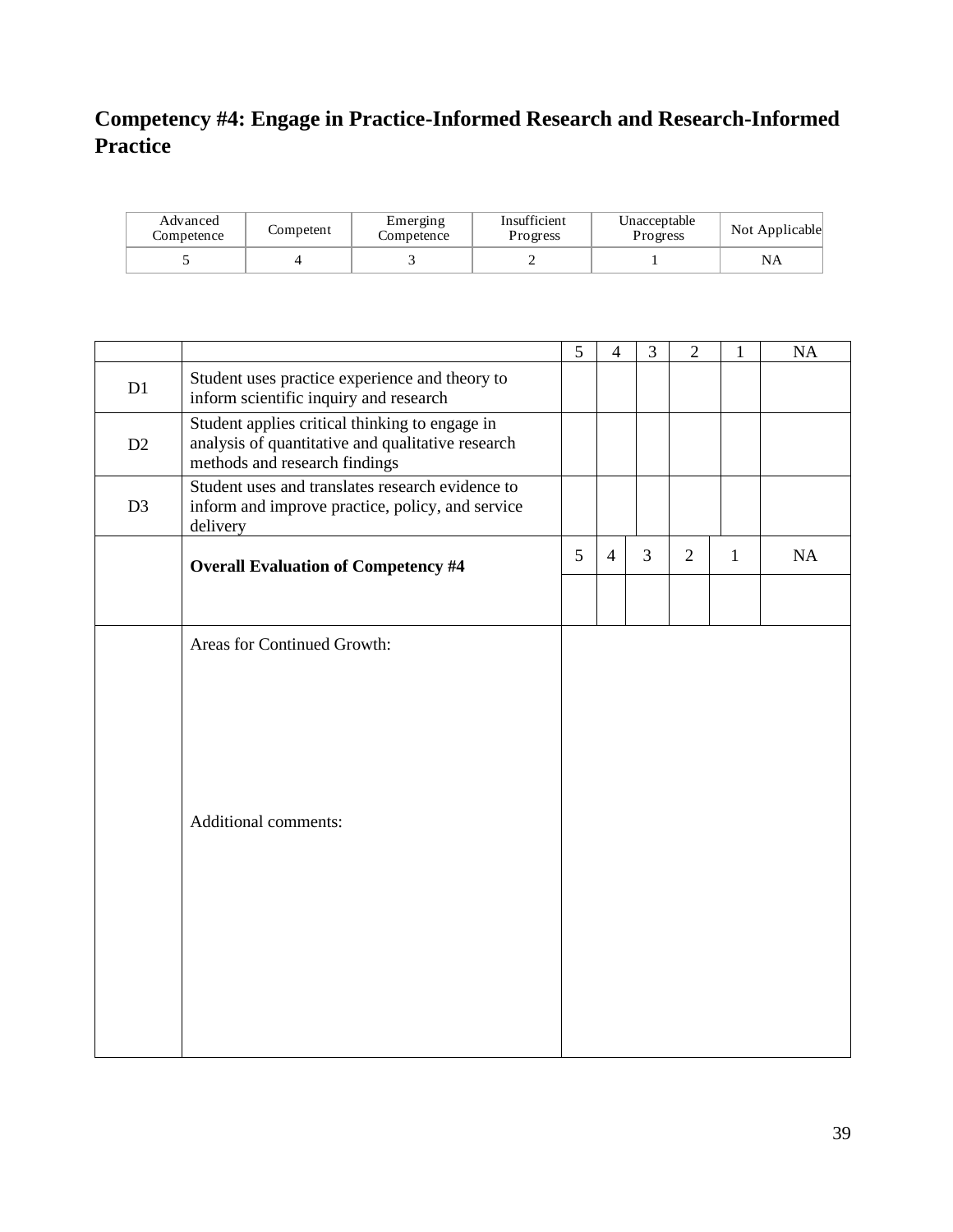# **Competency #5: Engage in Policy Practice**

| Advanced<br>Competence | Competent | Emerging<br>Competence | Insufficient<br>Progress | Unacceptable<br>Progress | Not Applicable |
|------------------------|-----------|------------------------|--------------------------|--------------------------|----------------|
|                        |           |                        |                          |                          | NA             |

|                |                                                                                                                                                                   | 5              | $\overline{4}$ | 3              | $\overline{2}$ | 1            | NA        |
|----------------|-------------------------------------------------------------------------------------------------------------------------------------------------------------------|----------------|----------------|----------------|----------------|--------------|-----------|
| E1             | Student identifies social policy at the local, state, and<br>federal level that impacts well-being, service delivery,<br>and access to services                   |                |                |                |                |              |           |
| E2             | Student assesses how social welfare and economic<br>policies impact the delivery of and access to social<br>services                                              |                |                |                |                |              |           |
| E <sub>3</sub> | Student applies critical thinking to analyze, formulate,<br>and advocate for polices that advance human rights<br>and social, economic, and environmental justice |                |                |                |                |              |           |
|                | <b>Overall Evaluation of Competency #5</b>                                                                                                                        | 5 <sup>5</sup> | $\overline{4}$ | $\overline{3}$ | $\overline{2}$ | $\mathbf{1}$ | <b>NA</b> |
|                |                                                                                                                                                                   |                |                |                |                |              |           |
|                | Areas for Continued Growth:                                                                                                                                       |                |                |                |                |              |           |
|                | Additional comments:                                                                                                                                              |                |                |                |                |              |           |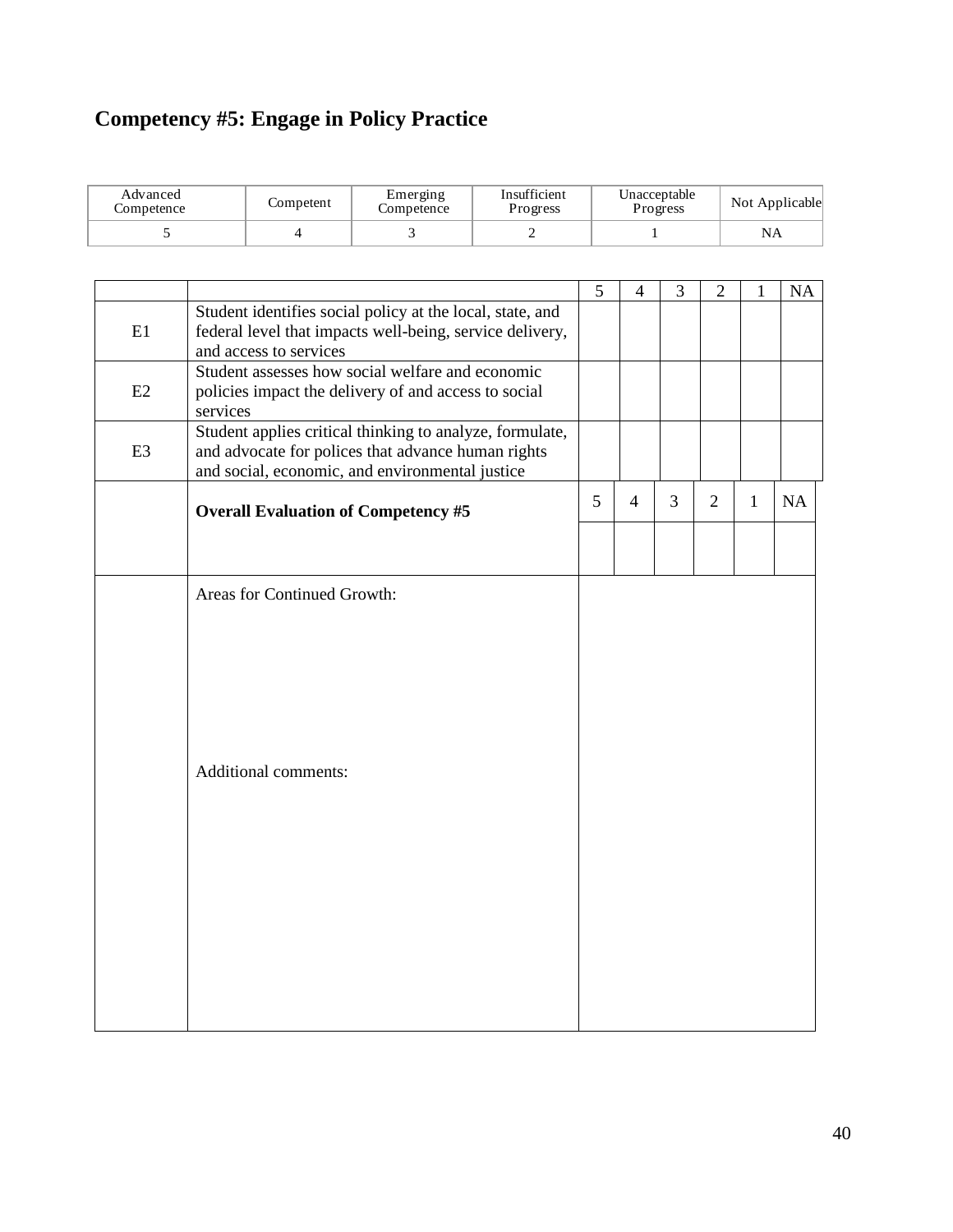# **Competency #6: Engage with Individuals, Families, Groups, Organizations, and Communities**

| Advanced<br>Competence | Competent | Emerging<br>Competence | Insufficient<br>Progress | Unacceptable<br>Progress | Not Applicable |
|------------------------|-----------|------------------------|--------------------------|--------------------------|----------------|
|                        |           |                        |                          |                          | NA             |

|    |                                                                                                                                | $\mathfrak{S}$ | $\overline{4}$ | 3              | $\overline{2}$ | $\mathbf{1}$ | NA |
|----|--------------------------------------------------------------------------------------------------------------------------------|----------------|----------------|----------------|----------------|--------------|----|
| F1 | Student applies knowledge of HBSE, person-in-<br>environment, and other theoretical frameworks to<br>engage with clients       |                |                |                |                |              |    |
| F2 | Student uses empathy, reflection, and interpersonal<br>skills to effectively engage with diverse clients and<br>constituencies |                |                |                |                |              |    |
|    |                                                                                                                                |                |                |                | Scale          |              |    |
|    | <b>Overall Evaluation of Competency #6</b>                                                                                     | 5              | $\overline{4}$ | $\overline{3}$ | $\overline{2}$ | $\mathbf{1}$ | NA |
|    |                                                                                                                                |                |                |                |                |              |    |
|    | Areas for Continued Growth:                                                                                                    |                |                |                |                |              |    |
|    |                                                                                                                                |                |                |                |                |              |    |
|    |                                                                                                                                |                |                |                |                |              |    |
|    |                                                                                                                                |                |                |                |                |              |    |
|    | Additional comments:                                                                                                           |                |                |                |                |              |    |
|    |                                                                                                                                |                |                |                |                |              |    |
|    |                                                                                                                                |                |                |                |                |              |    |
|    |                                                                                                                                |                |                |                |                |              |    |
|    |                                                                                                                                |                |                |                |                |              |    |
|    |                                                                                                                                |                |                |                |                |              |    |
|    |                                                                                                                                |                |                |                |                |              |    |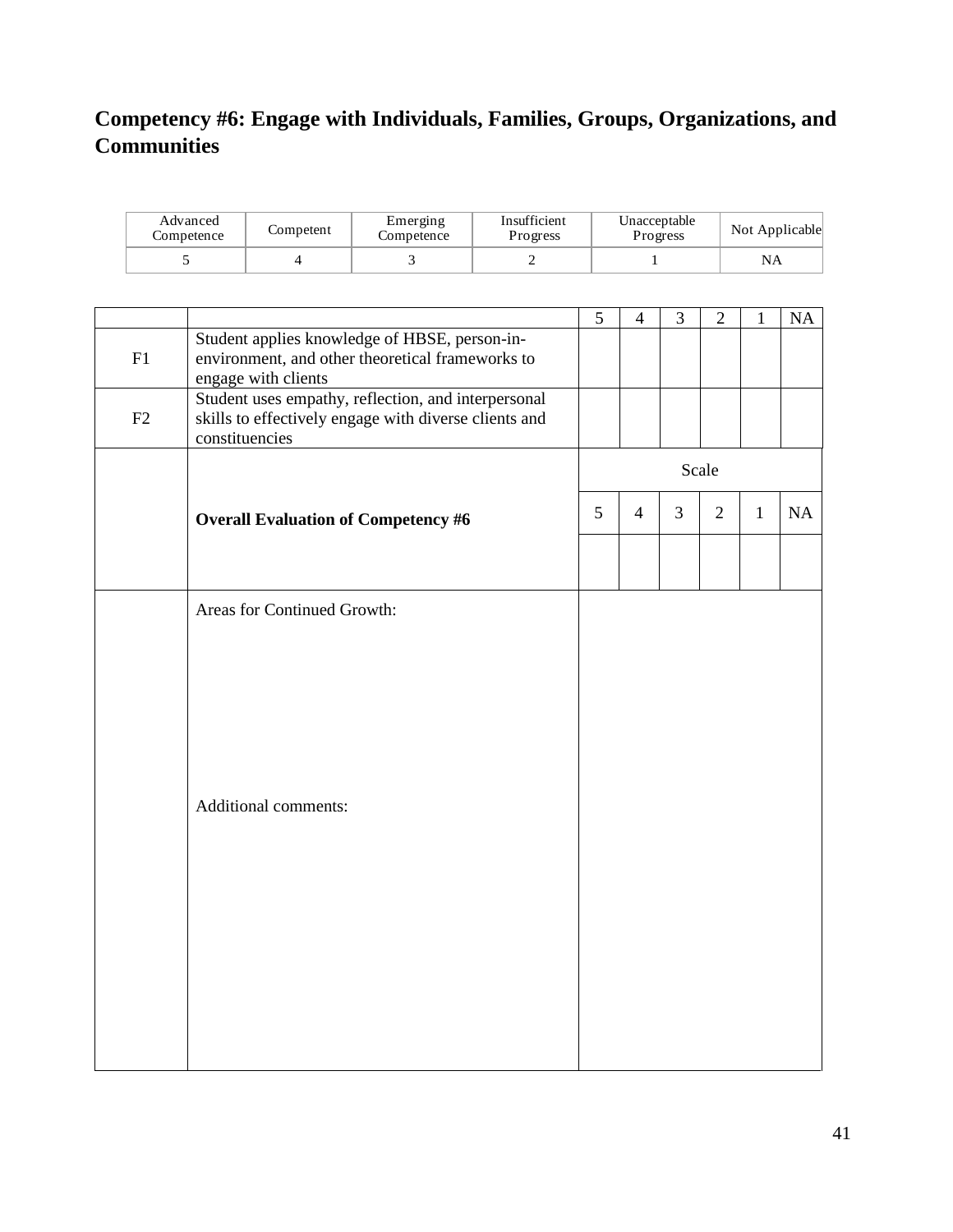# **Competency #7: Assess Individuals, Families, Groups, Organizations, and Communities**

| Advanced<br>Competence | Competent | Emerging<br>Competence | Insufficient<br>Progress | Unacceptable<br>Progress | Not Applicable |
|------------------------|-----------|------------------------|--------------------------|--------------------------|----------------|
|                        |           |                        |                          |                          | NΑ             |

|                |                                                                                                                                                                              | 5 | $\overline{4}$ | 3 | $\overline{2}$ | 1            | NA |
|----------------|------------------------------------------------------------------------------------------------------------------------------------------------------------------------------|---|----------------|---|----------------|--------------|----|
| G1             | Student collects and organizes data and applies critical<br>thinking to interpret information from clients and<br>constituencies                                             |   |                |   |                |              |    |
| G2             | Student applies knowledge of HBSE, person-in-<br>environment, and other theoretical frameworks in the<br>analysis of assessment data from clients and<br>constituencies      |   |                |   |                |              |    |
| G <sub>3</sub> | Student develops mutually agreed-upon intervention<br>strategies based on the assessment, research<br>knowledge, and values and preferences of clients and<br>constituencies |   |                |   |                |              |    |
| G <sub>4</sub> | Student selects appropriate intervention strategies<br>based on the assessment, research knowledge, and<br>values and preferences of clients and constituencies              |   |                |   |                |              |    |
|                | <b>Overall Evaluation of Competency #7</b>                                                                                                                                   | 5 | 4              | 3 | $\overline{2}$ | $\mathbf{1}$ | NA |
|                | Areas for Continued Growth:<br><b>Additional comments:</b>                                                                                                                   |   |                |   |                |              |    |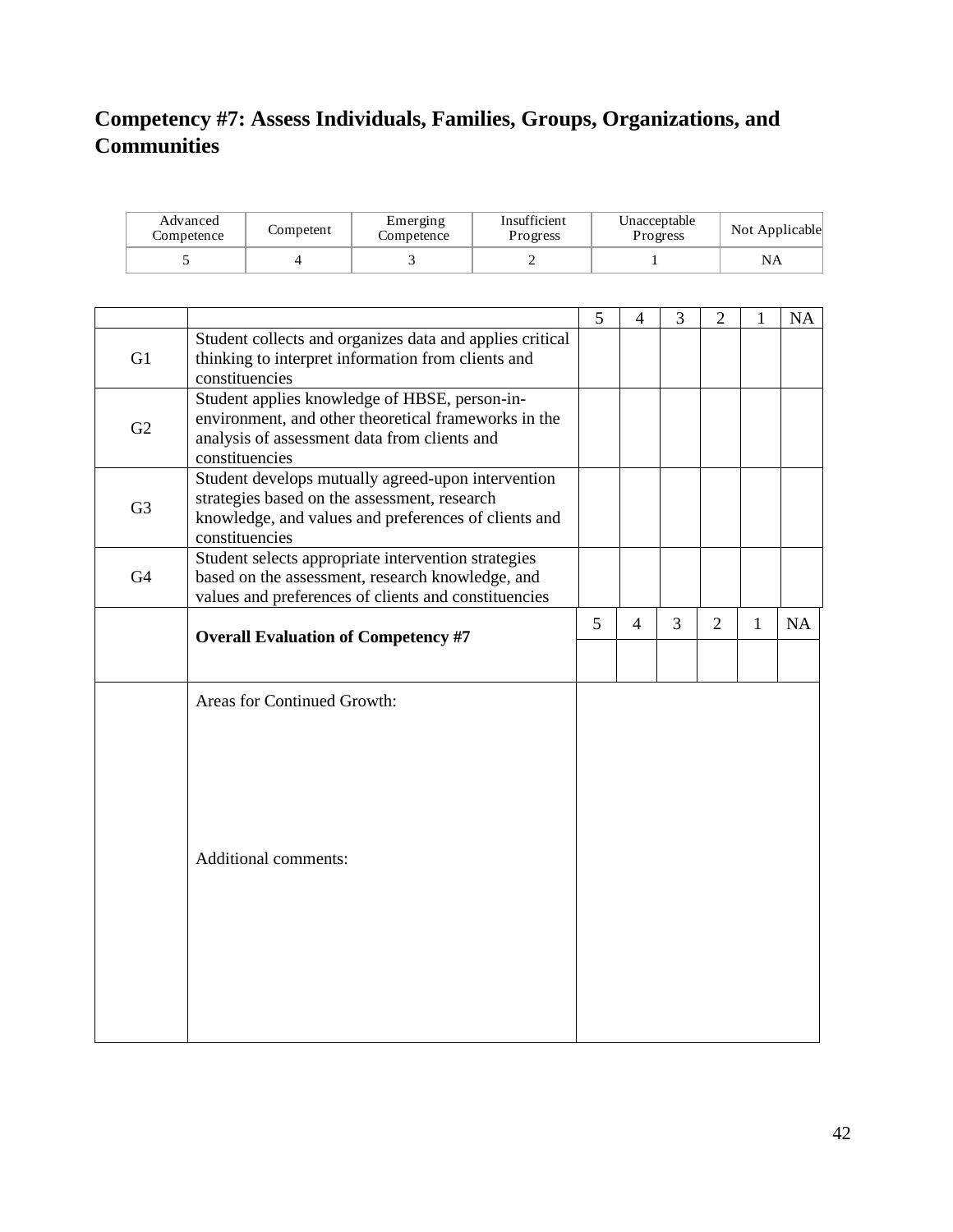# **Competency #8: Intervene with Individuals, Families, Groups, Organizations, and Communities**

| Advanced<br>Competence | Competent | Emerging<br>∠ompetence | Insufficient<br>Progress | Unacceptable<br>Progress | Not Applicable |
|------------------------|-----------|------------------------|--------------------------|--------------------------|----------------|
|                        |           |                        |                          |                          | NA             |

|                |                                                                                                                                                    | 5 | $\overline{4}$ | 3 | $\overline{2}$ | $\mathbf{1}$ | NA        |
|----------------|----------------------------------------------------------------------------------------------------------------------------------------------------|---|----------------|---|----------------|--------------|-----------|
| H1             | Student critically chooses and implements<br>interventions to achieve practice goals and enhance<br>client capabilities                            |   |                |   |                |              |           |
| H2             | Student applies knowledge of HBSE, person-in-<br>environment, and other theoretical frameworks in<br>interventions with clients and constituencies |   |                |   |                |              |           |
| H <sub>3</sub> | Student uses inter-professional collaboration to<br>achieve beneficial practice outcomes                                                           |   |                |   |                |              |           |
| H <sub>4</sub> | Student negotiates, mediates, and advocates with and<br>on behalf of diverse clients and constituencies                                            |   |                |   |                |              |           |
|                |                                                                                                                                                    |   |                |   | Scale          |              |           |
|                | <b>Overall Evaluation of Competency #8</b>                                                                                                         | 5 | $\overline{4}$ | 3 | $\overline{2}$ | $\mathbf{1}$ | <b>NA</b> |
|                |                                                                                                                                                    |   |                |   |                |              |           |
|                | Areas for Continued Growth:                                                                                                                        |   |                |   |                |              |           |
|                | <b>Additional comments:</b>                                                                                                                        |   |                |   |                |              |           |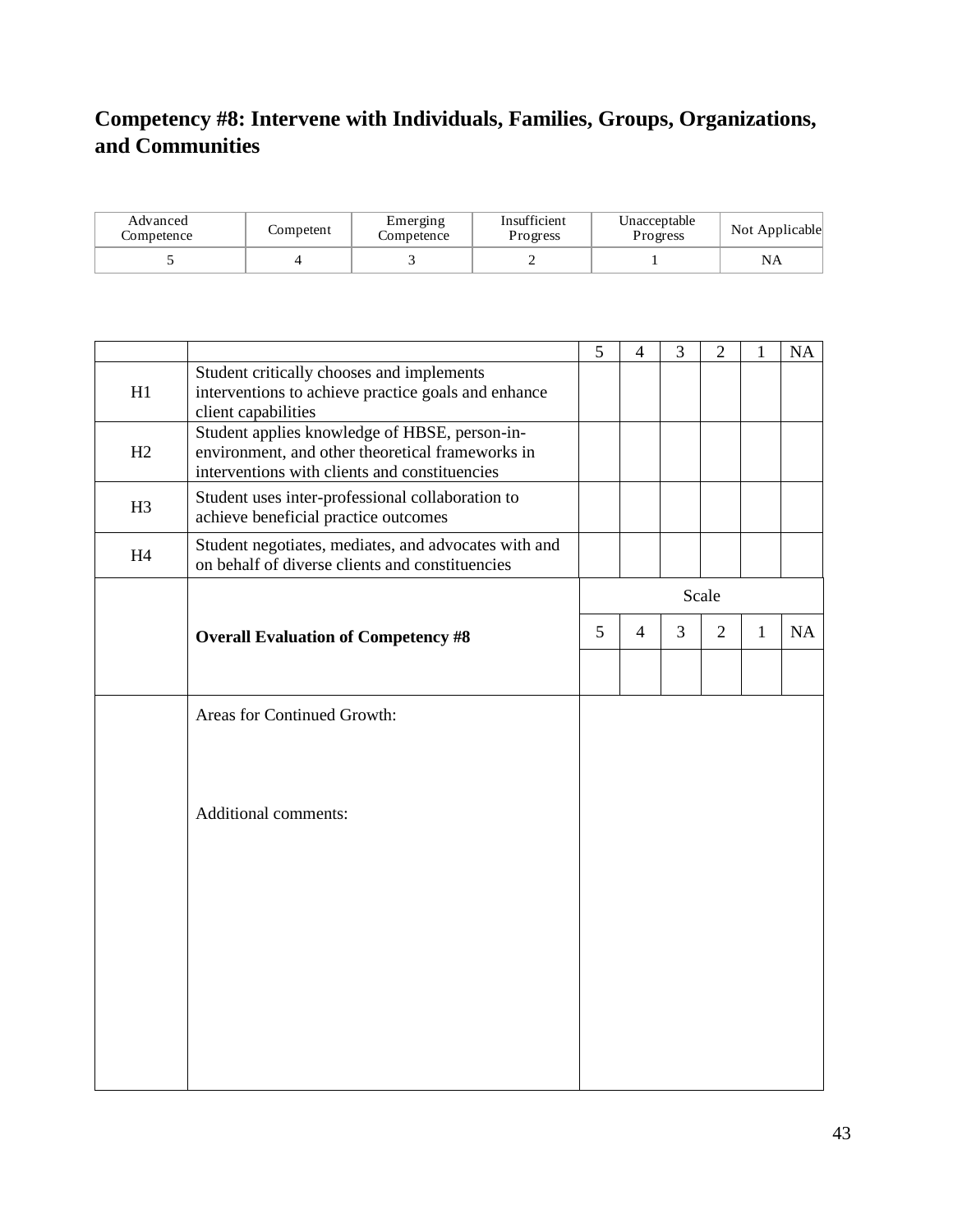# **Competency #9: Evaluate Practice with Individuals, Families, Groups, Organizations, and Communities**

| Advanced<br>Competence | Competent_ | Emerging<br>Competence | Insufficient<br>Progress | Unacceptable<br>Progress | Not Applicable |
|------------------------|------------|------------------------|--------------------------|--------------------------|----------------|
|                        |            |                        |                          |                          | ΝA             |

|    |                                                                                                                          | 5     | $\overline{4}$ | 3 | $\overline{2}$ | 1            | NA        |
|----|--------------------------------------------------------------------------------------------------------------------------|-------|----------------|---|----------------|--------------|-----------|
| I1 | Student selects and uses appropriate methods for<br>evaluation of outcomes                                               |       |                |   |                |              |           |
| I2 | Student applies knowledge of HBSE, person-in-<br>environment, and other theoretical frameworks in<br>evaluating outcomes |       |                |   |                |              |           |
| I3 | Student critically analyzes, monitors, and evaluates<br>interventions and program processes and outcomes                 |       |                |   |                |              |           |
| I4 | Student applies evaluation findings to improve<br>practice effectiveness at all levels                                   |       |                |   |                |              |           |
|    |                                                                                                                          | Scale |                |   |                |              |           |
|    | <b>Overall Evaluation of Competency #9</b>                                                                               | 5     | $\overline{4}$ | 3 | $\overline{2}$ | $\mathbf{1}$ | <b>NA</b> |
|    |                                                                                                                          |       |                |   |                |              |           |
|    | Areas for Continued Growth:                                                                                              |       |                |   |                |              |           |
|    | <b>Additional comments:</b>                                                                                              |       |                |   |                |              |           |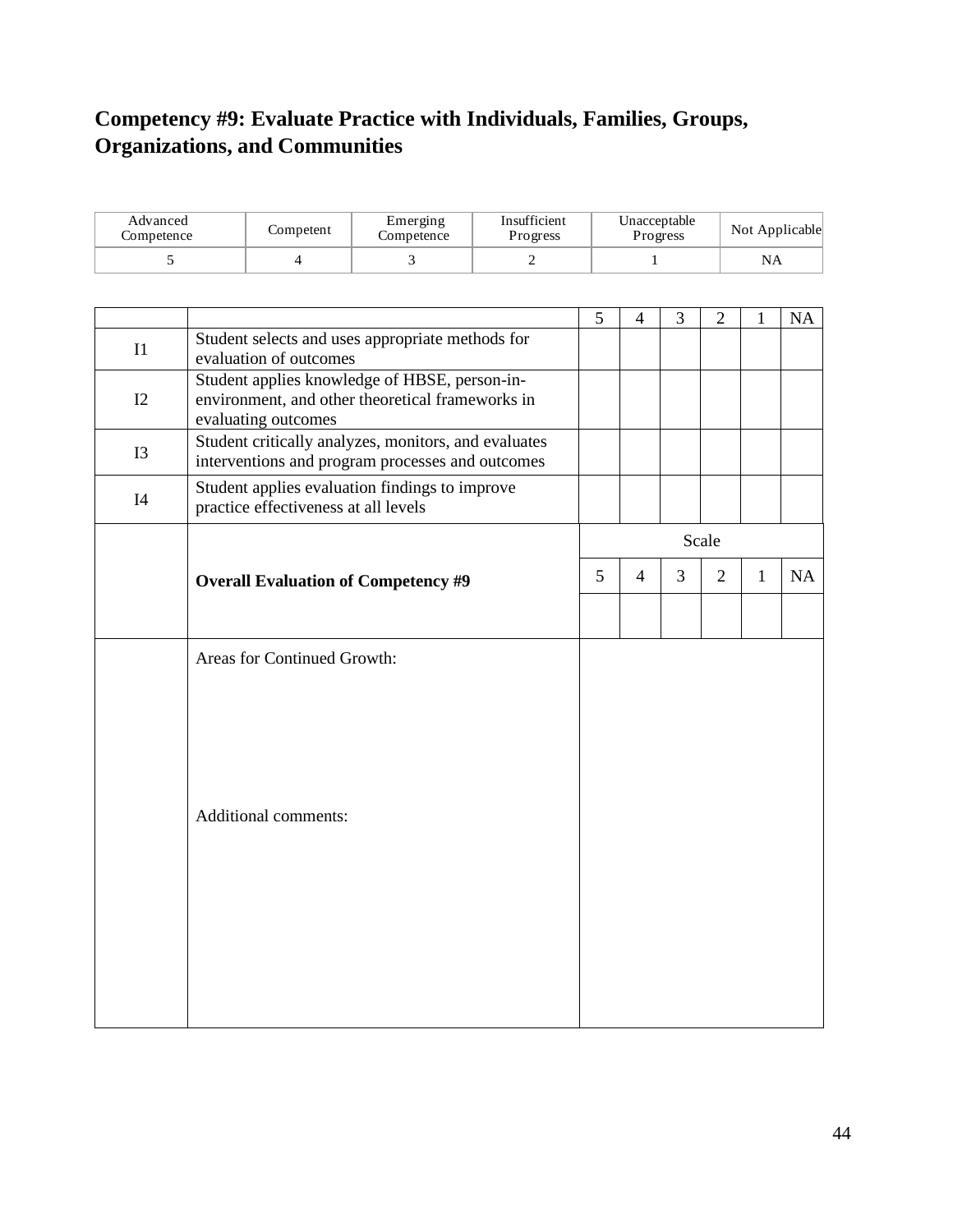| <b>Overall Recommended Letter Grade</b> | Scale |   |  |  |  |
|-----------------------------------------|-------|---|--|--|--|
|                                         | A     | B |  |  |  |
| <b>Additional Comments:</b>             |       |   |  |  |  |
|                                         |       |   |  |  |  |

# **Signatures:**

By signing below, I am indicating that this evaluation and any areas of concern have been discussed.

| Student                         | Date: |  |
|---------------------------------|-------|--|
| Field Instructor                | Date: |  |
| Task Supervisor (if applicable) | Date: |  |
| <b>Field Placement Director</b> | Date: |  |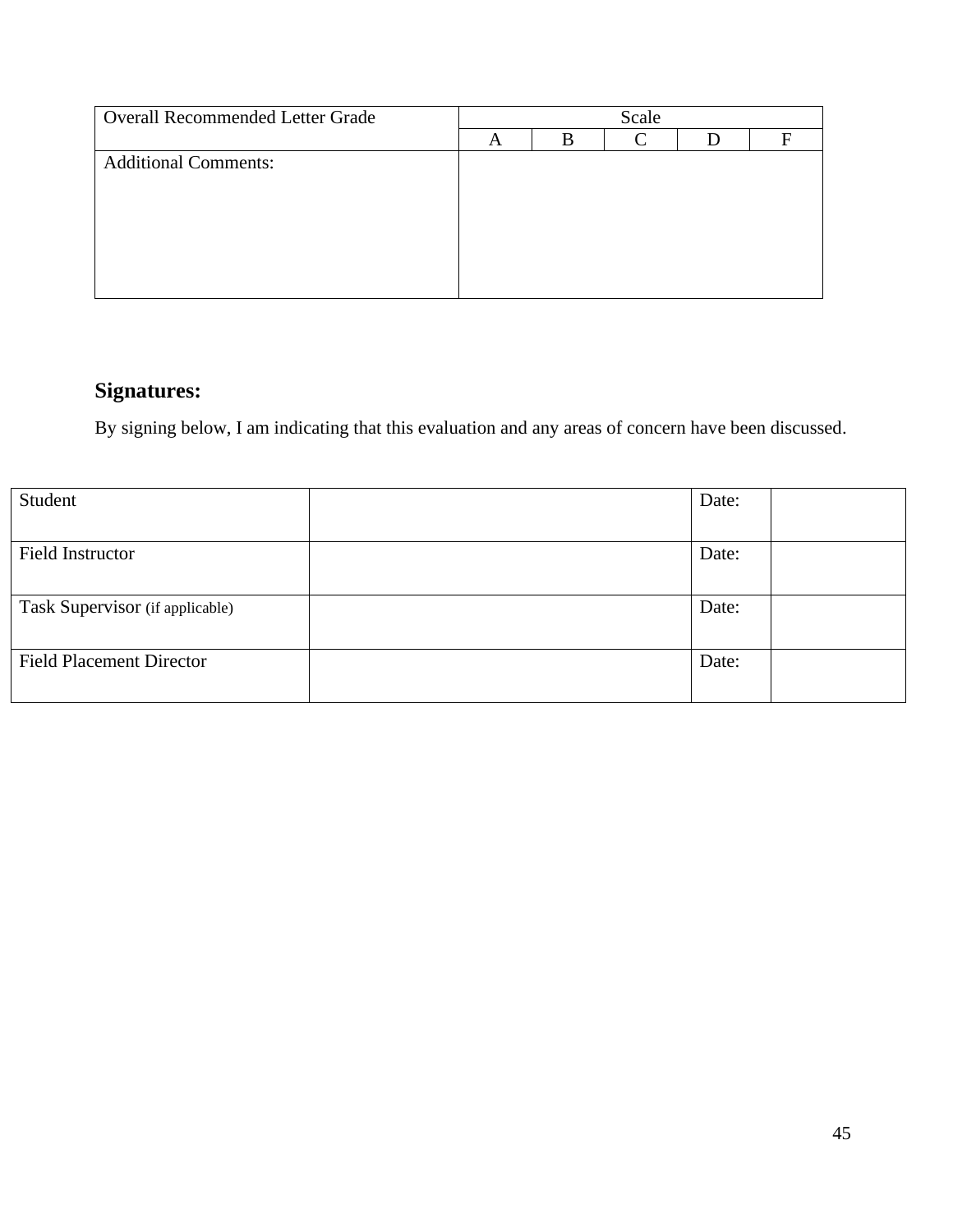

## **Release of Information**

<span id="page-45-0"></span>I, \_\_\_\_\_\_\_\_\_\_\_\_\_\_\_\_\_\_\_\_\_\_\_\_\_\_\_\_\_\_\_\_\_\_\_\_\_, approve the release of pertinent information between the Social Work Program faculty and Field Placement agencies. I agree that copies of my reference letters may also be made available to agencies upon request.

Students will be notified of any information to be disclosed prior to the disclosure.

Signature

Date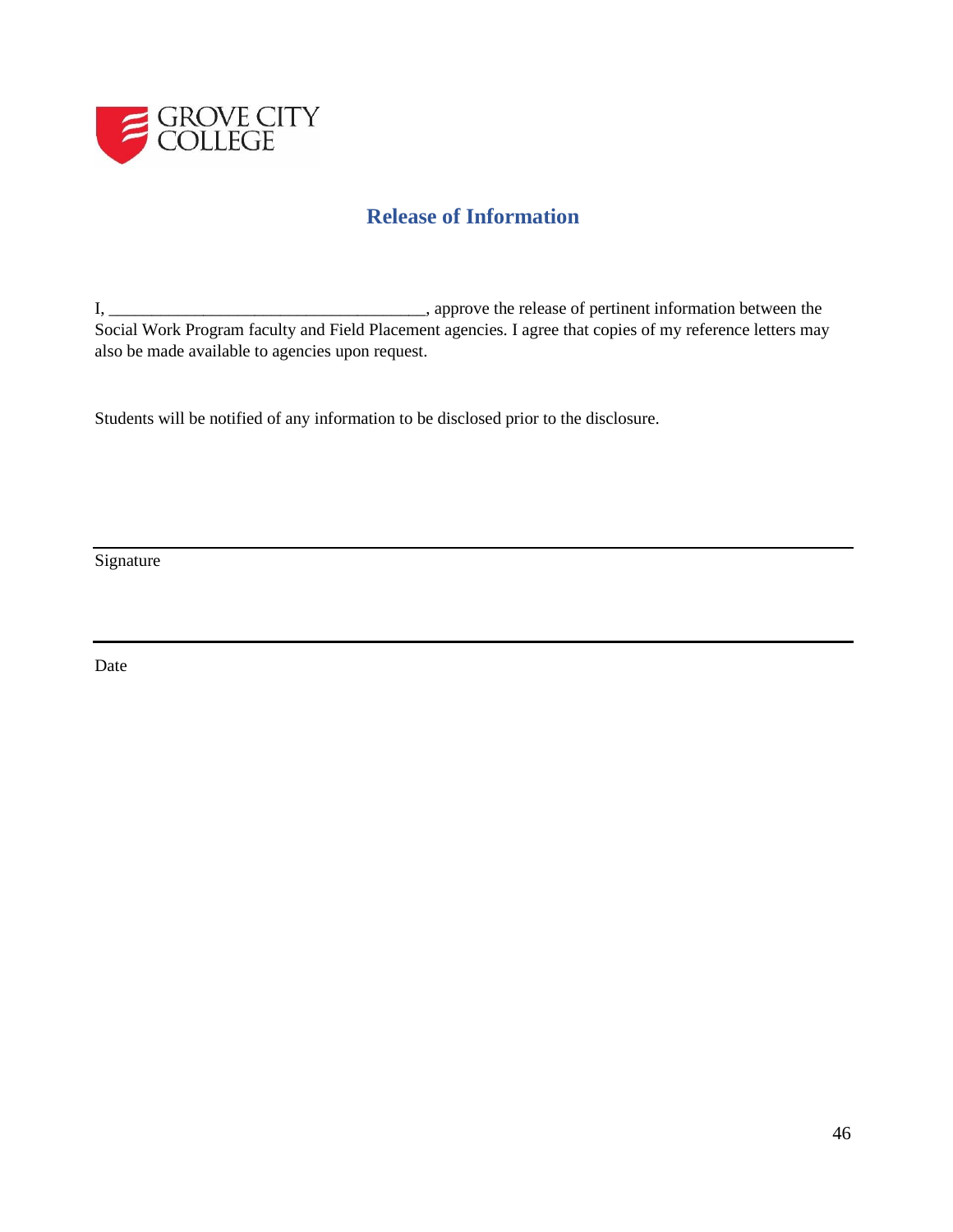

## <span id="page-46-0"></span>**Student / Parent / Guardian Joinder and Consent**

Student Full Name (printed) **\_\_\_\_\_\_\_\_\_\_\_\_\_\_\_\_\_\_\_\_\_\_\_\_\_\_\_\_\_\_\_\_\_\_\_\_\_\_\_\_\_\_\_\_\_\_\_\_\_\_\_\_\_\_\_**

Parent/Legal Guardian Full Name (printed)

We, the undersigned, the participating student and the lawful parent and/or guardian of the above-named student, hereby acknowledge having read the Release of All Claims. As a student, I agree to all terms, conditions and representations set forth therein and understand that by partaking in a Social Work Field Placement, I am voluntarily assuming any and all risks and liability for my safety and well-being. As a lawful parent and/or guardian, I agree to all terms, conditions and representations set forth therein and understand that by partaking in a Social Work Field Placement, my son/daughter is voluntarily assuming any and all risks and liability for his/her safety and well-being.

As a condition of his/her participation in the Social Work Field Placement, I hereby release, waive, discharge and covenant not to sue Grove City College, its officers, employees and agents, from any and all claims, demands, liabilities and causes of action whatsoever arising out of or related to any loss or damage to property, personal injury, death or breach of contract sustained by our son/daughter or by the undersigned as parents/guardians of our son/daughter, arising out of any act of omission or commission, negligent or otherwise, committed during the travel, stay and participation in the Field Placement or for any and all related or unrelated activities, social events or situations that may arise as a result of our son's/daughter's participation in said Field Placement whether caused by the negligence of Grove City College, its officers, employees and agents or otherwise.

As a condition of my participation in the Social Work Field Placement program, I hereby release, waive, discharge and covenant not to sue Grove City College, its officers, employees and agents, from any and all claims, demands, liabilities and causes of action whatsoever arising out of or related to any loss or damage to property, personal injury, death or breach of contract sustained by myself arising out of any act of omission or commission, negligent or otherwise, committed during the travel, stay and participation in the Field Placement or for any and all related or unrelated activities, social events or situations that may arise as a result of my participation in said Field Placement whether caused by the negligence of Grove City College, its officers, employees and agents or otherwise.

We also agree to defend, indemnify and hold harmless Grove City College, its officers, employees and agents, from and against any and all losses for injuries to and death of the student arising out of, incident to or in connection with, all acts of omission or commission, negligent or otherwise, committed during our son's/daughter's travel to and from said Field Placement, his/her participation in the Field Placement or for any and all related or unrelated activities, social events or situations that may arise whether such acts of omission or commission, negligent or otherwise, were caused by our son/daughter or by Grove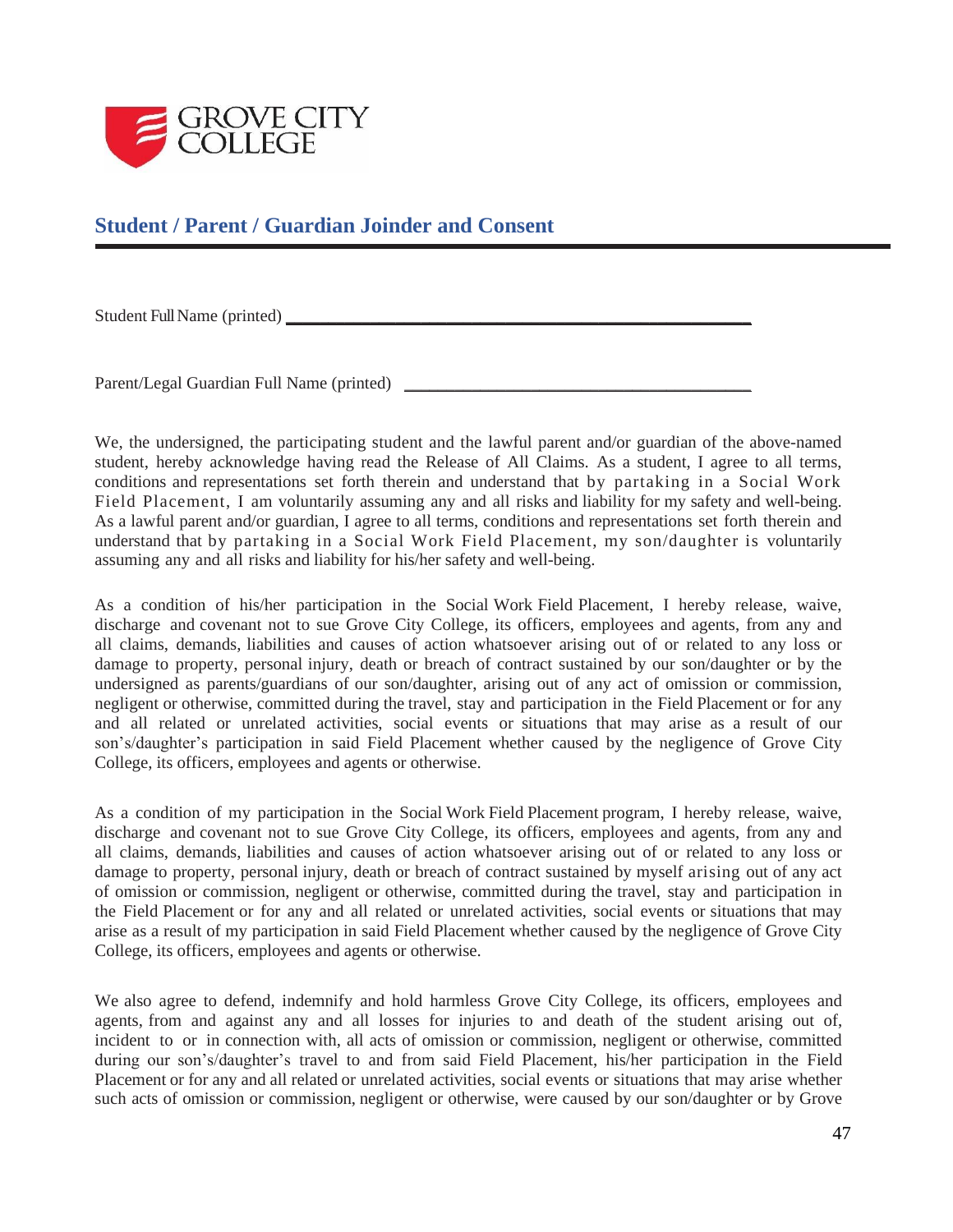City College, its officers, employees and agents as well as to indemnify and hold harmless Grove City College, its officers, employees and agents from any and all reasonably incurred attorneys' fees in the defense of any such action or the enforcement of the provisions of this paragraph of the Parental Joinder and Consent Agreement.

Regardless of where the acts of omission or commission may occur, or where the injury to our son/daughter or to others may occur, we hereby agree that this Release shall be governed and controlled and interpreted under the laws of the Commonwealth of Pennsylvania.

WE HAVE CAREFULLY READ THIS AGREEMENT AND FULLY UNDERSTAND ITS CONTENTS. WE ARE AWARE THAT THIS IS A RELEASE OF LIABILITY BETWEEN OURSELVES AND GROVE CITY COLLEGE, ITS OFFICERS, EMPLOYEES AND AGENTS.

It is our express intent that this release and hold harmless agreement shall bind ourselves, our personal representatives, heirs and assigns.

IN WITNESS WHEREOF, AND INTENDING TO BE LEGALLY BOUND, we execute this Release this

day of **\_\_\_\_\_\_\_\_\_\_\_** in the year**\_\_\_\_\_\_.**

Witness – Print full name Legal Parent / Guardian - Print full name

Witness – Signature Legal Parent / Guardian – Signature

\_\_\_\_\_\_\_\_\_\_\_\_\_\_\_\_\_\_\_\_\_\_\_\_\_\_\_\_\_\_\_\_\_\_\_\_\_\_\_

\_\_\_\_\_\_\_\_\_\_\_\_\_\_\_\_\_\_\_\_\_\_\_\_\_\_\_\_\_\_\_\_\_\_\_\_\_\_\_

Student – Print full name

Student - Signature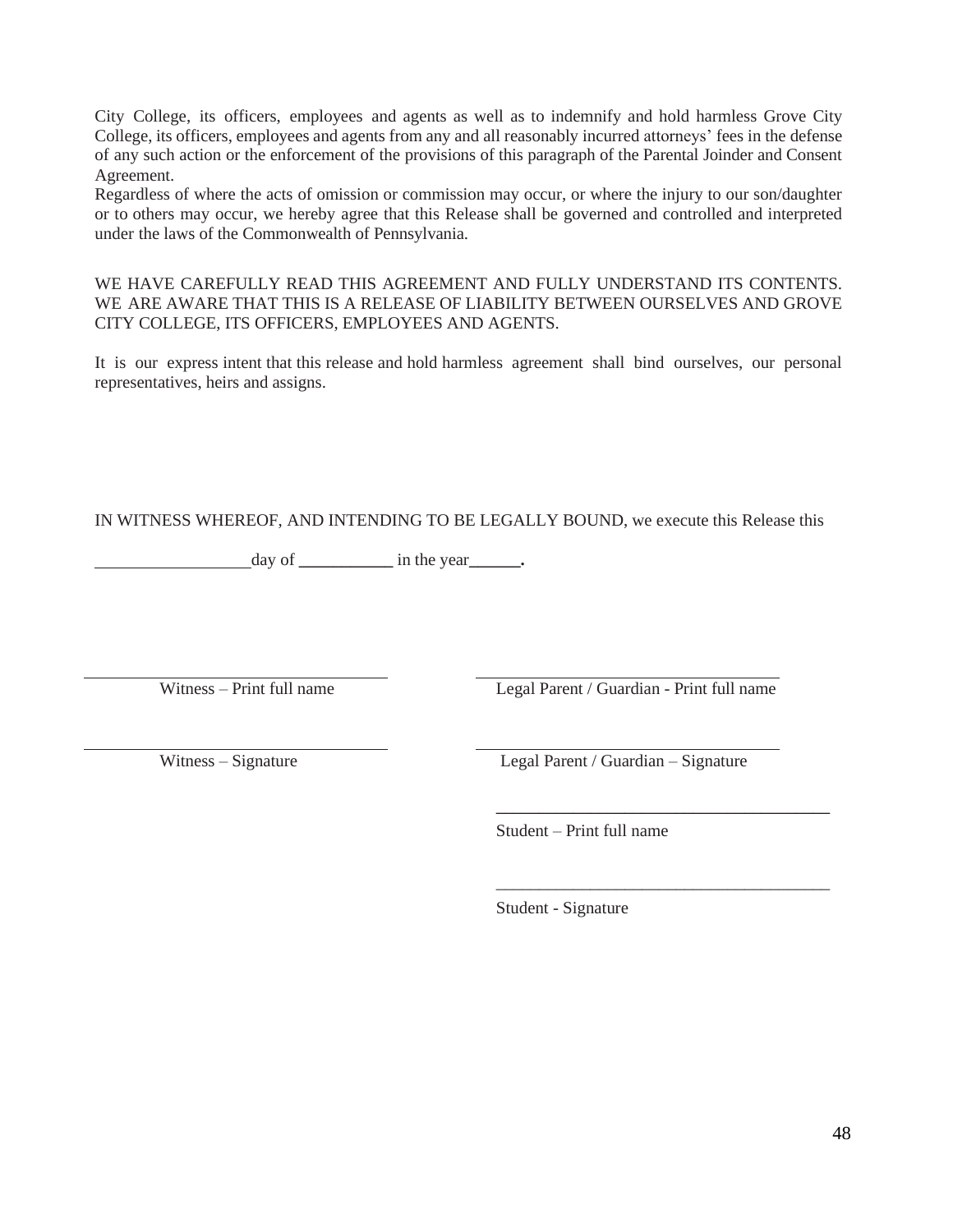## **CSWE Core Competencies**

<span id="page-48-0"></span>Our national accrediting body, the Council on Social Work Education (CSWE), has adopted a competency-based framework to evaluating educational programs. The goal of an outcomes approach is to ensure that students are able to demonstrate the integration and application of the competencies in practice. Using an approach that begins with outcomes, programs develop content, pedagogy, and activities that provide opportunities for students to learn and develop competencies.

The nine competencies identified by the CSWE are as follows:

### **Competency 1: Demonstrate Ethical and Professional Behavior**

Social Workers understand the value base of the profession and its ethical standards, as well as relevant laws and regulations that may impact practice at the micro, mezzo, and macro levels. Social Workers understand frameworks of ethical decision-making and how to apply principles of critical thinking to those frameworks in practice, research, and policy arenas. Social Workers recognize personal values and the distinction between personal and professional values. They also understand how their personal experiences and affective reactions influence their professional judgment and behavior. Social Workers understand the profession's history, its mission, and the roles and responsibilities of the profession. Social Workers also understand the role of other professions when engaged in inter-professional teams. Social Workers recognize the importance of life-long learning and are committed to continually updating their skills to ensure they are relevant and effective. Social Workers also understand emerging forms of technology and the ethical use of technology in Social Work practice. Social Workers:

- make ethical decisions by applying the standards of the NASW Code of Ethics, relevant laws and regulations, models for ethical decision-making, ethical conduct of research, and additional codes of ethics as appropriate to context
- use reflection and self-regulation to manage personal values and maintain professionalism in practice situations
- demonstrate professional demeanor in behavior, appearance, and oral, written, and electronic communication
- use technology ethically and appropriately to facilitate practice outcomes
- use supervision and consultation to guide professional judgment and behavior

### **Competency 2: Engage Diversity and Difference in Practice**

Social Workers understand how diversity and difference characterize and shape the human experience and are critical to the formation of identity. Social Workers understand that, as a consequence of difference, a person's life experiences may include oppression, poverty, marginalization, and alienation as well as privilege, power, and acclaim. Social Workers also understand the forms and mechanisms of oppression and discrimination and recognize the extent to which a culture's structures and values, including social, economic, political, and cultural exclusions, may oppress, marginalize, alienate, or create privilege and power. Social Workers: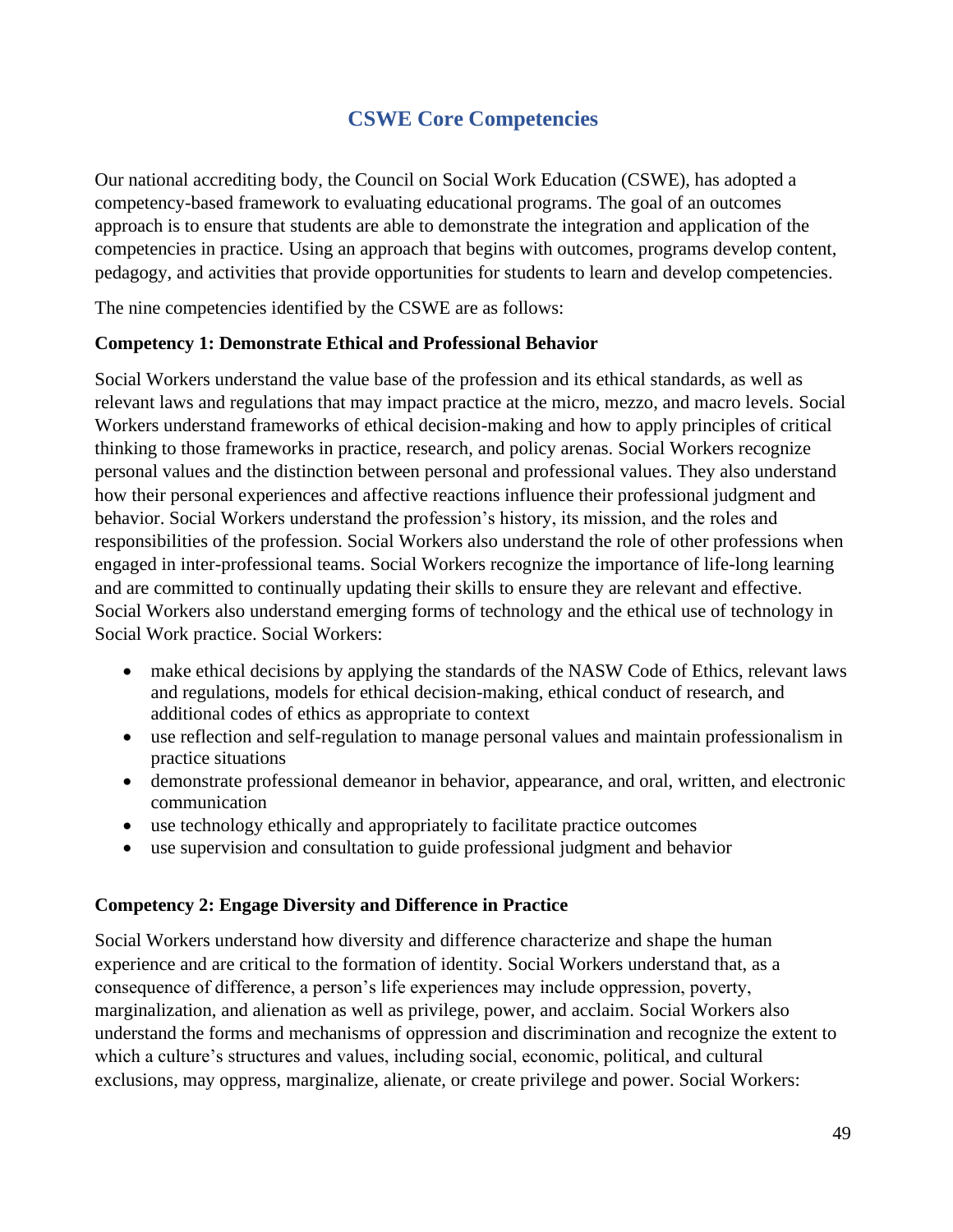- apply and communicate understanding of the importance of diversity and difference in shaping life experiences in practice at the micro, mezzo, and macro levels
- present themselves as learners and engage clients and constituencies as experts of their own experiences
- apply self-awareness and self-regulation to manage the influence of personal biases and values in working with diverse clients and constituencies

### **Competency 3: Advance Human Rights and Social, Economic, and Environmental Justice**

Social Workers understand that every person has fundamental human rights such as freedom, safety, privacy, an adequate standard of living, health care, and education. Social Workers understand the global interconnections of oppression and human rights violations, and are knowledgeable about theories of human need and social justice and strategies to promote social and economic justice and human rights. Social Workers:

- apply their understanding of social, economic, and environmental justice to advocate for human rights at the individual and system levels
- engage in practices that advance social, economic, and environmental justice

### **Competency 4: Engage in Practice-informed Research and Research-informed Practice**

Social Workers understand quantitative and qualitative research methods and their roles in advancing a science of Social Work and evaluating practice. Social Workers know the principles of logic, scientific inquiry, and culturally informed and ethical approaches to building knowledge. Social Workers understand that evidence that informs practice derives from multi-disciplinary sources and multiple ways of knowing. They also understand the processes for translating research findings into effective practice. Social Workers:

- use practice experience and theory to inform scientific inquiry and research
- apply critical thinking to engage in analysis of quantitative and qualitative research methods and research findings
- use and translate research evidence to inform and improve practice, policy, and service delivery

### **Competency 5: Engage in Policy Practice**

Social Workers understand that human rights and social justice, as well as social welfare and services, are mediated by policy and its implementation at the federal, state, and local levels. Social Workers understand their role in policy development and implementation within their practice settings at the micro, mezzo, and macro levels and they actively engage in policy practice to effect change within those settings. They are also knowledgeable about policy formulation, analysis, implementation, and evaluation. Social Workers: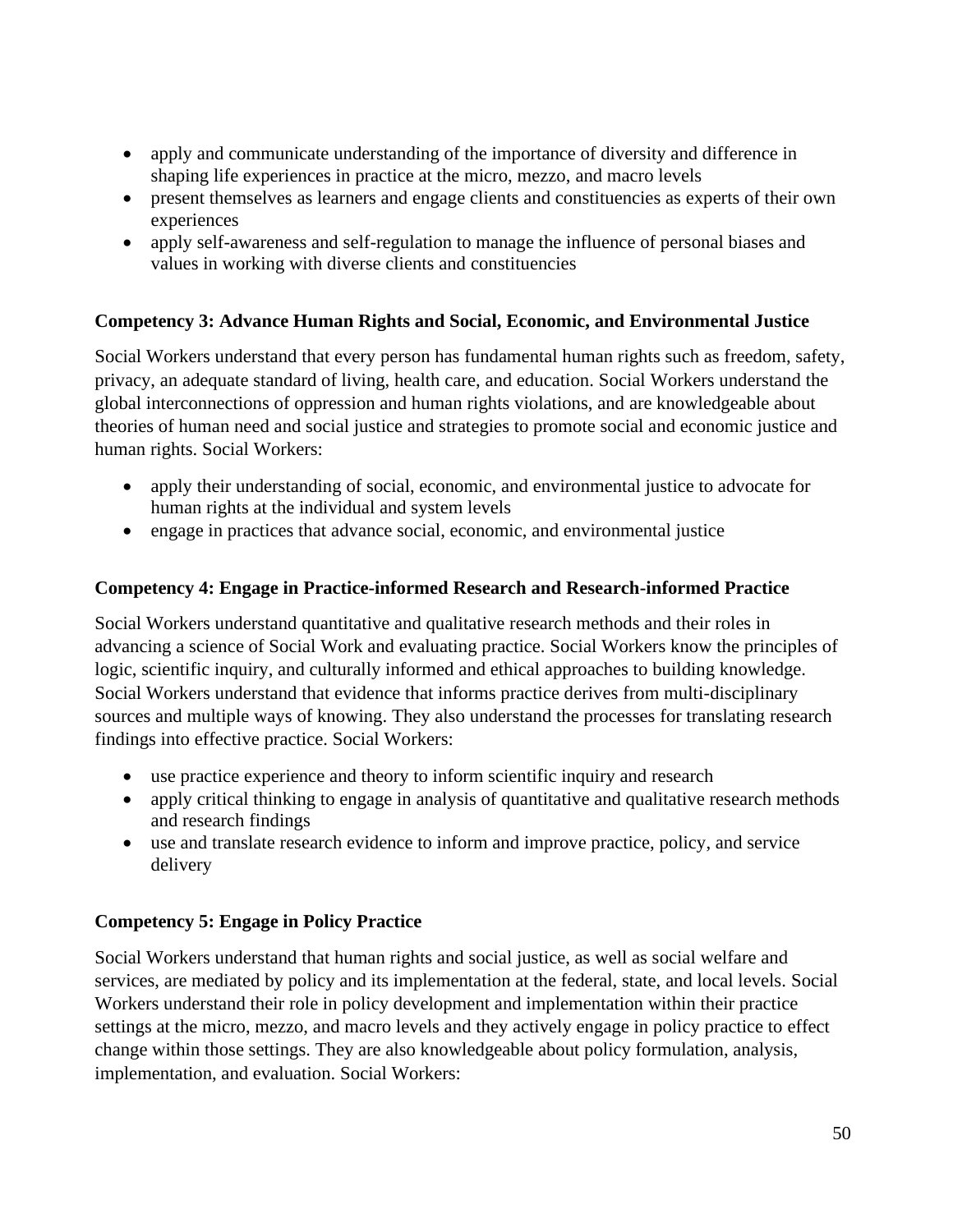- identify social policy at the local, state, and federal level that impacts well-being, service delivery, and access to social services
- assess how social welfare and economic policies impact the delivery of and access to social services
- apply critical thinking to analyze, formulate, and advocate for policies that advance human rights and social, economic, and environmental justice

### **Competency 6: Engage with Individuals, Families, Groups, Organizations, and Communities**

Social Workers understand that engagement is an ongoing component of the dynamic and interactive process of Social Work practice with, and on behalf of, diverse individuals, families, groups, organizations, and communities. Social Workers value the importance of human relationships. Social Workers understand theories of human behavior and the social environment, and critically evaluate and apply this knowledge to facilitate engagement with clients and constituencies, including individuals, families, groups, organizations, and communities. Social Workers value principles of relationship-building and inter-professional collaboration to facilitate engagement with clients, constituencies, and other professionals as appropriate. Social Workers:

- apply knowledge of human behavior to the social environment, person-in-environment, and other multidisciplinary theoretical frameworks to engage with clients and constituencies
- use empathy, reflection, and interpersonal skills to effectively engage with diverse clients and constituencies

### **Competency 7: Assess Individuals, Families, Groups, Organizations, and Communities**

Social Workers understand that assessment is an ongoing component of the dynamic and interactive process of Social Work practice with, and on behalf of, diverse individuals, families, groups, organizations, and communities. Social Workers understand methods of assessment with diverse clients and constituencies to advance practice effectiveness. Social Workers understand how their personal experiences and affective reactions may affect their assessment and decision-making. Social Workers:

- collect and organize data, and apply critical thinking to interpret information from clients and constituencies
- apply knowledge of human behavior and the social environment, person-in-environment, and other multidisciplinary theoretical frameworks in the analysis of assessment data from clients and constituencies
- develop mutually agreed-on intervention goals and objectives based on the critical assessment of strengths, needs, and challenges within clients and constituencies select appropriate intervention strategies based on the assessment, research knowledge, and values and preferences of clients and constituencies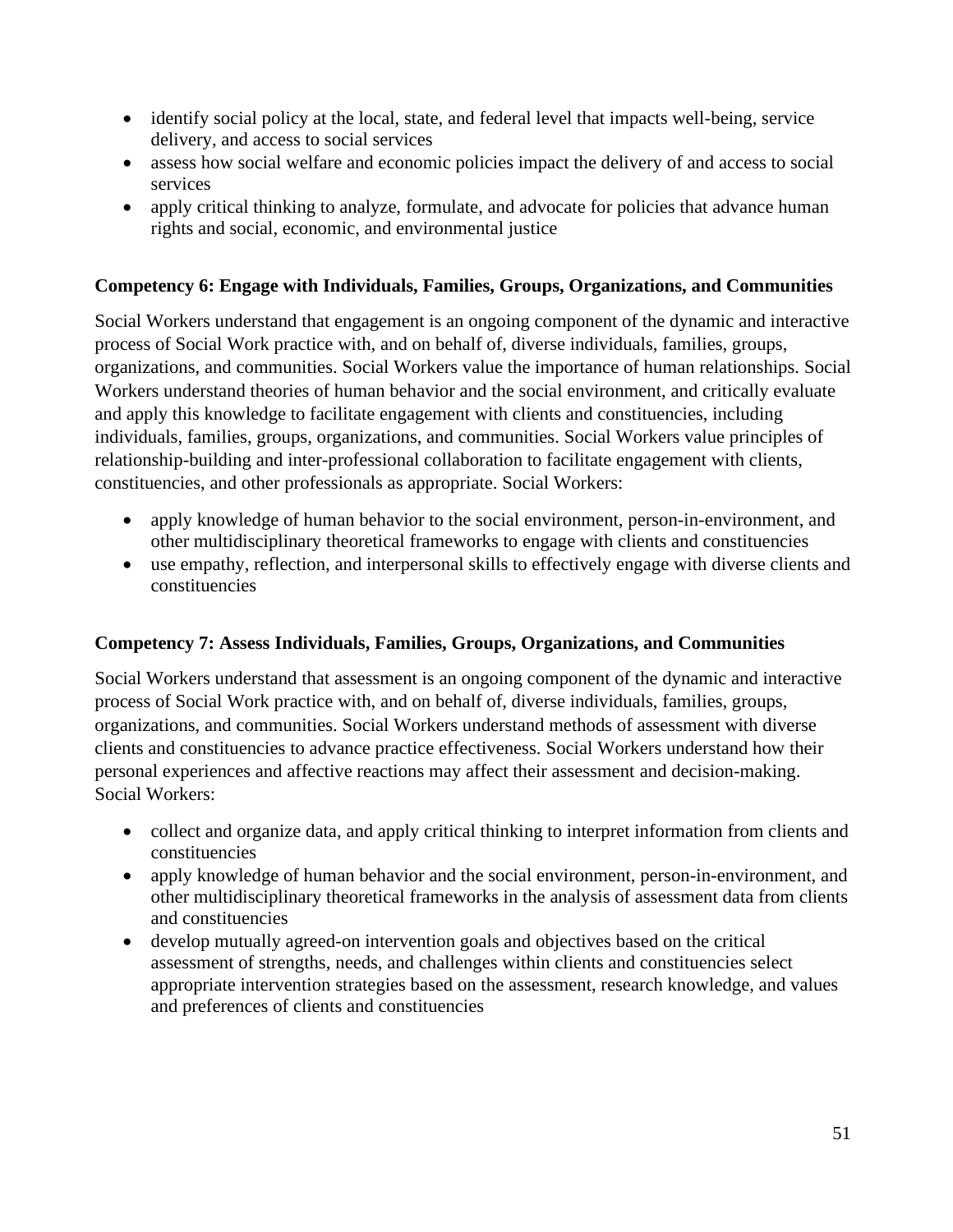### **Competency 8: Intervene with Individuals, Families, Groups, Organizations, and Communities**

Social Workers understand that intervention is an ongoing component of the dynamic and interactive process of Social Work practice with, and on behalf of, diverse individuals, families, groups, organizations, and communities. Social Workers are knowledgeable about evidence-informed interventions to achieve the goals of clients and constituencies, including individuals, families, groups, organizations, and communities. Social Workers understand theories of human behavior and the social environment, and critically evaluate and apply this knowledge to effectively intervene with clients and constituencies. Social Workers:

- critically choose and implement interventions to achieve practice goals and enhance capacities of clients and constituencies
- apply knowledge of human behavior and the social environment, person-in-environment, and other multidisciplinary theoretical frameworks in interventions with clients and constituencies
- use inter-professional collaboration as appropriate to achieve beneficial practice outcomes; negotiate, mediate, and advocate with and on behalf of diverse clients and constituencies
- facilitate effective transitions and endings that advance mutually agreed-on goals

### **Competency 9: Evaluate Practice with Individuals, Families, Groups, Organizations, and Communities**

Social Workers understand that evaluation is an ongoing component of the dynamic and interactive process of Social Work practice with, and on behalf of, diverse individuals, families, groups, organizations and communities. Social Workers understand qualitative and quantitative methods for evaluating outcomes and practice effectiveness. Social Workers:

- select and use appropriate methods for evaluation of outcomes
- apply knowledge of human behavior and the social environment, person-in-environment, and other multidisciplinary theoretical frameworks in the evaluation of outcomes
- critically analyze, monitor, and evaluate intervention and program processes and outcomes
- apply evaluation findings to improve practice effectiveness at the micro, mezzo, and macro levels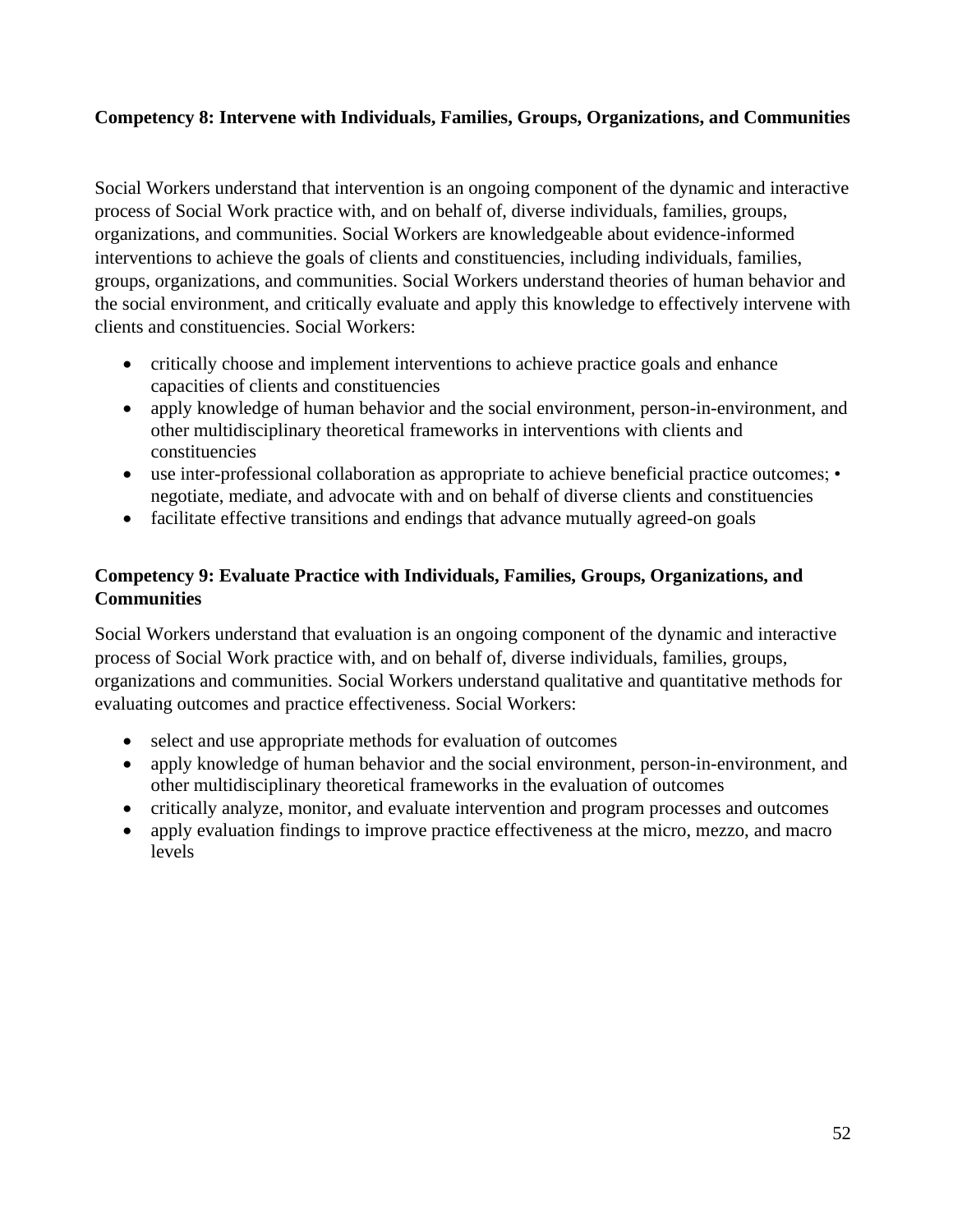## NASW Code of Ethics

### <span id="page-52-0"></span>**Preamble**

The primary mission of the Social Work profession is to enhance human wellbeing and help meet the basic human needs of all people, with particular attention to the needs and empowerment of people who are vulnerable, oppressed, and living in poverty. A historic and defining feature of Social Work is the profession's focus on individual wellbeing in a social context and the wellbeing of society. Fundamental to Social Work is attention to the environmental forces that create, contribute to, and address problems in living.

Social Workers promote social justice and social change with and on behalf of clients. "Clients" is used inclusively to refer to individuals, families, groups, organizations, and communities. Social Workers are sensitive to cultural and ethnic diversity and strive to end discrimination, oppression, poverty, and other forms of social injustice. These activities may be in the form of direct practice, community organizing, supervision, consultation administration, advocacy, social and political action, policy development and implementation, education, and research and evaluation. Social Workers seek to enhance the capacity of people to address their own needs. Social Workers also seek to promote the responsiveness of organizations, communities, and other social institutions to individuals' needs and social problems.

The mission of the Social Work profession is rooted in a set of core values. These core values, embraced by Social Workers throughout the profession's history, are the foundation of Social Work's unique purpose and perspective:

- service
- social justice
- dignity and worth of the person
- importance of human relationships
- integrity
- competence

This constellation of core values reflects what is unique to the Social Work profession. Core values, and the principles that flow from them, must be balanced within the context and complexity of the human experience.

### **Purpose of the NASW Code of Ethics**

Professional ethics are at the core of Social Work. The profession has an obligation to articulate its basic values, ethical principles, and ethical standards. The *NASW Code of Ethics* sets forth these values, principles, and standards to guide Social Workers' conduct. The *Code* is relevant to all Social Workers and Social Work students, regardless of their professional functions, the settings in which they work, or the populations they serve.

The *NASW Code of Ethics* serves six purposes:

The Code identifies core values on which Social Work's mission is based.

The *Code* summarizes broad ethical principles that reflect the profession's core values and establishes a set of specific ethical standards that should be used to guide Social Work practice.

The *Code* is designed to help Social Workers identify relevant considerations when professional obligations conflict or ethical uncertainties arise.

The *Code* provides ethical standards to which the general public can hold the Social Work profession accountable.

The *Code* socializes practitioners new to the field to Social Work's mission, values, ethical principles, and ethical standards.

The *Code* articulates standards that the Social Work profession itself can use to assess whether Social Workers have engaged in unethical conduct. NASW has formal procedures to adjudicate ethics complaints filed against its members.\* In subscribing to this *Code*, Social Workers are required to cooperate in its implementation, participate in NASW adjudication proceedings, and abide by any NASW disciplinary rulings or sanctions based on it.

The *Code* offers a set of values, principles, and standards to guide decision making and conduct when ethical issues arise. It does not provide a set of rules that prescribe how Social Workers should act in all situations. Specific applications of the *Code* must take into account the context in which it is being considered and the possibility of conflicts among the *Code's* values, principles, and standards. Ethical responsibilities flow from all human relationships, from the personal and familial to the social and professional.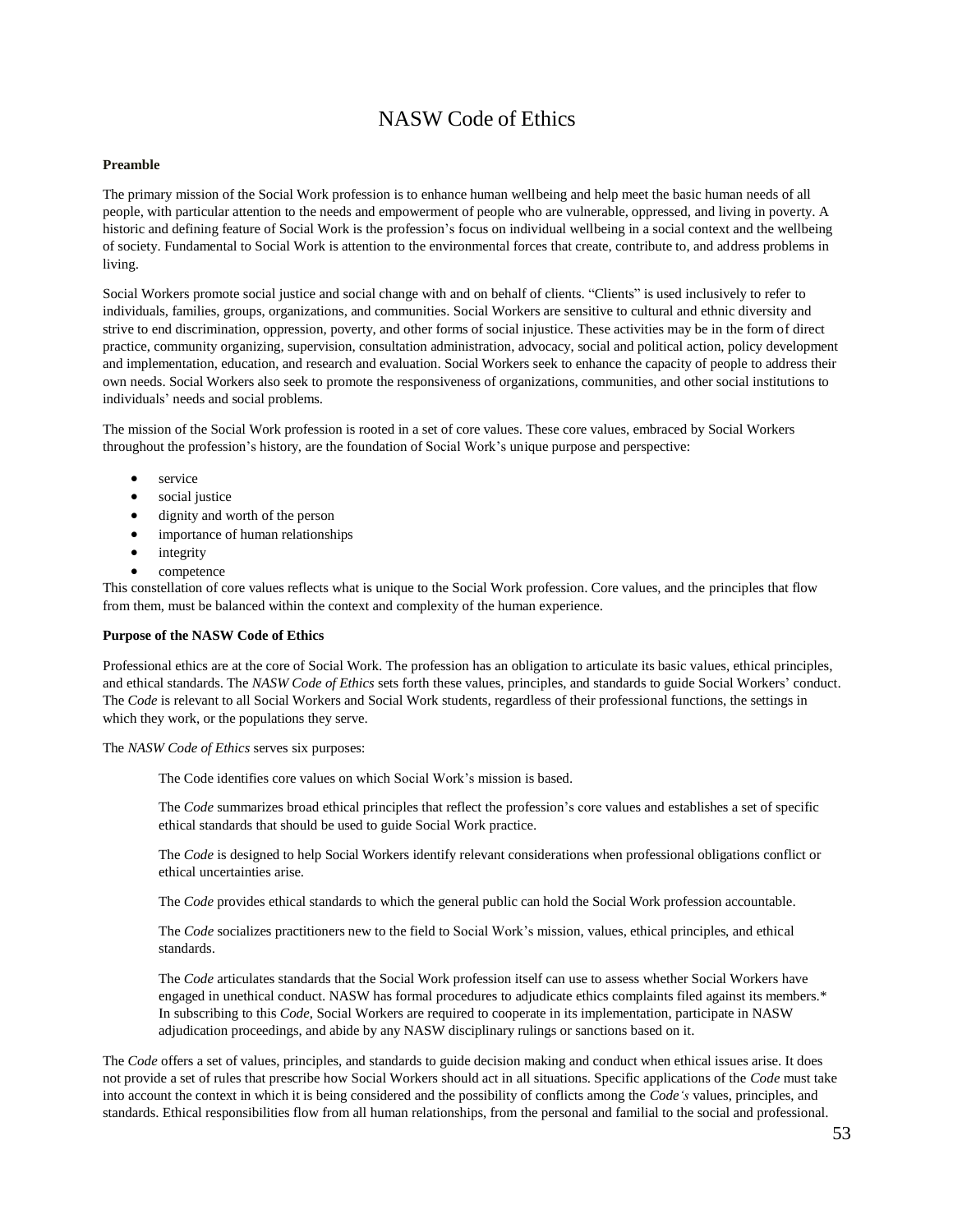Further, the *NASW Code of Ethics* does not specify which values, principles, and standards are most important and ought to outweigh others in instances when they conflict. Reasonable differences of opinion can and do exist among Social Workers with respect to the ways in which values, ethical principles, and ethical standards should be rank ordered when they conflict. Ethical decision making in a given situation must apply the informed judgment of the individual Social Worker and should also consider how the issues would be judged in a peer review process where the ethical standards of the profession would be applied.

Ethical decision making is a process. There are many instances in Social Work where simple answers are not available to resolve complex ethical issues. Social Workers should take into consideration all the values, principles, and standards in this *Code* that are relevant to any situation in which ethical judgment is warranted. Social Workers' decisions and actions should be consistent with the spirit as well as the letter of this *Code*.

In addition to this *Code*, there are many other sources of information about ethical thinking that may be useful. Social Workers should consider ethical theory and principles generally, Social Work theory and research, laws, regulations, agency policies, and other relevant codes of ethics, recognizing that among codes of ethics Social Workers should consider the *NASW Code of Ethics* as their primary source. Social Workers also should be aware of the impact on ethical decision making of their clients' and their own personal values and cultural and religious beliefs and practices. They should be aware of any conflicts between personal and professional values and deal with them responsibly. For additional guidance Social Workers should consult the relevant literature on professional ethics and ethical decision making and seek appropriate consultation when faced with ethical dilemmas. This may involve consultation with an agency based or Social Work organization's ethics committee, a regulatory body, knowledgeable colleagues, supervisors, or legal counsel.

Instances may arise when Social Workers' ethical obligations conflict with agency policies or relevant laws or regulations. When such conflicts occur, Social Workers must make a responsible effort to resolve the conflict in a manner that is consistent with the values, principles, and standards expressed in this Code. If a reasonable resolution of the conflict does not appear possible, Social Workers should seek proper consultation before making a decision.

The *NASW Code of Ethics* is to be used by NASW and by individuals, agencies, organizations, and bodies (such as licensing and regulatory boards, professional liability insurance providers, courts of law, agency boards of directors, government agencies, and other professional groups) that choose to adopt it or use it as a frame of reference. Violation of standards in this *Code* does not automatically imply legal liability or violation of the law. Such determination can only be made in the context of legal and judicial proceedings. Alleged violations of the *Code* would be subject to a peer review process. Such processes are generally separate from legal or administrative procedures and insulated from legal review or proceedings to allow the profession to counsel and discipline its own members.

A code of ethics cannot guarantee ethical behavior. Moreover, a code of ethics cannot resolve all ethical issues or disputes or capture the richness and complexity involved in striving to make responsible choices within a moral community. Rather, a code of ethics sets forth values, ethical principles, and ethical standards to which professionals aspire and by which their actions can be judged. Social Workers' ethical behavior should result from their personal commitment to engage in ethical practice. The *NASW Code of Ethics* reflects the commitment of all Social Workers to uphold the profession's values and to act ethically. Principles and standards must be applied by individuals of good character who discern moral questions and, in good faith, seek to make reliable ethical judgments.

### **Ethical Principles**

The following broad ethical principles are based on Social Work's core values of service, social justice, dignity and worth of the person, importance of human relationships, integrity, and competence. These principles set forth ideals to which all Social Workers should aspire.

### **Value:** *Service*

### **Ethical Principle:** *Social Workers' primary goal is to help people in need and to address social problems.*

Social Workers elevate service to others above self-interest. Social Workers draw on their knowledge, values, and skills to help people in need and to address social problems. Social Workers are encouraged to volunteer some portion of their professional skills with no expectation of significant financial return (pro bono service).

### **Value:** *Social Justice*

### **Ethical Principle:** *Social Workers challenge social injustice.*

Social Workers pursue social change, particularly with and on behalf of vulnerable and oppressed individuals and groups of people. Social Workers' social change efforts are focused primarily on issues of poverty, unemployment, discrimination, and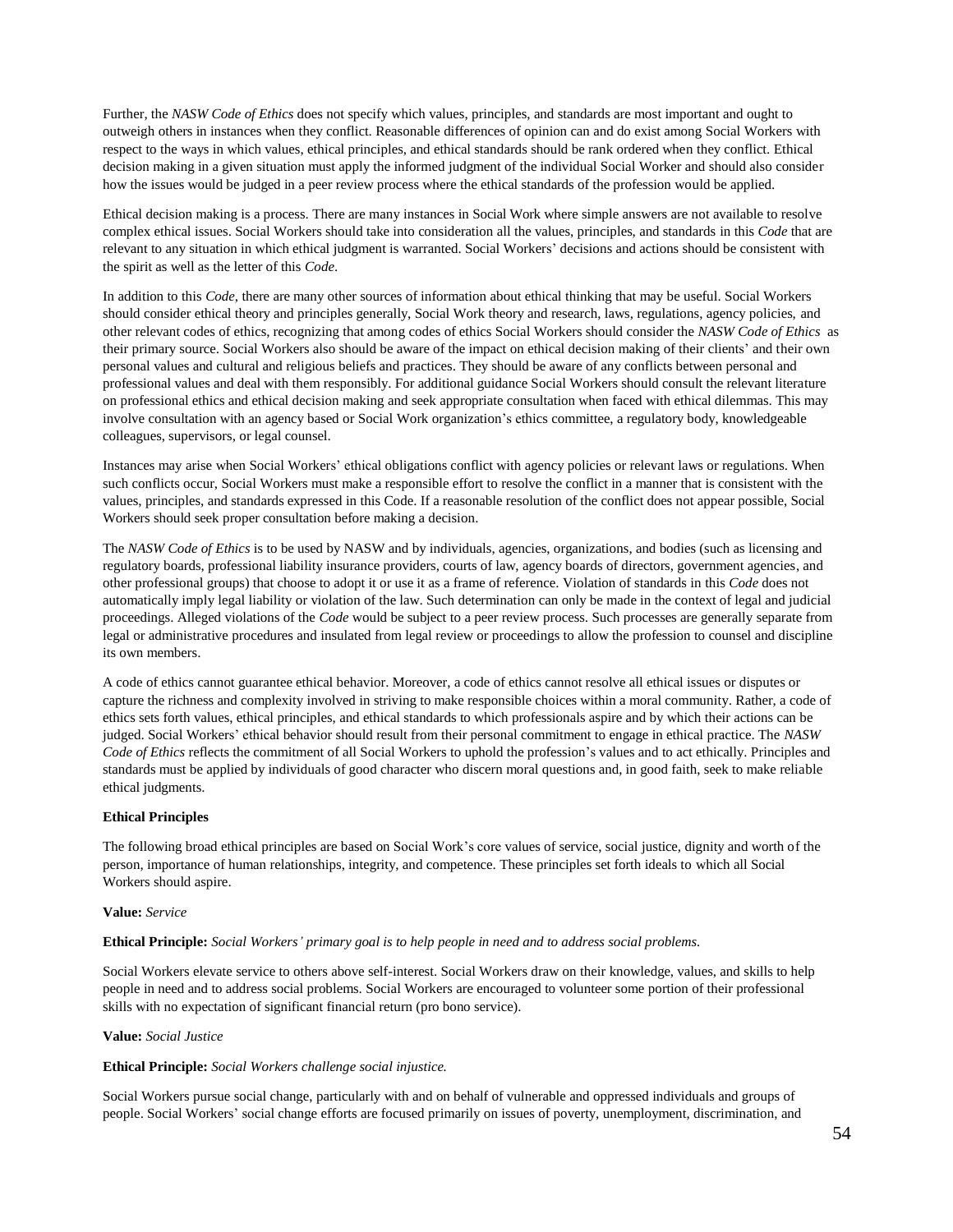other forms of social injustice. These activities seek to promote sensitivity to and knowledge about oppression and cultural and ethnic diversity. Social Workers strive to ensure access to needed information, services, and resources; equality of opportunity; and meaningful participation in decision making for all people.

### **Value:** *Dignity and Worth of the Person*

### **Ethical Principle:** *Social Workers respect the inherent dignity and worth of the person.*

Social Workers treat each person in a caring and respectful fashion, mindful of individual differences and cultural and ethnic diversity. Social Workers promote clients' socially responsible self-determination. Social Workers seek to enhance clients' capacity and opportunity to change and to address their own needs. Social Workers are cognizant of their dual responsibility to clients and to the broader society. They seek to resolve conflicts between clients' interests and the broader society's interests in a socially responsible manner consistent with the values, ethical principles, and ethical standards of the profession.

### **Value:** *Importance of Human Relationships*

### **Ethical Principle:** *Social Workers recognize the central importance of human relationships.*

Social Workers understand that relationships between and among people are an important vehicle for change. Social Workers engage people as partners in the helping process. Social Workers seek to strengthen relationships among people in a purposeful effort to promote, restore, maintain, and enhance the wellbeing of individuals, families, social groups, organizations, and communities.

### **Value:** *Integrity*

### **Ethical Principle:** *Social Workers behave in a trustworthy manner.*

Social Workers are continually aware of the profession's mission, values, ethical principles, and ethical standards and practice in a manner consistent with them. Social Workers act honestly and responsibly and promote ethical practices on the part of the organizations with which they are affiliated.

### **Value:** *Competence*

### **Ethical Principle:** *Social Workers practice within their areas of competence and develop and enhance their professional expertise.*

Social Workers continually strive to increase their professional knowledge and skills and to apply them in practice. Social Workers should aspire to contribute to the knowledge base of the profession.

### **Ethical Standards**

The following ethical standards are relevant to the professional activities of all Social Workers. These standards concern (1) Social Workers' ethical responsibilities to clients, (2) Social Workers' ethical responsibilities to colleagues, (3) Social Workers' ethical responsibilities in practice settings, (4) Social Workers' ethical responsibilities as professionals, (5) Social Workers' ethical responsibilities to the Social Work profession, and (6) Social Workers' ethical responsibilities to the broader society.

Some of the standards that follow are enforceable guidelines for professional conduct, and some are aspirational. The extent to which each standard is enforceable is a matter of professional judgment to be exercised by those responsible for reviewing alleged violations of ethical standards.

### **1.1 SOCIAL WORKERS' ETHICAL RESPONSIBILITIES TO CLIENTS**

### **1.2 Commitment to Clients**

Social Workers' primary responsibility is to promote the wellbeing of clients. In general, clients' interests are primary. However, Social Workers' responsibility to the larger society or specific legal obligations may on limited occasions supersede the loyalty owed clients, and clients should be so advised. (Examples include when a Social Worker is required by law to report that a client has abused a child or has threatened to harm self or others.)

### **1.3 Self-Determination**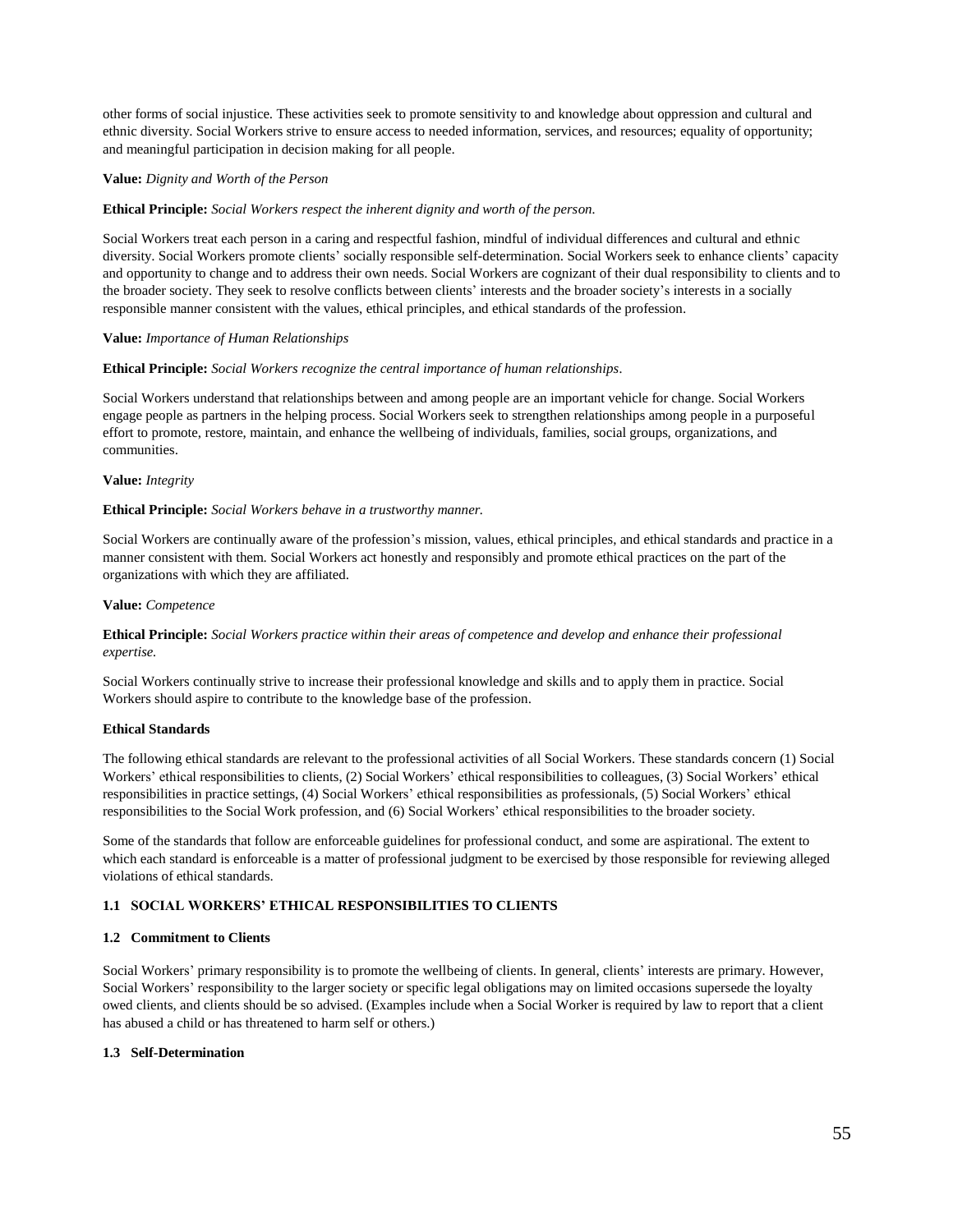Social Workers respect and promote the right of clients to self-determination and assist clients in their efforts to identify and clarify their goals. Social Workers may limit clients' right to self-determination when, in the Social Workers' professional judgment, clients' actions or potential actions pose a serious, foreseeable, and imminent risk to themselves or others.

### **1.4 Informed Consent**

Social Workers should provide services to clients only in the context of a professional relationship based, when appropriate, on valid informed consent. Social Workers should use clear and understandable language to inform clients of the purpose of the services, risks related to the services, limits to services because of the requirements of a third-party payer, relevant costs, reasonable alternatives, clients' right to refuse or withdraw consent, and the time frame covered by the consent. Social Workers should provide clients with an opportunity to ask questions.

In instances when clients are not literate or have difficulty understanding the primary language used in the practice setting, Social Workers should take steps to ensure clients' comprehension. This may include providing clients with a detailed verbal explanation or arranging for a qualified interpreter or translator whenever possible.

In instances when clients lack the capacity to provide informed consent, Social Workers should protect clients' interests by seeking permission from an appropriate third party, informing clients consistent with the clients' level of understanding. In such instances, Social Workers should seek to ensure that the third party acts in a manner consistent with clients' wishes and interests. Social Workers should take reasonable steps to enhance such clients' ability to give informed consent.

In instances when clients are receiving services involuntarily, Social Workers should provide information about the nature and extent of services and about the extent of clients' right to refuse service.

Social Workers who provide services via electronic media (such as computer, telephone, radio, and television) should inform recipients of the limitations and risks associated with such services.

Social Workers should obtain clients' informed consent before audiotaping or videotaping clients or permitting observation of services to clients by a third party.

### **1.5 Competenc**e

Social Workers should provide services and represent themselves as competent only within the boundaries of their education, training, license, certification, consultation received, supervised experience, or other relevant professional experience.

Social Workers should provide services in substantive areas or use intervention techniques or approaches that are new to them only after engaging in appropriate study, training, consultation, and supervision from people who are competent in those interventions or techniques.

When generally recognized standards do not exist with respect to an emerging area of practice, Social Workers should exercise careful judgment and take responsible steps (including appropriate education, research, training, consultation, and supervision) to ensure the competence of their work and to protect clients from harm.

### **1.6 Cultural Competence and Social Diversity**

Social Workers should understand culture and its function in human behavior and society, recognizing the strengths that exist in all cultures.

Social Workers should have a knowledge base of their clients' cultures and be able to demonstrate competence in the provision of services that are sensitive to clients' cultures and to differences among people and cultural groups.

Social Workers should obtain education about and seek to understand the nature of social diversity and oppression with respect to race, ethnicity, national origin, color, sex, sexual orientation, gender identity or expression, age, marital status, political belief, religion, immigration status, and mental or physical disability.

### **1.7 Conflicts of Interest**

Social Workers should be alert to and avoid conflicts of interest that interfere with the exercise of professional discretion and impartial judgment. Social Workers should inform clients when a real or potential conflict of interest arises and take reasonable steps to resolve the issue in a manner that makes the clients' interests primary and protects clients' interests to the greatest extent possible. In some cases, protecting clients' interests may require termination of the professional relationship with proper referral of the client.

Social Workers should not take unfair advantage of any professional relationship or exploit others to further their personal, religious, political, or business interests.

Social Workers should not engage in dual or multiple relationships with clients or former clients in which there is a risk of exploitation or potential harm to the client. In instances when dual or multiple relationships are unavoidable, Social Workers should take steps to protect clients and are responsible for setting clear, appropriate, and culturally sensitive boundaries. (Dual or multiple relationships occur when Social Workers relate to clients in more than one relationship, whether professional, social, or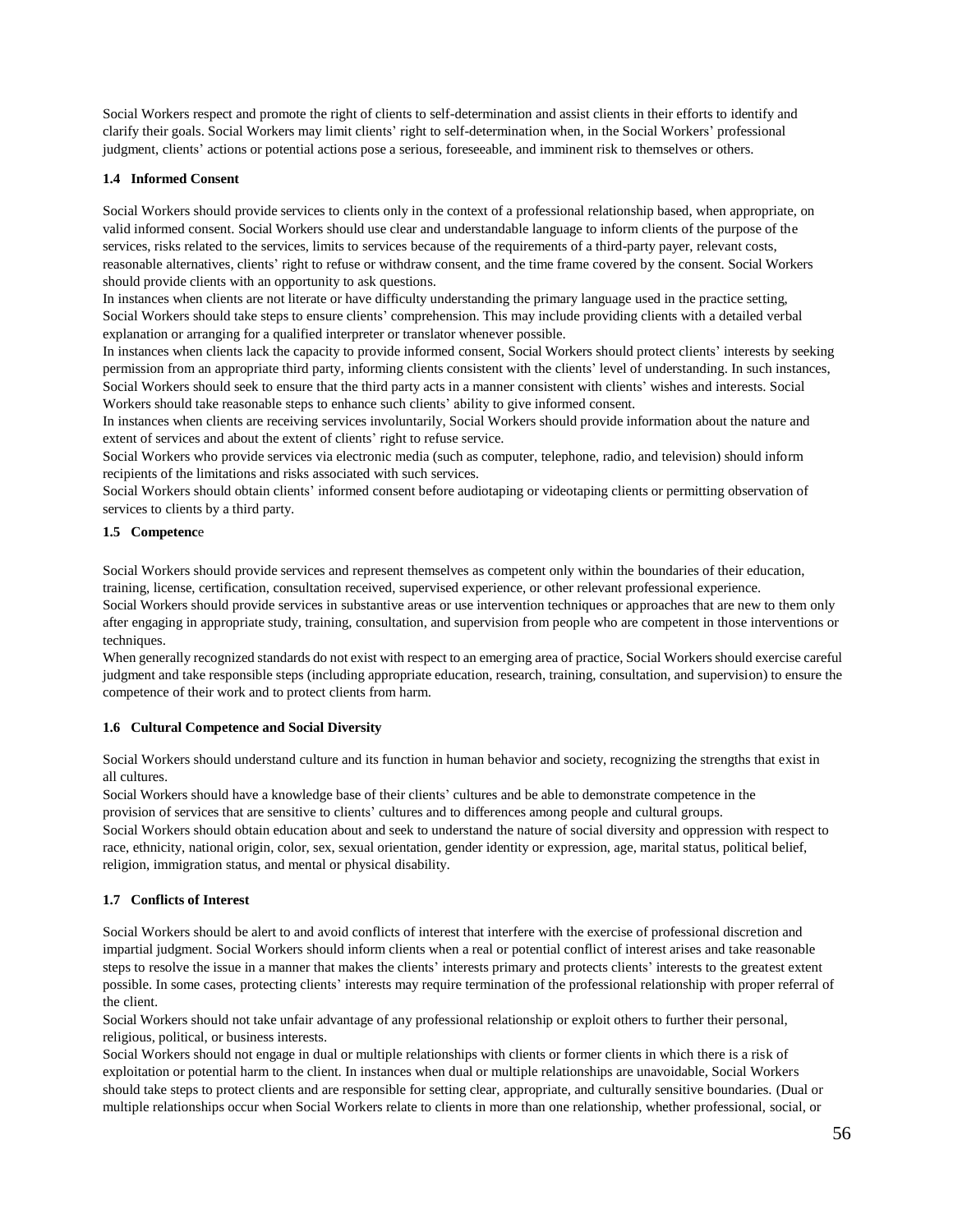business. Dual or multiple relationships can occur simultaneously or consecutively.)

When Social Workers provide services to two or more people who have a relationship with each other (for example, couples, family members), Social Workers should clarify with all parties which individuals will be considered clients and the nature of Social Workers' professional obligations to the various individuals who are receiving services. Social Workers who anticipate a conflict of interest among the individuals receiving services or who anticipate having to perform in potentially conflicting roles (for example, when a Social Worker is asked to testify in a child custody dispute or divorce proceedings involving clients) should clarify their role with the parties involved and take appropriate action to minimize any conflict of interest.

### **1.8 Privacy and Confidentiality**

Social Workers should respect clients' right to privacy. Social Workers should not solicit private information from clients unless it is essential to providing services or conducting Social Work evaluation or research. Once private information is shared, standards of confidentiality apply.

Social Workers may disclose confidential information when appropriate with valid consent from a client or a person legally authorized to consent on behalf of a client.

Social Workers should protect the confidentiality of all information obtained in the course of professional service, except for compelling professional reasons. The general expectation that Social Workers will keep information confidential does not apply when disclosure is necessary to prevent serious, foreseeable, and imminent harm to a client or other identifiable person. In all instances, Social Workers should disclose the least amount of confidential information necessary to achieve the desired purpose; only information that is directly relevant to the purpose for which the disclosure is made should be revealed.

Social Workers should inform clients, to the extent possible, about the disclosure of confidential information and the potential consequences, when feasible before the disclosure is made. This applies whether Social Workers disclose confidential information on the basis of a legal requirement or client consent.

Social Workers should discuss with clients and other interested parties the nature of confidentiality and limitations of clients' right to confidentiality. Social Workers should review with clients circumstances where confidential information may be requested and where disclosure of confidential information may be legally required. This discussion should occur as soon as possible in the Social Worker client relationship and as needed throughout the course of the relationship.

When Social Workers provide counseling services to families, couples, or groups, Social Workers should seek agreement among the parties involved concerning each individual's right to confidentiality and obligation to preserve the confidentiality of information shared by others. Social Workers should inform participants in family, couples, or group counseling that Social Workers cannot guarantee that all participants will honor such agreements.

Social Workers should inform clients involved in family, couples, marital, or group counseling of the Social Worker's, employer's, and agency's policy concerning the Social Worker's disclosure of confidential information among the parties involved in the counseling.

Social Workers should not disclose confidential information to third-party payers unless clients have authorized such disclosure.

Social Workers should not discuss confidential information in any setting unless privacy can be ensured. Social Workers should not discuss confidential information in public or semipublic areas such as hallways, waiting rooms, elevators, and restaurants. Social Workers should protect the confidentiality of clients during legal proceedings to the extent permitted by law. When a court of law or other legally authorized body orders Social Workers to disclose confidential or privileged information without a client's consent and such disclosure could cause harm to the client, Social Workers should request that the court withdraw the order or limit the order as narrowly as possible or maintain the records under seal, unavailable for public inspection. Social Workers should protect the confidentiality of clients when responding to requests from members of the media.

Social Workers should protect the confidentiality of clients' written and electronic records and other sensitive information. Social Workers should take reasonable steps to ensure that clients' records are stored in a secure location and that clients' records are not available to others who are not authorized to have access.

Social Workers should take precautions to ensure and maintain the confidentiality of information transmitted to other parties through the use of computers, electronic mail, facsimile machines, telephones and telephone answering machines, and other electronic or computer technology. Disclosure of identifying information should be avoided whenever possible.

Social Workers should transfer or dispose of clients' records in a manner that protects clients' confidentiality and is consistent with state statutes governing records and Social Work licensure.

Social Workers should take reasonable precautions to protect client confidentiality in the event of the Social Worker's termination of practice, incapacitation, or death.

Social Workers should not disclose identifying information when discussing clients for teaching or training purposes unless the client has consented to disclosure of confidential information.

Social Workers should not disclose identifying information when discussing clients with consultants unless the client has consented to disclosure of confidential information or there is a compelling need for such disclosure.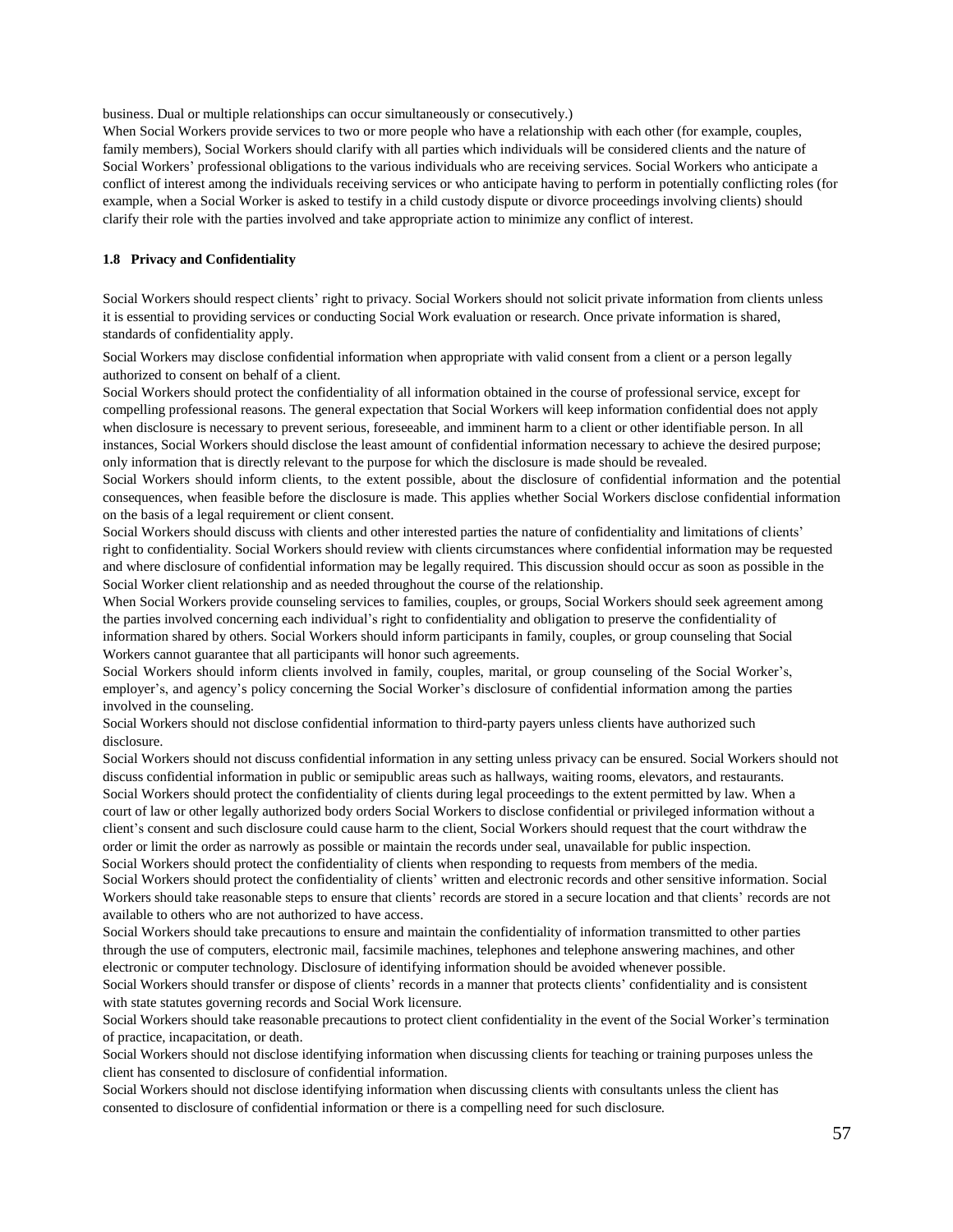Social Workers should protect the confidentiality of deceased clients consistent with the preceding standards.

### **1.9 Access to Records**

Social Workers should provide clients with reasonable access to records concerning the clients. Social Workers who are concerned that clients' access to their records could cause serious misunderstanding or harm to the client should provide assistance in interpreting the records and consultation with the client regarding the records. Social Workers should limit clients' access to their records, or portions of their records, only in exceptional circumstances when there is compelling evidence that such access would cause serious harm to the client. Both clients' requests and the rationale for withholding some or all of the record should be documented in clients' files.

When providing clients with access to their records, Social Workers should take steps to protect the confidentiality of other individuals identified or discussed in such records.

### **1.10 Sexual Relationships**

Social Workers should under no circumstances engage in sexual activities or sexual contact with current clients, whether such contact is consensual or forced.

Social Workers should not engage in sexual activities or sexual contact with clients' relatives or other individuals with whom clients maintain a close personal relationship when there is a risk of exploitation or potential harm to the client. Sexual activity or sexual contact with clients' relatives or other individuals with whom clients maintain a personal relationship has the potential to be harmful to the client and may make it difficult for the Social Worker and client to maintain appropriate professional boundaries. Social Workers—not their clients, their clients' relatives, or other individuals with whom the client maintains a personal relationship—assume the full burden for setting clear, appropriate, and culturally sensitive boundaries.

Social Workers should not engage in sexual activities or sexual contact with former clients because of the potential for harm to the client. If Social Workers engage in conduct contrary to this prohibition or claim that an exception to this prohibition is warranted because of extraordinary circumstances, it is Social Workers—not their clients—who assume the full burden of demonstrating that the former client has not been exploited, coerced, or manipulated, intentionally or unintentionally.

Social Workers should not provide clinical services to individuals with whom they have had a prior sexual relationship. Providing clinical services to a former sexual partner has the potential to be harmful to the individual and is likely to make it difficult for the Social Worker and individual to maintain appropriate professional boundaries.

### **1.11 Physical Contact**

Social Workers should not engage in physical contact with clients when there is a possibility of psychological harm to the client as a result of the contact (such as cradling or caressing clients). Social Workers who engage in appropriate physical contact with clients are responsible for setting clear, appropriate, and culturally sensitive boundaries that govern such physical contact.

### **1.12 Sexual Harassment**

Social Workers should not sexually harass clients. Sexual harassment includes sexual advances, sexual solicitation, requests for sexual favors, and other verbal or physical conduct of a sexual nature.

### **1.13 Derogatory Language**

Social Workers should not use derogatory language in their written or verbal communications to or about clients. Social Workers should use accurate and respectful language in all communications to and about clients.

### **1.14 Payment for Services**

When setting fees, Social Workers should ensure that the fees are fair, reasonable, and commensurate with the services performed. Consideration should be given to clients' ability to pay.

Social Workers should avoid accepting goods or services from clients as payment for professional services. Bartering arrangements, particularly involving services, create the potential for conflicts of interest, exploitation, and inappropriate boundaries in Social Workers' relationships with clients. Social Workers should explore and may participate in bartering only in very limited circumstances when it can be demonstrated that such arrangements are an accepted practice among professionals in the local community, considered to be essential for the provision of services, negotiated without coercion, and entered into at the client's initiative and with the client's informed consent. Social Workers who accept goods or services from clients as payment for professional services assume the full burden of demonstrating that this arrangement will not be detrimental to the client or the professional relationship.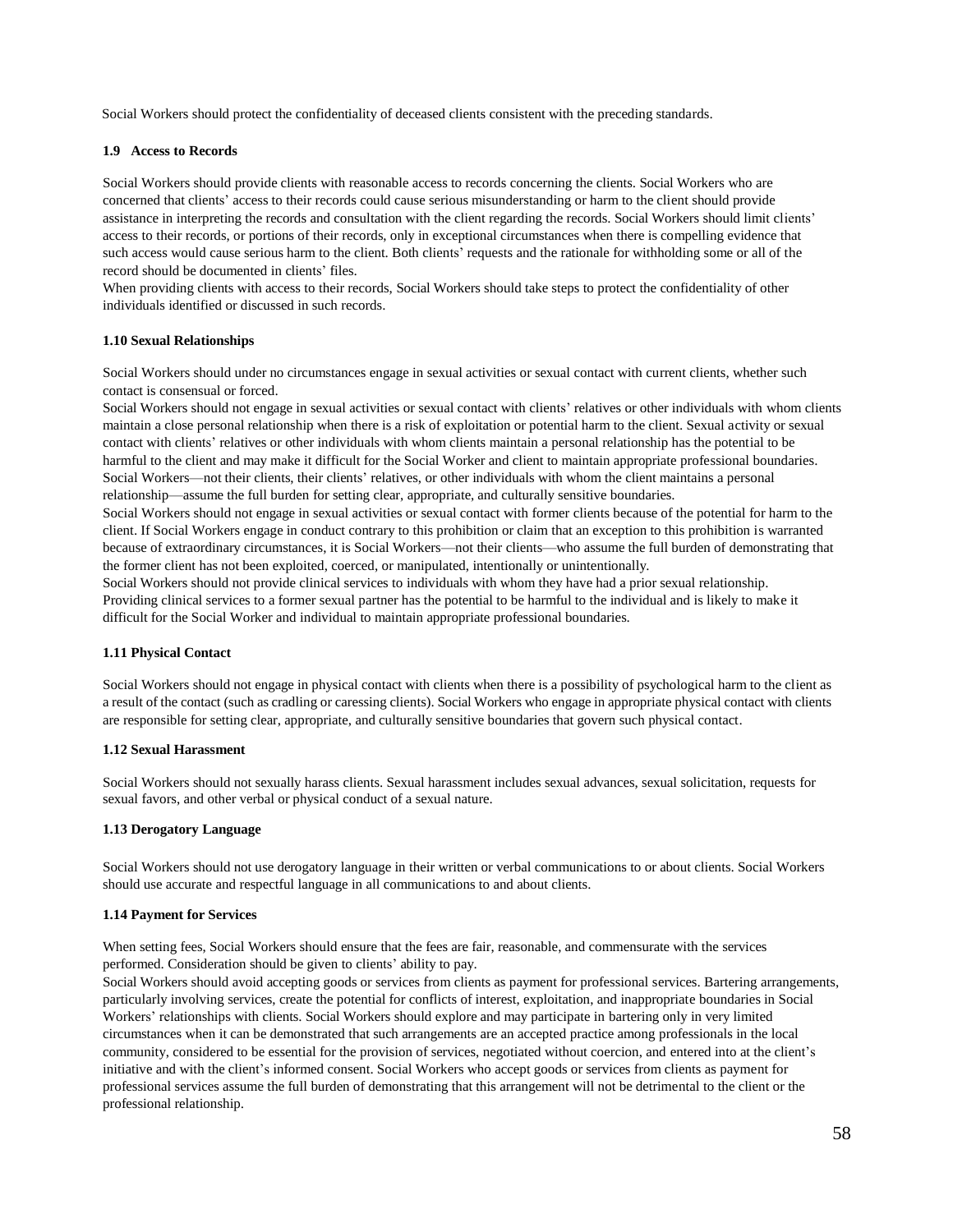Social Workers should not solicit a private fee or other remuneration for providing services to clients who are entitled to such available services through the Social Workers' employer or agency.

### **1.14 Clients Who Lack Decision-making Capacity**

When Social Workers act on behalf of clients who lack the capacity to make informed decisions, Social Workers should take reasonable steps to safeguard the interests and rights of those clients.

### **1.15 Interruption of Services**

Social Workers should make reasonable efforts to ensure continuity of services in the event that services are interrupted by factors such as unavailability, relocation, illness, disability, or death.

### **1.16 Termination of Services**

Social Workers should terminate services to clients and professional relationships with them when such services and relationships are no longer required or no longer serve the clients' needs or interests.

Social Workers should take reasonable steps to avoid abandoning clients who are still in need of services. Social Workers should withdraw services precipitously only under unusual circumstances, giving careful consideration to all factors in the situation and taking care to minimize possible adverse effects. Social Workers should assist in making appropriate arrangements for continuation of services when necessary.

Social Workers in fee for service settings may terminate services to clients who are not paying an overdue balance if the financial contractual arrangements have been made clear to the client, if the client does not pose an imminent danger to self or others, and if the clinical and other consequences of the current nonpayment have been addressed and discussed with the client.

Social Workers should not terminate services to pursue a social, financial, or sexual relationship with a client.

Social Workers who anticipate the termination or interruption of services to clients should notify clients promptly and seek the transfer, referral, or continuation of services in relation to the clients' needs and preferences.

Social Workers who are leaving an employment setting should inform clients of appropriate options for the continuation of services and of the benefits and risks of the options.

### **2. SOCIAL WORKERS' ETHICAL RESPONSIBILITIES TO COLLEAGUES**

### **2.1 Respect**

Social Workers should treat colleagues with respect and should represent accurately and fairly the qualifications, views, and obligations of colleagues.

Social Workers should avoid unwarranted negative criticism of colleagues in communications with clients or with other professionals. Unwarranted negative criticism may include demeaning comments that refer to colleagues' level of competence or to individuals' attributes such as race, ethnicity, national origin, color, sex, sexual orientation, gender identity or expression, age, marital status, political belief, religion, immigration status, and mental or physical disability.

Social Workers should cooperate with Social Work colleagues and with colleagues of other professions when such cooperation serves the wellbeing of clients.

### **2.2 Confidentiality**

Social Workers should respect confidential information shared by colleagues in the course of their professional relationships and transactions. Social Workers should ensure that such colleagues understand Social Workers' obligation to respect confidentiality and any exceptions related to it.

### **2.3 Interdisciplinary Collaboration**

Social Workers who are members of an interdisciplinary team should participate in and contribute to decisions that affect the wellbeing of clients by drawing on the perspectives, values, and experiences of the Social Work profession. Professional and ethical obligations of the interdisciplinary team as a whole and of its individual members should be clearly established. Social Workers for whom a team decision raises ethical concerns should attempt to resolve the disagreement through appropriate channels. If the disagreement cannot be resolved, Social Workers should pursue other avenues to address their concerns consistent with client wellbeing.

### **2.4 Disputes Involving Colleagues**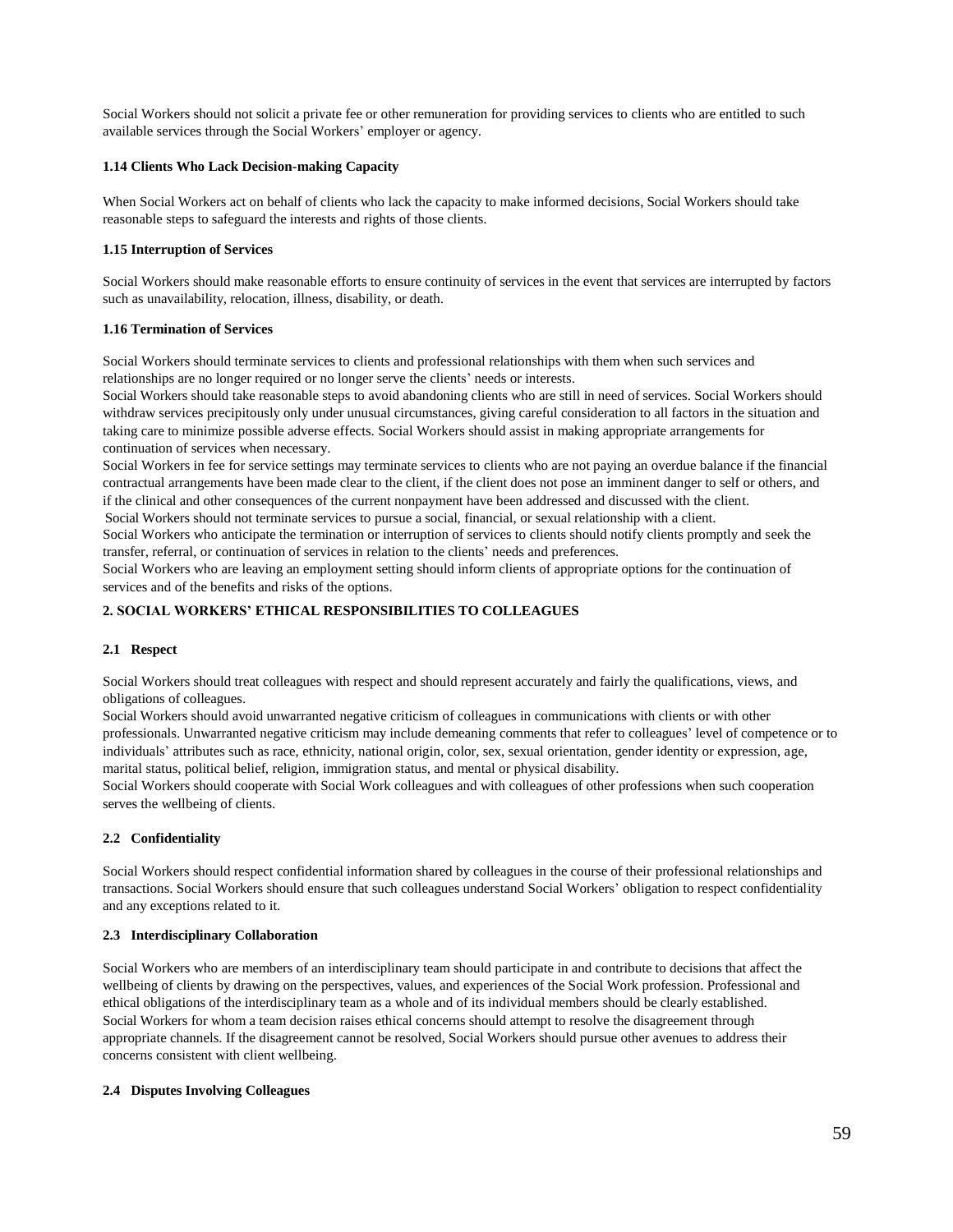Social Workers should not take advantage of a dispute between a colleague and an employer to obtain a position or otherwise advance the Social Workers' own interests.

Social Workers should not exploit clients in disputes with colleagues or engage clients in any inappropriate discussion of conflicts between Social Workers and their colleagues.

### **2.4 Consultation**

Social Workers should seek the advice and counsel of colleagues whenever such consultation is in the best interests of clients. Social Workers should keep themselves informed about colleagues' areas of expertise and competencies. Social Workers should seek consultation only from colleagues who have demonstrated knowledge, expertise, and competence related to the subject of the consultation.

When consulting with colleagues about clients, Social Workers should disclose the least amount of information necessary to achieve the purposes of the consultation.

### **2.5 Referral for Services**

Social Workers should refer clients to other professionals when the other professionals' specialized knowledge or expertise is needed to serve clients fully or when Social Workers believe that they are not being effective or making reasonable progress with clients and that additional service is required.

Social Workers who refer clients to other professionals should take appropriate steps to facilitate an orderly transfer of responsibility. Social Workers who refer clients to other professionals should disclose, with clients' consent, all pertinent information to the new service providers.

Social Workers are prohibited from giving or receiving payment for a referral when no professional service is provided by the referring Social Worker.

### **2.6 Sexual Relationships**

Social Workers who function as supervisors or educators should not engage in sexual activities or contact with supervisees, students, trainees, or other colleagues over whom they exercise professional authority.

Social Workers should avoid engaging in sexual relationships with colleagues when there is potential for a conflict of interest. Social Workers who become involved in, or anticipate becoming involved in, a sexual relationship with a colleague have a duty to transfer professional responsibilities, when necessary, to avoid a conflict of interest.

### **2.7 Sexual Harassment**

Social Workers should not sexually harass supervisees, students, trainees, or colleagues. Sexual harassment includes sexual advances, sexual solicitation, requests for sexual favors, and other verbal or physical conduct of a sexual nature.

### **2.8 Impairment of Colleagues**

Social Workers who have direct knowledge of a Social Work colleague's impairment that is due to personal problems, psychosocial distress, substance abuse, or mental health difficulties and that interferes with practice effectiveness should consult with that colleague when feasible and assist the colleague in taking remedial action.

Social Workers who believe that a Social Work colleague's impairment interferes with practice effectiveness and that the colleague has not taken adequate steps to address the impairment should take action through appropriate channels established by employers, agencies, NASW, licensing and regulatory bodies, and other professional organizations.

### **2.9 Incompetence of Colleagues**

Social Workers who have direct knowledge of a Social Work colleague's incompetence should consult with that colleague when feasible and assist the colleague in taking remedial action.

Social Workers who believe that a Social Work colleague is incompetent and has not taken adequate steps to address the incompetence should take action through appropriate channels established by employers, agencies, NASW, licensing and regulatory bodies, and other professional organizations.

### **2.10 Unethical Conduct of Colleagues**

Social Workers should take adequate measures to discourage, prevent, expose, and correct the unethical conduct of colleagues. Social Workers should be knowledgeable about established policies and procedures for handling concerns about colleagues'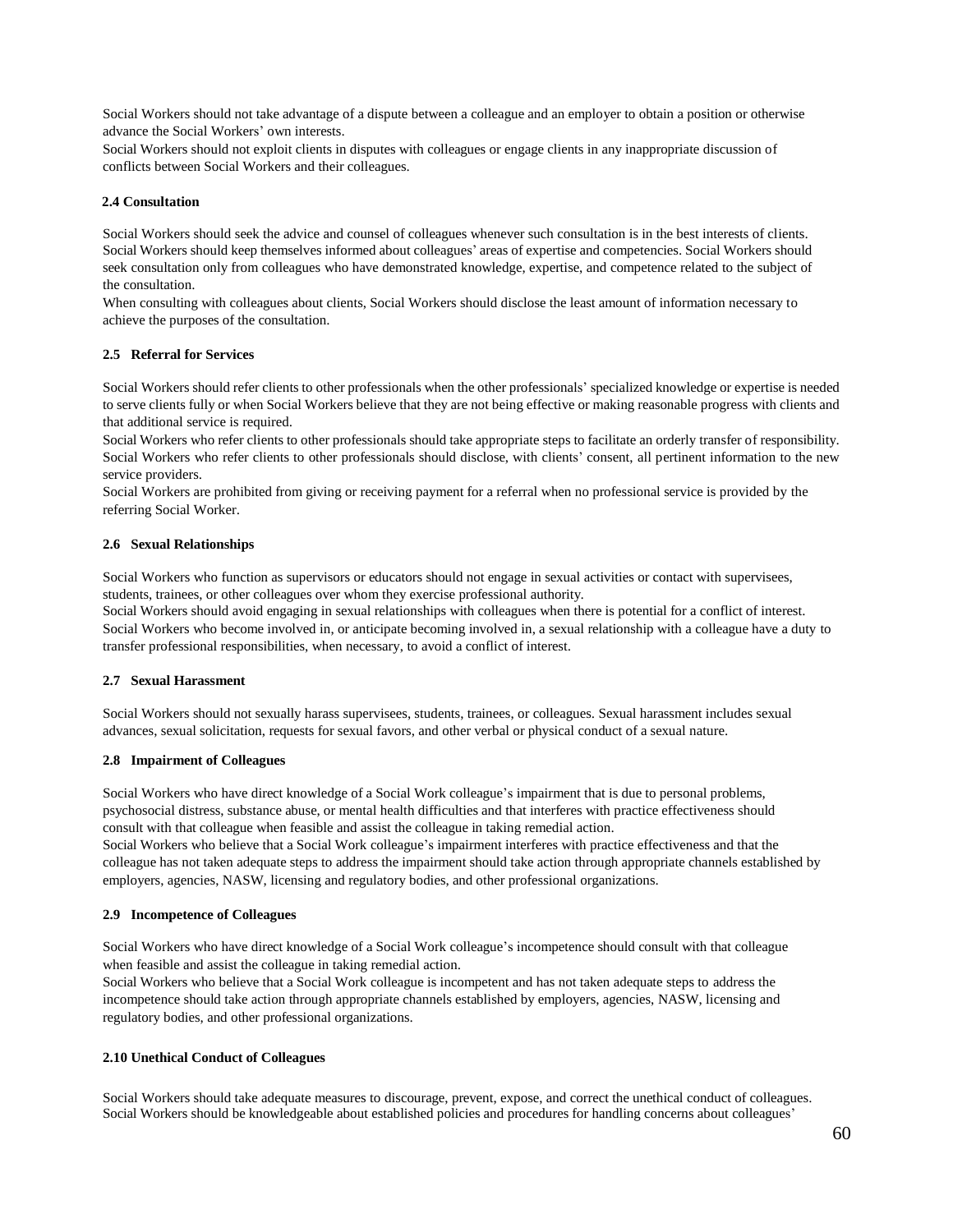unethical behavior. Social Workers should be familiar with national, state, and local procedures for handling ethics complaints. These include policies and procedures created by NASW, licensing and regulatory bodies, employers, agencies, and other professional organizations.

Social Workers who believe that a colleague has acted unethically should seek resolution by discussing their concerns with the colleague when feasible and when such discussion is likely to be productive.

When necessary, Social Workers who believe that a colleague has acted unethically should take action through appropriate formal channels (such as contacting a state licensing board or regulatory body, an NASW committee on inquiry, or other professional ethics committees).

Social Workers should defend and assist colleagues who are unjustly charged with unethical conduct.

### **3. SOCIAL WORKERS' ETHICAL RESPONSIBILITIES IN PRACTICE SETTINGS**

### **3.1 Supervision and Consultation**

Social Workers who provide supervision or consultation should have the necessary knowledge and skill to supervise or consult appropriately and should do so only within their areas of knowledge and competence.

Social Workers who provide supervision or consultation are responsible for setting clear, appropriate, and culturally sensitive boundaries.

Social Workers should not engage in any dual or multiple relationships with supervisees in which there is a risk of exploitation of or potential harm to the supervisee.

Social Workers who provide supervision should evaluate supervisees' performance in a manner that is fair and respectful.

### **3.2 Education and Training**

Social Workers who function as educators, field instructors for students, or trainers should provide instruction only within their areas of knowledge and competence and should provide instruction based on the most current information and knowledge available in the profession.

Social Workers who function as educators or field instructors for students should evaluate students' performance in a manner that is fair and respectful.

Social Workers who function as educators or field instructors for students should take reasonable steps to ensure that clients are routinely informed when services are being provided by students.

Social Workers who function as educators or field instructors for students should not engage in any dual or multiple relationships with students in which there is a risk of exploitation or potential harm to the student. Social Work educators and field instructors are responsible for setting clear, appropriate, and culturally sensitive boundaries.

### **3.3 Performance Evaluation**

Social Workers who have responsibility for evaluating the performance of others should fulfill such responsibility in a fair and considerate manner and on the basis of clearly stated criteria.

### **3.4 Client Records**

Social Workers should take reasonable steps to ensure that documentation in records is accurate and reflects the services provided.

Social Workers should include sufficient and timely documentation in records to facilitate the delivery of services and to ensure continuity of services provided to clients in the future.

Social Workers' documentation should protect clients' privacy to the extent that is possible and appropriate and should include only information that is directly relevant to the delivery of services.

Social Workers should store records following the termination of services to ensure reasonable future access. Records should be maintained for the number of years required by state statutes or relevant contracts.

### **3.5 Billing**

Social Workers should establish and maintain billing practices that accurately reflect the nature and extent of services provided and that identify who provided the service in the practice setting.

### **3.6 Client Transfer**

When an individual who is receiving services from another agency or colleague contacts a Social Worker for services, the Social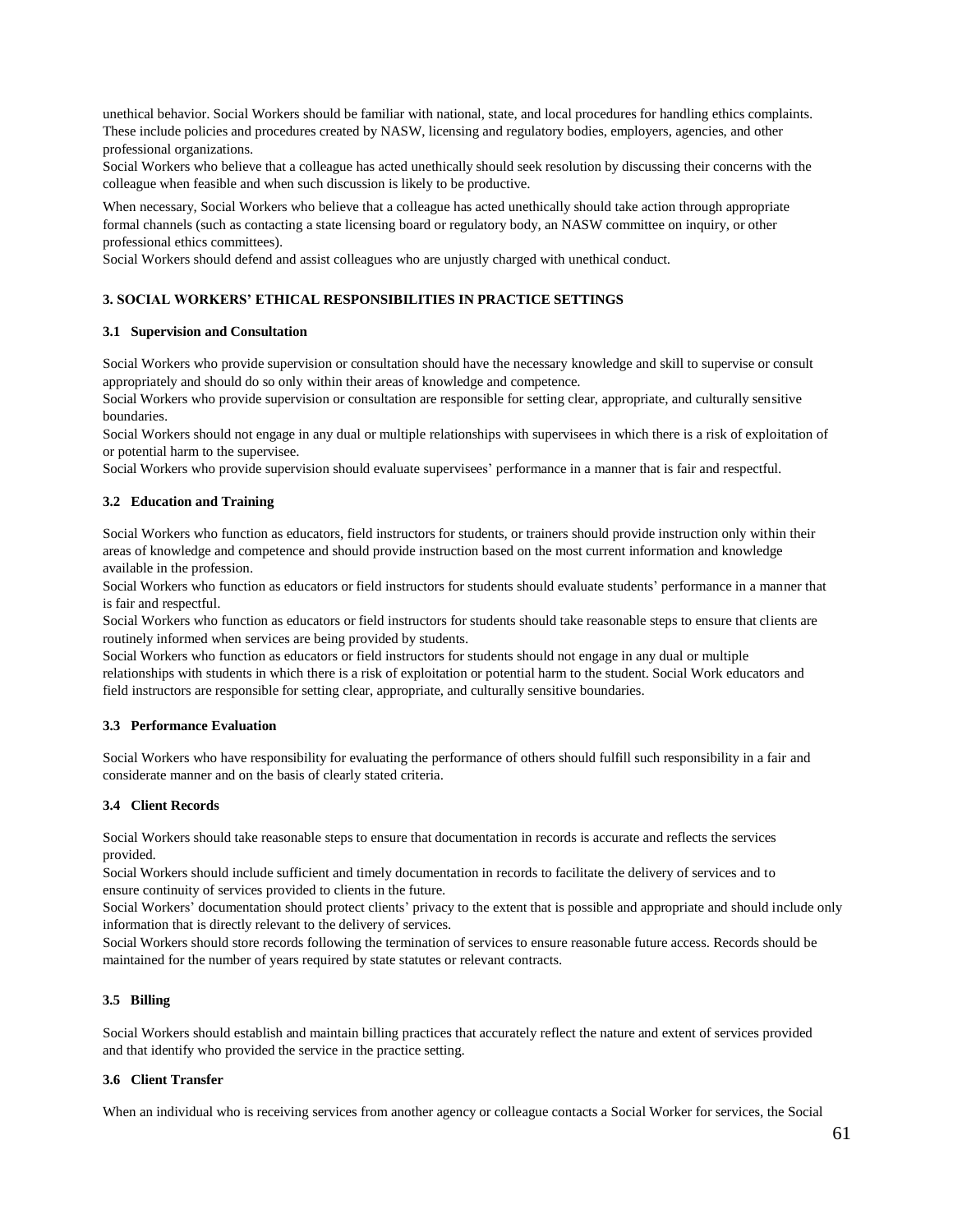Worker should carefully consider the client's needs before agreeing to provide services. To minimize possible confusion and conflict, Social Workers should discuss with potential clients the nature of the clients' current relationship with other service providers and the implications, including possible benefits or risks, of entering into a relationship with a new service provider. if a new client has been served by another agency or colleague, Social Workers should discuss with the client whether consultation with the previous service provider is in the client's best interest.

### **3.7 Administration**

Social Work administrators should advocate within and outside their agencies for adequate resources to meet clients' needs. Social Workers should advocate for resource allocation procedures that are open and fair. When not all clients' needs can be met, an allocation procedure should be developed that is nondiscriminatory and based on appropriate and consistently applied principles. Social Workers who are administrators should take reasonable steps to ensure that adequate agency or organizational resources are available to provide appropriate staff supervision.

Social Work administrators should take reasonable steps to ensure that the working environment for which they are responsible is consistent with and encourages compliance with the *NASW Code of Ethics*. Social Work administrators should take reasonable steps to eliminate any conditions in their organizations that violate, interfere with, or discourage compliance with the *Code*.

### **3.8 Continuing Education and Staff Development**

Social Work administrators and supervisors should take reasonable steps to provide or arrange for continuing education and staff development for all staff for whom they are responsible. Continuing education and staff development should address current knowledge and emerging developments related to Social Work practice and ethics.

### **3.9 Commitments to Employers**

Social Workers generally should adhere to commitments made to employers and employing organizations.

Social Workers should work to improve employing agencies' policies and procedures and the efficiency and effectiveness of their services.

Social Workers should take reasonable steps to ensure that employers are aware of Social Workers' ethical obligations as set forth in the *NASW Code of Ethics* and of the implications of those obligations for Social Work practice.

Social Workers should not allow an employing organization's policies, procedures, regulations, or administrative orders to interfere with their ethical practice of Social Work. Social Workers should take reasonable steps to ensure that their employing organizations' practices are consistent with the *NASW Code of Ethics*.

Social Workers should act to prevent and eliminate discrimination in the employing organization's work assignments and in its employment policies and practices.

Social Workers should accept employment or student field placements only in organizations with fair personnel practices. Social Workers should be diligent stewards of the resources of their employing organizations, wisely conserving funds where appropriate and never misappropriating funds or using them for unintended purposes.

### **4. SOCIAL WORKERS' ETHICAL RESPONSIBILITIES AS PROFESSIONALS**

### **4.1 Competence**

Social Workers should accept responsibility or employment only on the basis of existing competence or the intention to acquire the necessary competence.

Social Workers should strive to become and remain proficient in professional practice and the performance of professional functions. Social Workers should critically examine and keep current with emerging knowledge relevant to Social Work. Social Workers should routinely review the professional literature and participate in continuing education relevant to Social Work practice and Social Work ethics.

Social Workers should base practice on recognized knowledge, including empirically based knowledge, relevant to Social Work and Social Work ethics.

### **4.2 Discrimination**

Social Workers should not practice, condone, facilitate, or collaborate with any form of discrimination on the basis of race, ethnicity, national origin, color, sex, sexual orientation, gender identity or expression, age, marital status, political belief, religion, immigration status, or mental or physical disability.

### **4.3 Private Conduct**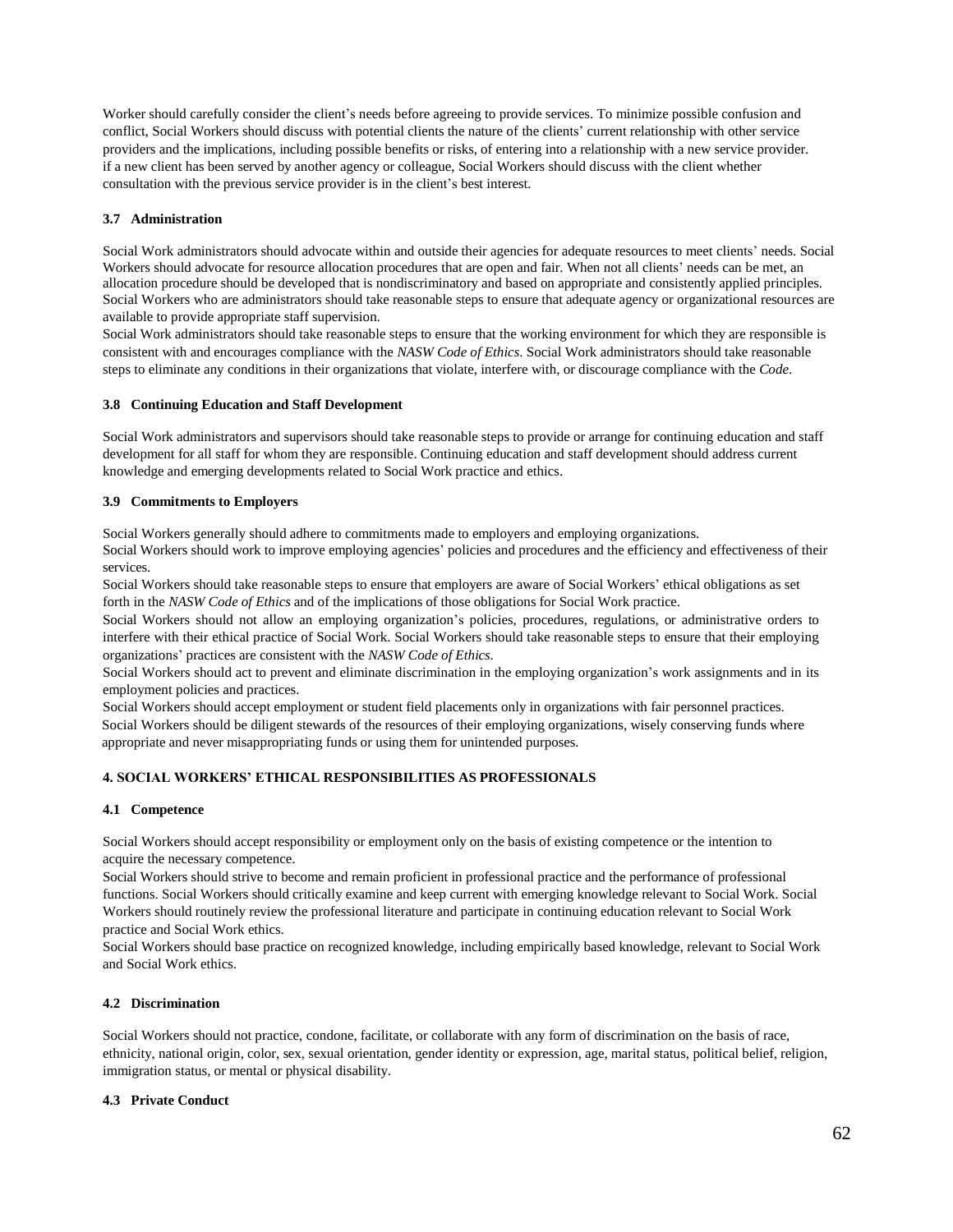Social Workers should not permit their private conduct to interfere with their ability to fulfill their professional responsibilities.

### **4.4 Dishonesty, Fraud, and Deception**

Social Workers should not participate in, condone, or be associated with dishonesty, fraud, or deception.

### **4.5 Impairment**

Social Workers should not allow their own personal problems, psychosocial distress, legal problems, substance abuse, or mental health difficulties to interfere with their professional judgment and performance or to jeopardize the best interests of people for whom they have a professional responsibility.

Social Workers whose personal problems, psychosocial distress, legal problems, substance abuse, or mental health difficulties interfere with their professional judgment and performance should immediately seek consultation and take appropriate remedial action by seeking professional help, making adjustments in workload, terminating practice, or taking any other steps necessary to protect clients and others.

### **4.6 Misrepresentation**

Social Workers should make clear distinctions between statements made and actions engaged in as a private individual and as a representative of the Social Work profession, a professional Social Work organization, or the Social Worker's employing agency. Social Workers who speak on behalf of professional Social Work organizations should accurately represent the official and authorized positions of the organizations.

Social Workers should ensure that their representations to clients, agencies, and the public of professional qualifications, credentials, education, competence, affiliations, services provided, or results to be achieved are accurate. Social Workers should claim only those relevant professional credentials they actually possess and take steps to correct any inaccuracies or misrepresentations of their credentials by others.

### **4.7 Solicitations**

Social Workers should not engage in uninvited solicitation of potential clients who, because of their circumstances, are vulnerable to undue influence, manipulation, or coercion.

Social Workers should not engage in solicitation of testimonial endorsements (including solicitation of consent to use a client's prior statement as a testimonial endorsement) from current clients or from other people who, because of their particular circumstances, are vulnerable to undue influence.

### **4.8 Acknowledging Credit**

Social Workers should take responsibility and credit, including authorship credit, only for work they have actually performed and to which they have contributed.

Social Workers should honestly acknowledge the work of and the contributions made by others.

### **5. SOCIAL WORKERS' ETHICAL RESPONSIBILITIES TO THE SOCIAL WORK PROFESSION**

### **5.1 Integrity of the Profession**

Social Workers should work toward the maintenance and promotion of high standards of practice.

Social Workers should uphold and advance the values, ethics, knowledge, and mission of the profession. Social Workers should protect, enhance, and improve the integrity of the profession through appropriate study and research, active discussion, and responsible criticism of the profession.

Social Workers should contribute to the knowledge base of Social Work and share with colleagues their knowledge related to practice, research, and ethics. Social Workers should seek to contribute to the profession's literature and to share their knowledge at professional meetings and conferences.

Social Workers should act to prevent the unauthorized and unqualified practice of Social Work.

### **5.2 Evaluation and Research**

 Social Workers should monitor and evaluate policies, the implementation of programs, and practice interventions. Social Workers should promote and facilitate evaluation and research to contribute to the development of knowledge. Social Workers should critically examine and keep current with emerging knowledge relevant to Social Work and fully use evaluation and research evidence in their professional practice.

Social Workers engaged in evaluation or research should carefully consider possible consequences and should follow